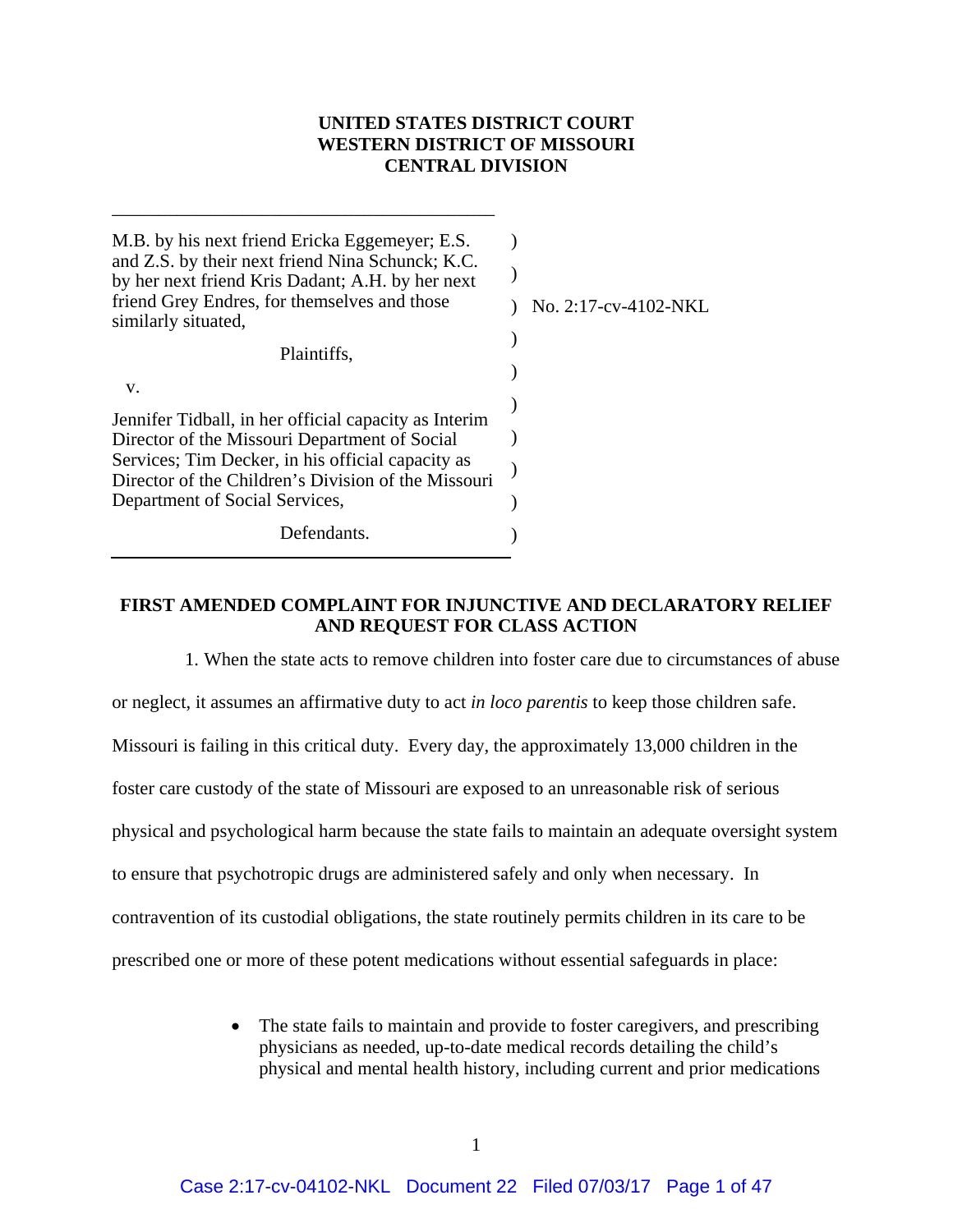and any observed adverse effects, in order to facilitate fully informed and well-coordinated treatment;

- The state fails to ensure that informed consent and assent to the administration of a psychotropic medication to a child in foster care is obtained prior and throughout the time a child in foster care is administered a psychotropic medication;
- The state fails to operate a system to catch "red flags" and ensure high risk prescriptions of psychotropic medications –  $e.g.$  multiple drugs from the same class or drugs given to very young children – are promptly identified and a secondary review obtained by a qualified child psychiatrist to assure child safety.

2. Psychotropic medications are powerful drugs that directly affect the central nervous system. Antipsychotics are one of the most powerful and frequently prescribed classes of psychotropic drugs given to children in foster care. They are often administered as chemical straight-jackets, used to control the behavior of foster children. Yet for many, if not most, of these foster children, psychotropic drugs are being administered to treat a diagnosis – *e.g.* conduct disorder, ADHD – that the drug was never even designed to address. Serious, longlasting adverse effects are common for children given psychotropic medications. Among children given antipsychotic drugs the incidence of type 2 diabetes is three times as high as children not medicated, condemning them to a debilitating and life-shortening disease. The medications sometimes cause other profound and, at times, permanent adverse effects including psychosis, seizures, irreversible movement disorders, suicidal thoughts, aggression, weight gain, organ damage, and other life-threatening conditions.

3. Many of these drugs have no or very limited uses for children and adolescents that are approved by the federal Food and Drug Administration ("FDA"). In the absence of FDA approval of a drug for use by children, there is no FDA dosage instruction. Although children in foster care are often administered these drugs for months or even years, there is little to no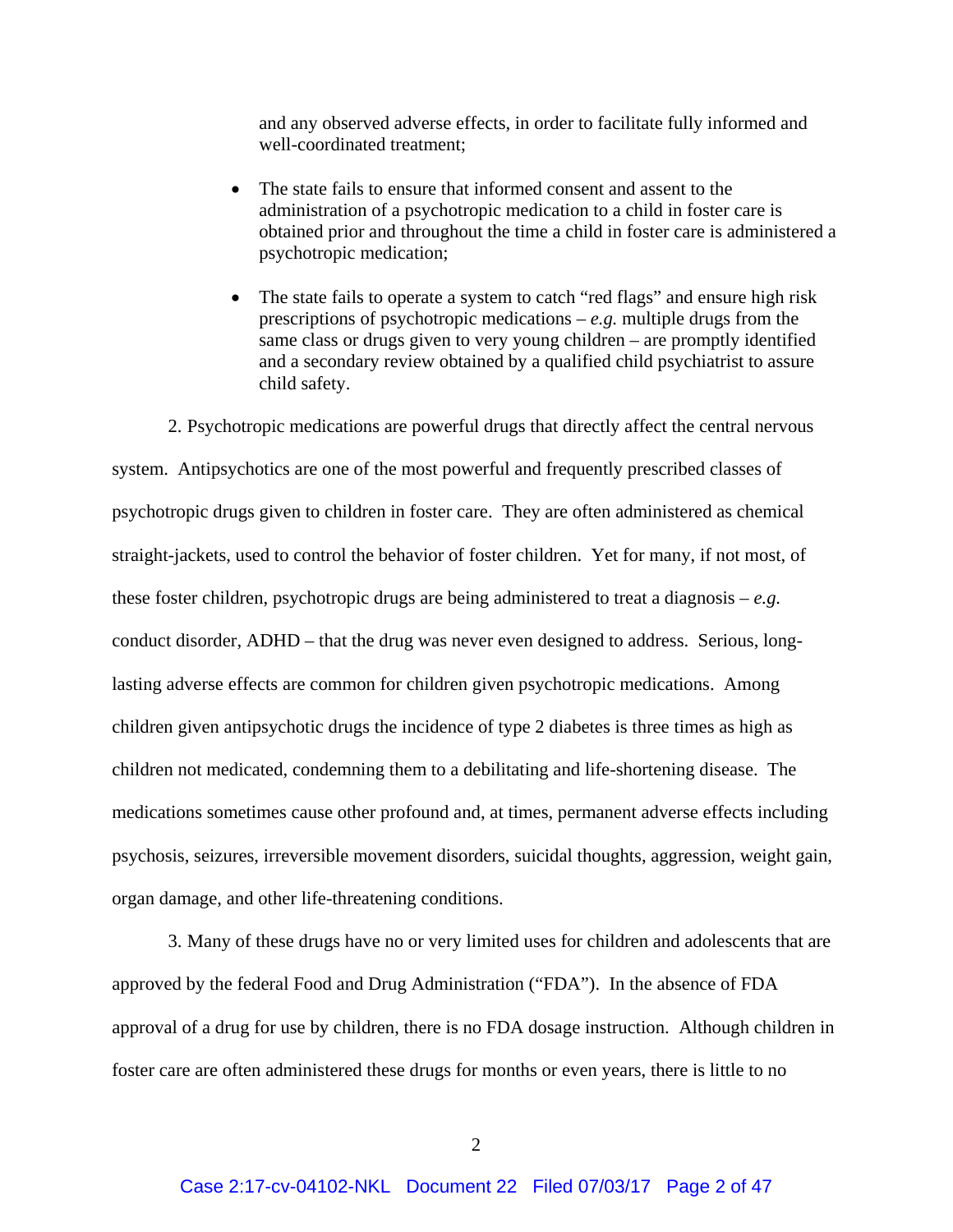research demonstrating their impact on the developing brains of children or adolescents. Close and continuing scrutiny of children given such medications is therefore critical. Of particular cause for concern and posing even more serious risks are instances where children are impacted by "outlier" prescribing practices: prescribed too many psychotropic medications, too much medication, or at too young an age.

4. The grave harms and risks to foster children related to the administration of psychotropic medications are exacerbated because they are often living with caretakers who do not have detailed knowledge of their trauma background, mental health needs, or medical history. These caretakers have not known the child their whole lives the way their biological parent would, so they are dependent on the child's health records to know their history and needs. Frequent changes in placement are often accompanied by changes in a foster child's health care provider and lead to disruptions in the child's health care. Maintaining and sharing an accurate and complete medical history with the child's foster parent and physician is critical to ensuring the child's health and safety but often does not occur. As a direct result, foster parents and physicians trying to care for a foster child are in the dark about the child's history, past treatments, and responses to treatment.

5. This civil rights class action is brought on behalf of a putative class of children under the age of eighteen who are or will be placed in the custody of the state of Missouri due to a report that they have suffered abuse or neglect in the homes of their parents, guardians, or other legal custodians ("the Plaintiff Class"). The suit names Jennifer Tidball, Acting Director of the Missouri Department of Social Services ("DSS"), and Tim Decker, Director of the Children's Division ("CD") of DSS, as Defendants solely in their official capacities (collectively, "Defendants"). The approximately 13,000 children in Missouri's foster care custody are placed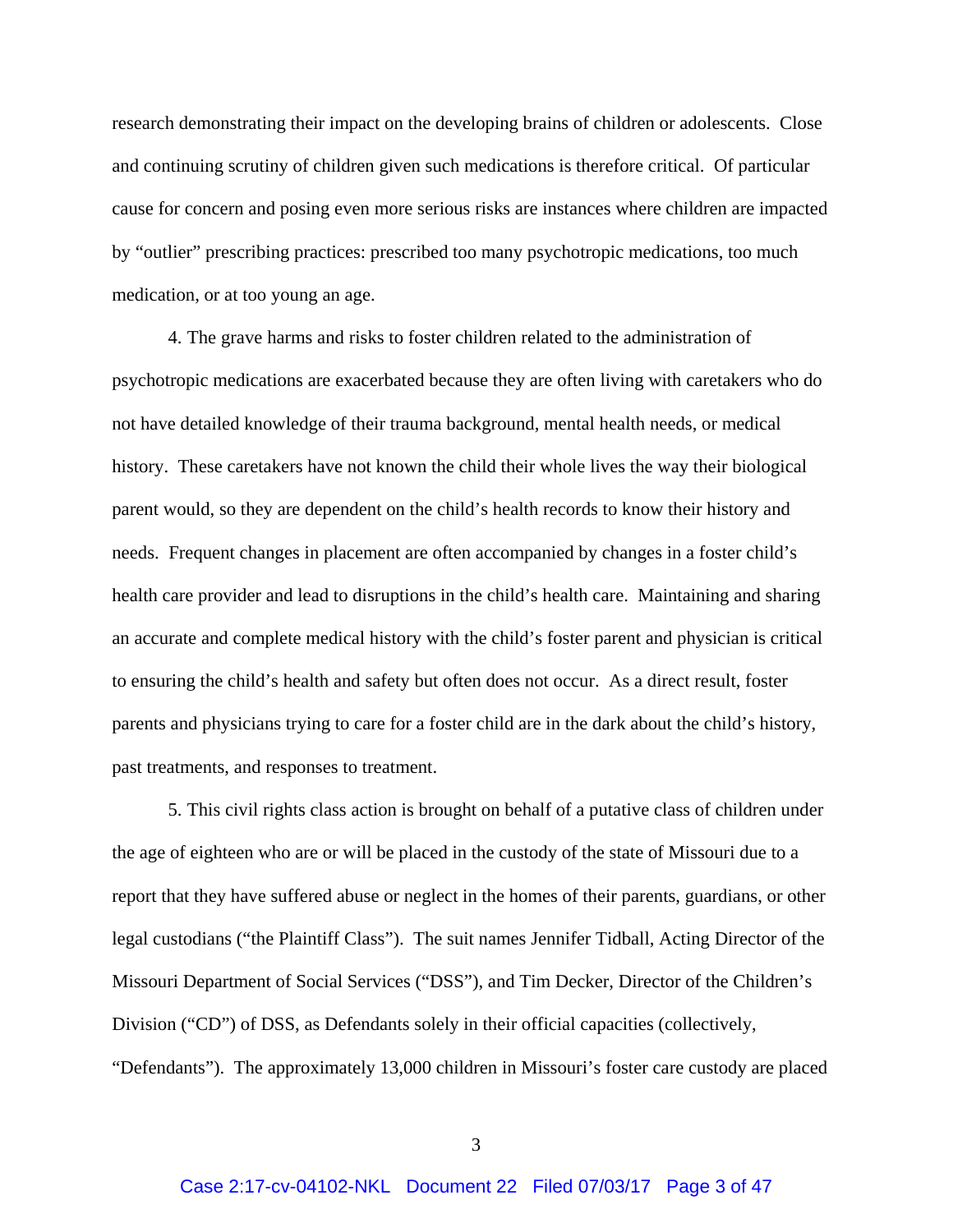in foster homes, with relatives, in congregate care facilities, and other settings. The Plaintiff Class alleges, among other things, that they are or may be administered one or more psychotropic medications while in the state's custody and that the state fails to ensure that the medications administered are appropriate, safe, and adequately monitored. As a result of the state's failures, the Plaintiff Class has suffered or will suffer substantial and often irreversible harm to their physical, emotional, and/or mental health.

6. Defendants have long been aware that CD's failure to maintain a system of effective oversight and monitoring of the administration of psychotropic medications to children in its custody poses a substantial and ongoing risk of harm to these vulnerable wards. In 2011 Congress enacted the Child and Family Services Improvements and Innovation Act requiring all states to adopt and implement protocols to ensure the appropriate use and monitoring of foster children administered psychotropic medications. Yet CD failed to take action. Five years later, CD's own words to the federal government confirm its indifference to the health and well-being of children on psychotropic medications in its custody: "Many foster care children are prescribed multiple psychotropic medications without clear evidence of benefit and with inadequate safety data. The use of multiple medications (psychotropic or otherwise) creates the potential for serious drug interactions."

7. As legal custodian for the Plaintiff Class, Defendants are required by the United States Constitution and federal statutory law to provide for their safety and well-being, including the provision of adequate medical and mental health care. Under Defendants' management and direction, CD has failed to meet its critical obligations and presently subjects the Plaintiff Class to physical and psychological harm and the unreasonable risk of such harm in violation of their federal constitutional and statutory rights.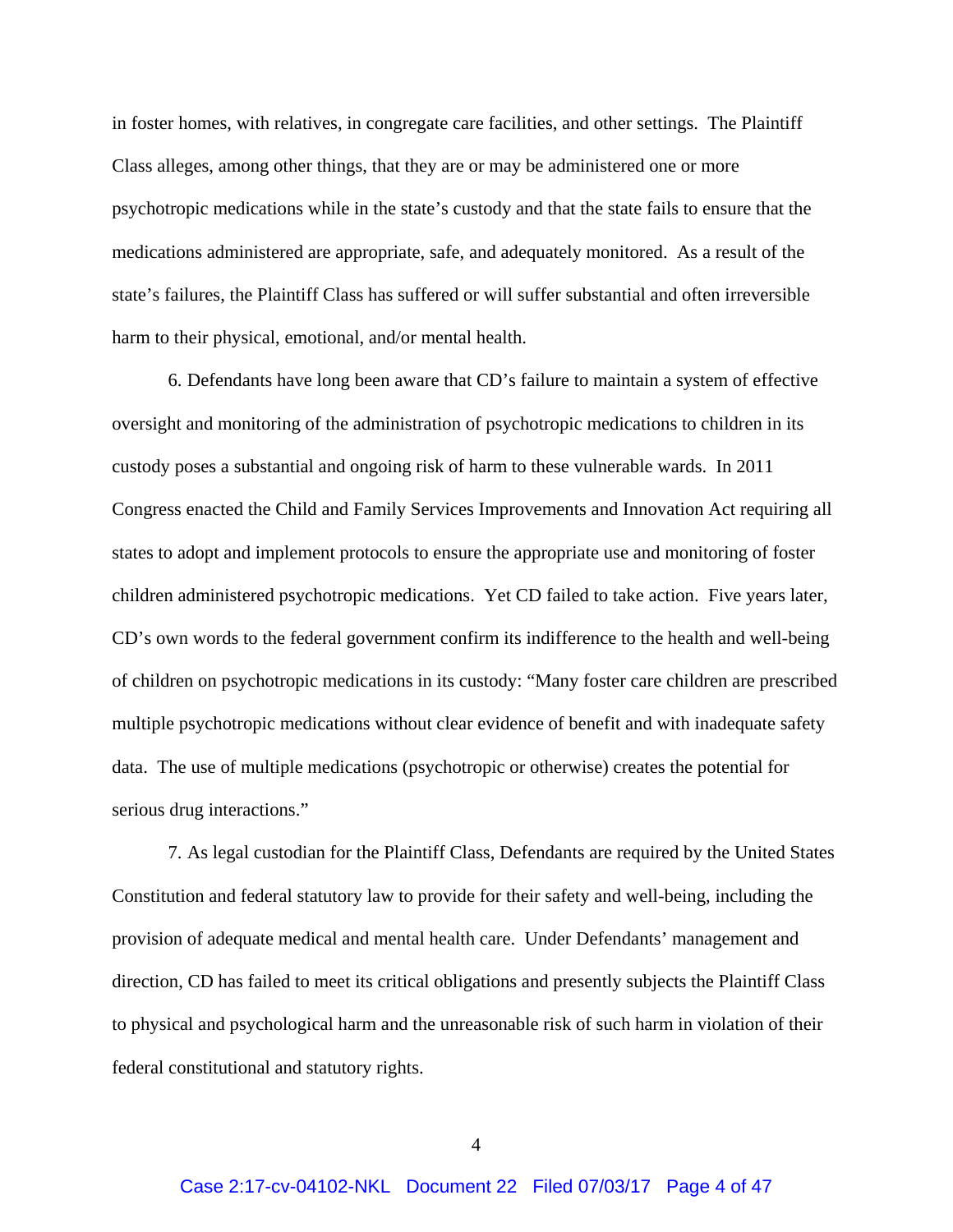8. On behalf of the Plaintiff Class, Plaintiffs M.B., E.S., Z.S., K.C., and A.H., through their respective adult Next Friends, (collectively, "the Named Plaintiff Children") therefore seek declaratory and injunctive relief to abate the substantial, ongoing, and common risks of harm resulting from CD's longstanding failure to maintain an adequate oversight system to assure that psychotropic drugs are administered safely to foster children and only when necessary.

#### **JURISDICTION AND VENUE**

9. This action is brought pursuant to 42 U.S.C. § 1983 to redress violations of the United States Constitution and federal statutory law. This Court has jurisdiction pursuant to 28 U.S.C. §§ 1331 and 1343(a)(3), and authority to grant declaratory relief under 28 U.S.C. §§ 2201 and 2202.

10. Venue is proper in this District pursuant to 28 U.S.C. § 1391(b) because a substantial part of the events giving rise to the claim occurred in this district and because Defendants maintain their principal offices within this district in Jefferson City, Missouri.

#### **PARTIES**

#### **A. The Named Plaintiffs**

## **M.B.**

11. M.B. is a fourteen-year-old boy in the foster care custody of CD, currently placed in a residential facility, though as of the time of filing he was temporarily placed in a psychiatric hospital. M.B.'s case is brought by his adult Next Friend, Ericka Eggemeyer. Over at least the past three years that M.B. has been in Missouri foster care, CD has failed in its obligation to provide for his safety and well-being with respect to how psychotropic medications are being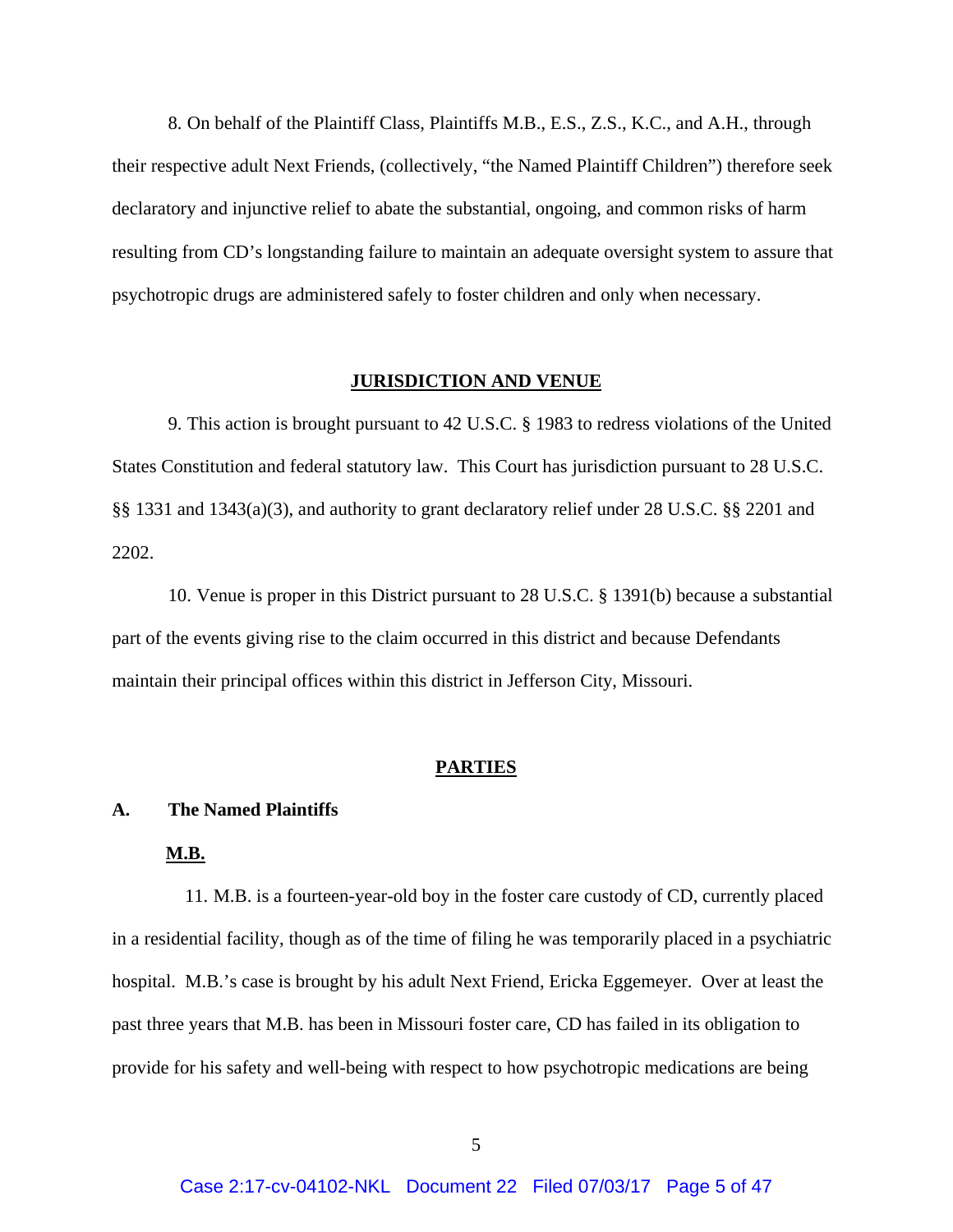administered. CD has allowed M.B. to be placed on more than six psychotropic drugs at once, failed to provide M.B. and his caregivers with updated medical and mental health records, failed to maintain a consistent informed consent process to ensure individual attention to his treatment, and failed to institute an effective mechanism for reviewing dangerous prescription practices. As a result, he has been harmed and put at further risk of harm.

12. It is not clear exactly when M.B. began taking psychotropic medications (though he reports being on these drugs since he was three years old), but by January 2015, at age twelve and in the custody of CD, he was already being given a combination of six such drugs, including lithium and two atypical antipsychotics.

13. Over the course of the next two and a half years in CD custody, M.B. was moved among eight different placements, including at least two psychiatric hospitalizations. With each changed placement, M.B.'s regimen of psychotropic medications fluctuated, with medications being rapidly added, removed, and dosages changing. In some cases, M.B. was placed on a medication for a single month, only to have it removed the next month. In other instances, drugs were tried that had already been tried and discontinued in the past. For example, between January 5 and January 26, 2015, M.B.'s medication regimen reflected that at least one of the six drugs he was taking was discontinued, and two more were added.

14. As of November 2015, M.B. had been placed in a residential facility for almost a year. His Next Friend, Ms. Eggemeyer, was a newly licensed therapeutic foster parent at this time, and CD determined that M.B. would be the first child placed in her home. Ms. Eggemeyer attended one meeting at the residential facility with M.B. and his assigned CD and residential workers. No one discussed M.B.'s medications at this meeting. Ms. Eggemeyer next drove to the residential placement to pick M.B. up from the locked unit. No one discussed M.B.'s

6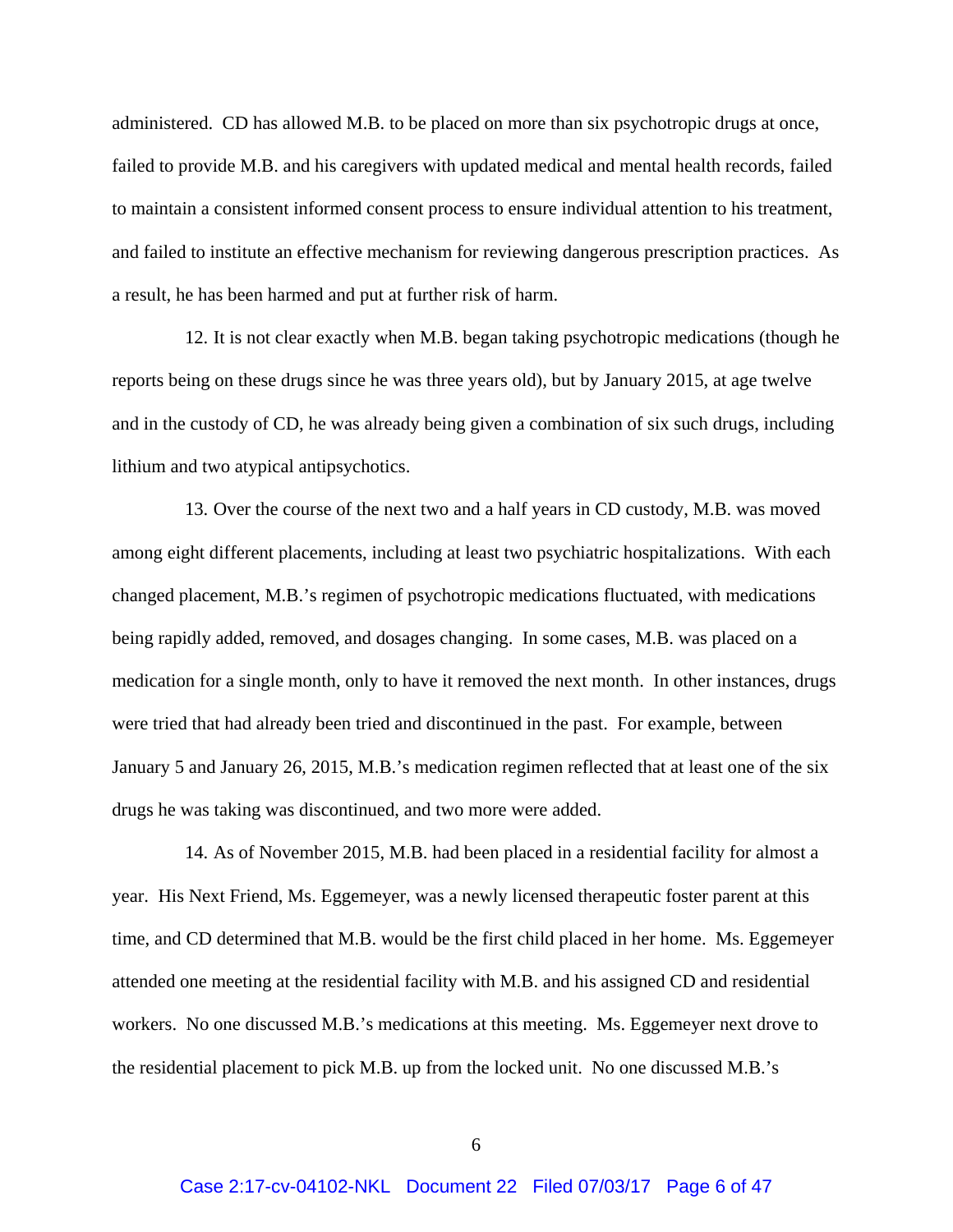medications with Ms. Eggemeyer at this time either, despite the fact that he was then taking a combination of five powerful psychotropic drugs with well-documented adverse effects, including suicidality and aggression. Rather, Ms. Eggemeyer was handed a brown grocery bag full of M.B.'s medications by one of the residential staff members. There was no discussion of M.B.'s history with these drugs, the proper methods for administering them, or possible adverse effects. Ms. Eggemeyer was not provided a medical record or history for M.B., nor was she given an opportunity to ask questions about M.B.'s drug regimen.

15. Ms. Eggemeyer did her best to follow the labels on the pill bottles and monitor for adverse effects, guided by the child's own instructions of what he should take in the morning and evening. Ms. Eggemeyer began to notice significant adverse effects. In the evening, after dispensing M.B.'s drugs, he once told her, "I feel like I have knives in my eyes" and he was often scared to go to sleep. She would see him "twitch" and "tweak" and wondered if it was the medication causing these movements. He described himself to Ms. Eggemeyer as having a "tic." She observed his "eyeballs roll back in his head."

16. After just three weeks, the placement disrupted after a brief visit to a respite foster home, when M.B. became agitated and threatened Ms. Eggemeyer's life. M.B. was hospitalized and would never be returned to Ms. Eggemeyer's home, despite her desire and intention to care for M.B. Ms. Eggemeyer continues to act as a visiting resource and stays actively involved in M.B.'s care.

17. Over the next two years, M.B. was moved through four different residential placements, with medication changes each time. Powerful medications, such as the antipsychotic Paliperidome, were abruptly discontinued and then added back into his regimen. One constant: the dosages and total number of medications steadily increased. By January 2017,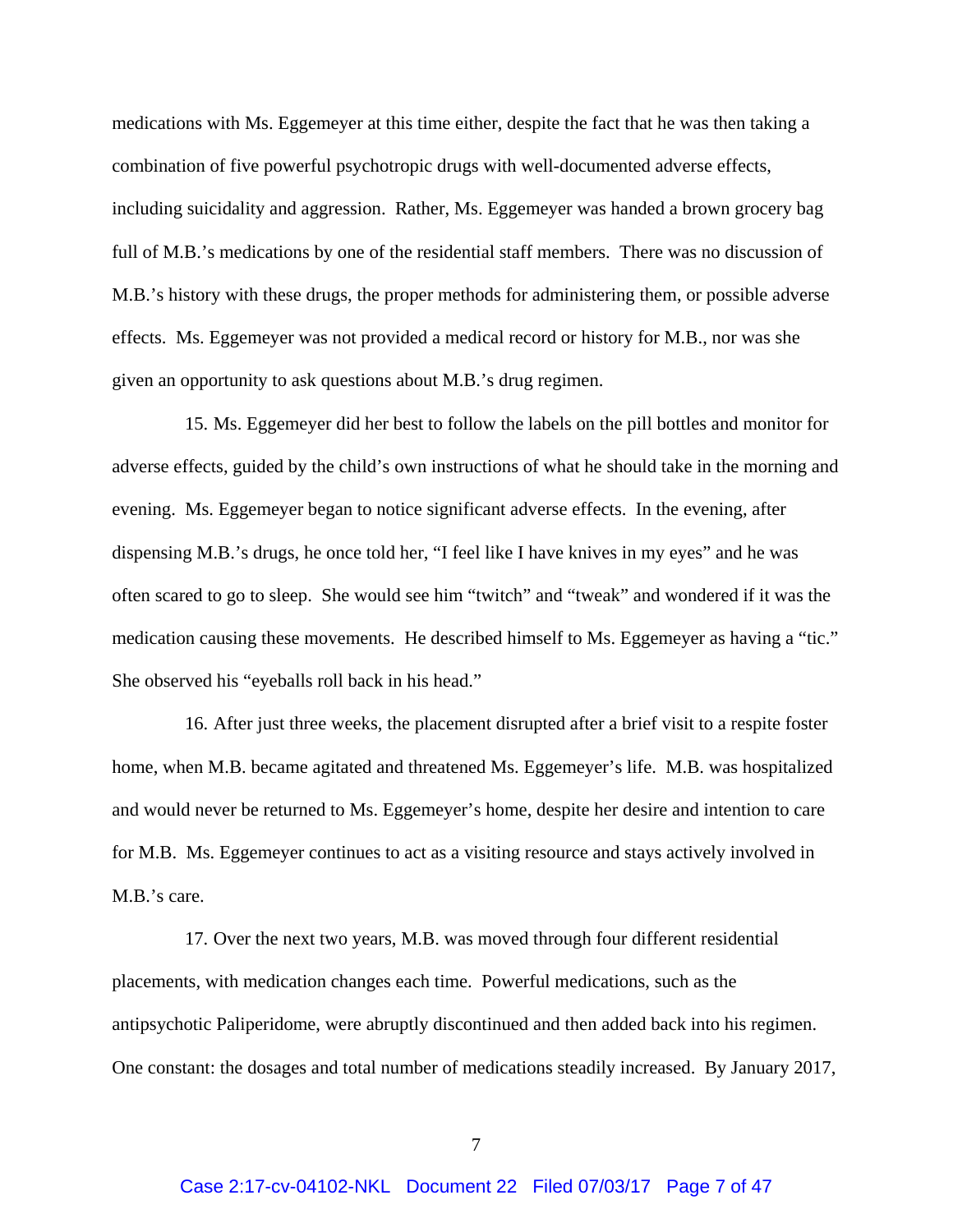M.B. was taking a total of seven psychotropic medications, including three antipsychotics at the same time. Doses of some of the drugs, including the antipsychotic Quetiapine, had nearly doubled over the course of the past two years.

18. In addition to the psychotropic drugs M.B. was taking in January 2017, his medication regimen also included Benzotropine, a drug commonly used to treat the involuntary movements associated with Parkinson's Disease. Ms. Eggemeyer had seen M.B. exhibit such motions, including tics and twitches, all well-documented adverse effects of psychotropic medications.

19. Around this time, M.B. was also prescribed Levothyroxine, a drug used to treat hypothyroidism. "Lithium-induced hypothyroidism" is one of the documented adverse effects of long-term Lithium use. M.B. had been taking Lithium at daily doses of 600 mg for at least two years, with only brief pauses as his medication regimen changed.

20. In early 2017, still on the same extensive medication regimen, M.B. was moved to a facility hundreds of miles away from Ms. Eggemeyer, the only constant adult presence in his life, reportedly because the prior facility could not accommodate his mental health needs. After M.B. attempted to run away from that facility in April 2017, Ms. Eggemeyer visited M.B. and observed him to be an entirely changed child. Once a child who was hyperactive, energetic and had great difficulty sleeping, M.B. was now lethargic, slurring his speech, and falling asleep in broad daylight as he sat with Ms. Eggemeyer. These behaviors are all documented adverse effects of high dosages of a number of different psychotropic drugs.

21. M.B. was recently moved again to a residential facility outside St. Louis. After living in this facility for just a few days, M.B. was again removed to a psychiatric hospital, where he remained as of the date of filing, after reports of self-harming, aggression, and hearing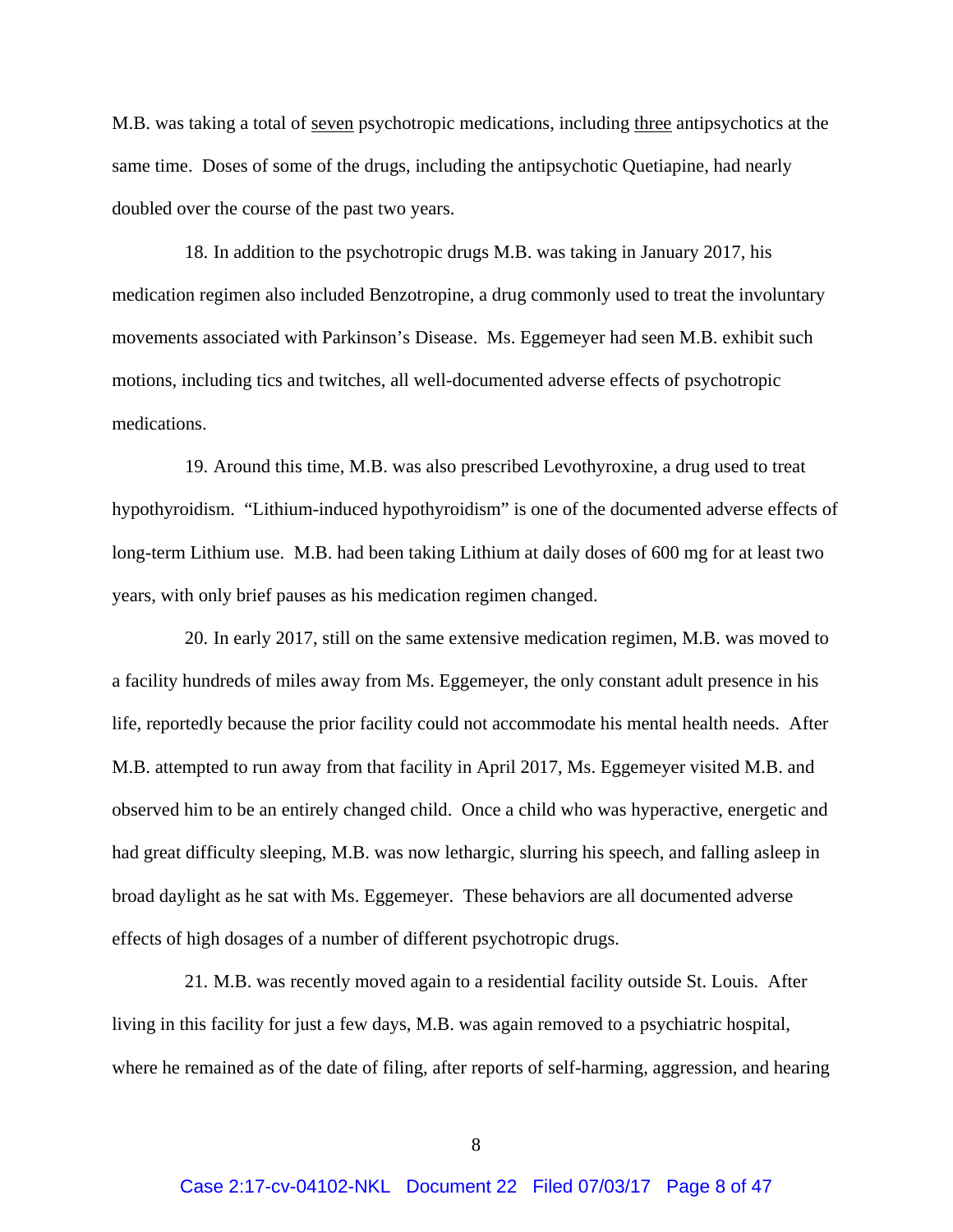voices telling him to hurt himself. M.B. confirmed to Ms. Eggemeyer that he had been hearing voices telling him to kill himself.

22. Defendants' actions and inactions, policies, patterns, customs, and/or practices have violated and continue to violate M.B.'s substantive due process and federal statutory rights. Defendants have failed to protect him from harm and risk of harm while in their care by subjecting him to harmful psychotropic medication regimens without adequate oversight, failing to ensure a consistent informed consent process, and failing to provide his caregivers with updated medical and mental health records.

23. M.B. continues to be at risk of injury as a result of Defendants' actions and inactions, policies, patterns, customs, and/or practices.

24. Defendants' actions and inactions, policies, patterns, customs, and/or practices have also violated and continue to violate M.B.'s procedural due process rights. Defendants have deprived M.B. of his substantial liberty interest in being free from the unnecessary and inappropriate administration of psychotropic medication without due process of law.

#### **E.S. and Z.S.**

25. Plaintiffs E.S., age three, and Z.S., age two, are siblings whose cases are brought through their adult Next Friend, Nina Schunck. They are both in the foster care custody of CD. CD has allowed E.S. and Z.S. to be placed on psychotropic medications as toddlers in the absence of any effective mechanism for reviewing this troubling prescription practice. As a result, they have been harmed and put at further risk of harm.

26. Despite their young ages, since CD was granted legal custody of E.S. and Z.S., they have been placed in multiple foster homes.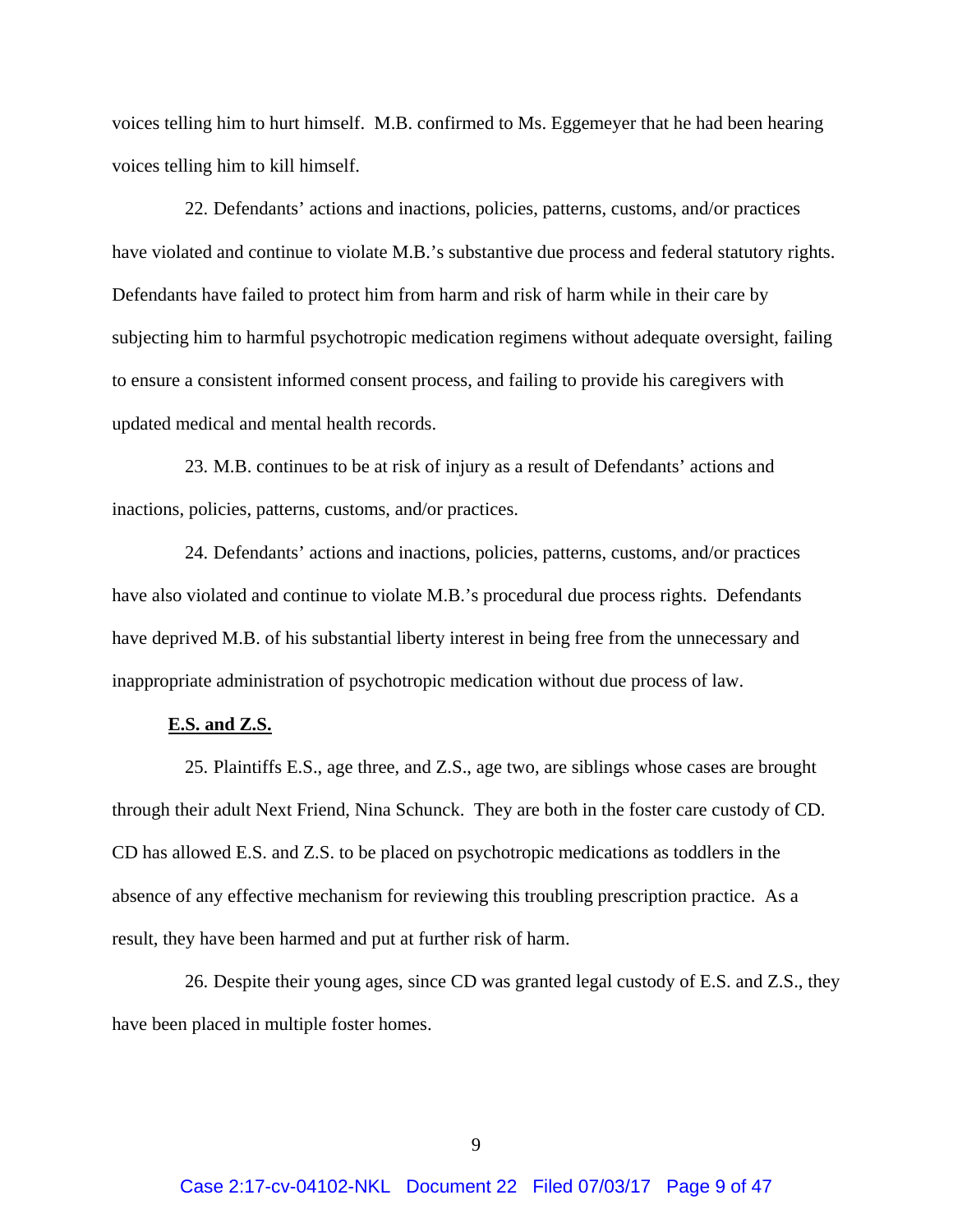27. While in the care of CD, E.S. and Z.S. were placed on atypical antipsychotics, specifically Risperdal, and may have also been prescribed an alpha agonist.

28. Risperdal is not FDA approved for pediatric patients less than five years of age for the treatment of any disorder. Specifically, Risperdal's safety and effectiveness has not been established for schizophrenia less than thirteen years of age, for bipolar mania less than ten years of age, and for autistic disorder less than five years of age. Adverse reactions can include somnolence, increased appetite, fatigue, insomnia, sedation, Parkinsonism, akathisia, vomiting, cough, constipation, nasopharyngitis, drooling, rhinorrhea, dry mouth, abdominal pain, dizziness, nausea, anxiety, headache, nasal congestion, rhinitis, tremor, and rash.

29. Defendants' actions and inactions, policies, patterns, customs, and/or practices have violated and continue to violate E.S. and Z.S.'s substantive due process and federal statutory rights. Defendants have failed to protect them from harm and risk of harm while in their care by subjecting them to harmful psychotropic medications without adequate oversight and, upon information and belief, failing to ensure a consistent informed consent process, and failing to provide their caregivers with updated medical and mental health records.

30. E.S. and Z.S. continue to be at risk of injury as a result of Defendants' actions and inactions, policies, patterns, customs, and/or practices.

31. Defendants' actions and inactions, policies, patterns, customs, and/or practices have also violated and continue to violate E.S. and Z.S.'s procedural due process rights. Defendants have deprived E.Z. and Z.S of their substantial liberty interest in being free from the unnecessary and inappropriate administration of psychotropic medication without due process of law.

10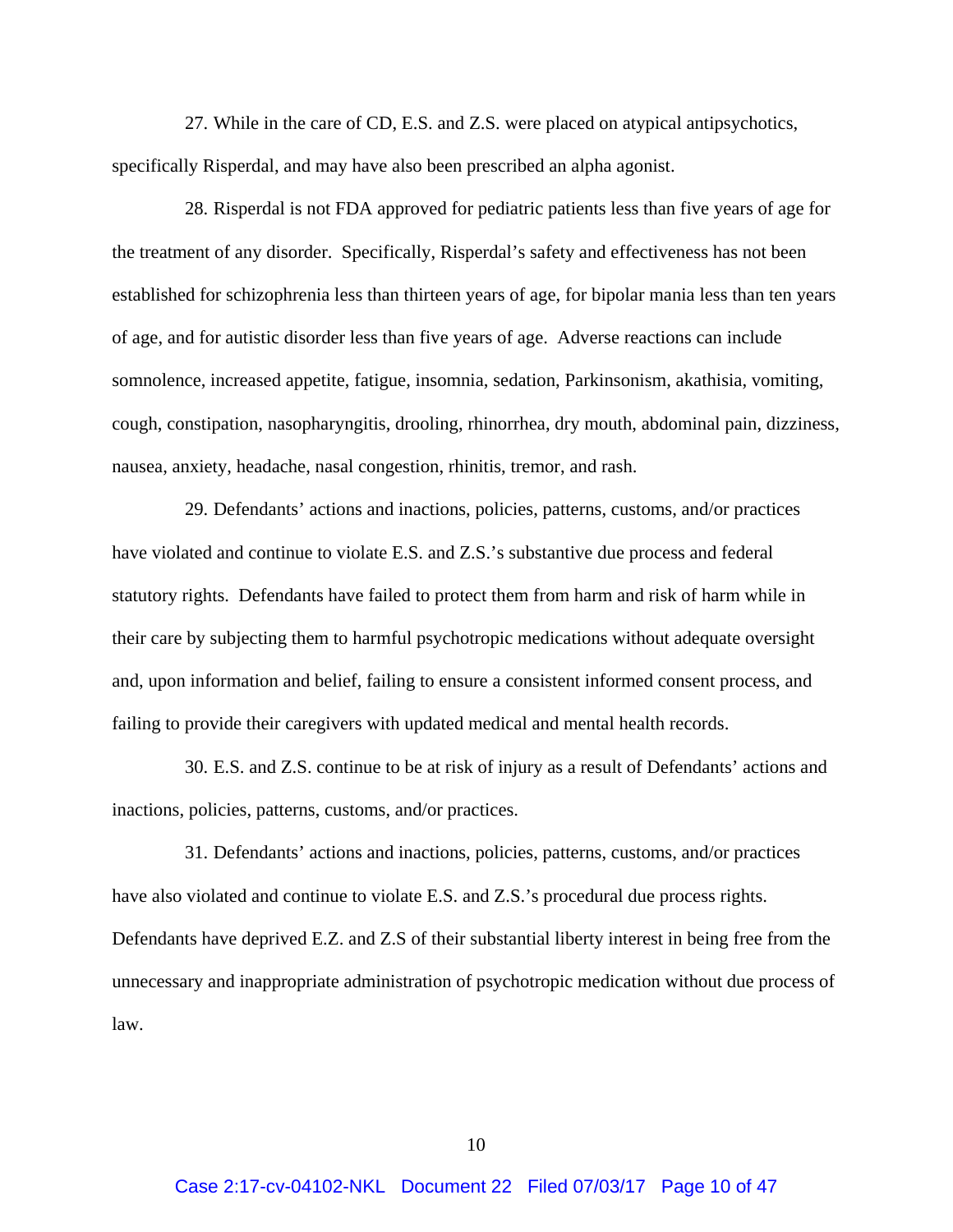# **K.C.**

32. K.C. is a twelve-year-old girl who was brought into the foster care custody of CD as a result of abuse and neglect she suffered in her home. K.C.'s case is brought by her adult Next Friend, Kris Dadant.

33. During K.C.'s last three years in foster care, CD has allowed her to be placed on daily doses of multiple psychotropic medications, as many as five at a time, failed to provide K.C. and her caregivers with updated medical and mental health records, failed to maintain a consistent informed consent process to ensure individual attention to her treatment, and failed to institute an effective mechanism for reviewing troubling prescription practices. As a result, she has been harmed and put at further risk of harm.

34. Comprehensive, updated, and accurate mental health and medication records have not followed K.C. as CD has moved her through several placements. As a result, pertinent information has not been available to K.C.'s caregivers or medical consenters to facilitate informed decision-making on her behalf, and physicians have not had access to complete medical records or history when prescribing medications to K.C.

35. For example, earlier this year, those responsible for caring for K.C. had three different understandings of what daily dose of a particular psychotropic medication K.C. was to be administered. Neither CD nor the caregivers had medical records that could be used to resolve the confusion about the dosage. Significantly, this confusion was only brought to light due to questions raised by a volunteer advocate.

36. CD has also permitted K.C. to be placed on multiple psychotropic medications without first obtaining proper informed consent, which requires ongoing monitoring and dialogue so that any adverse effects of these medications may be timely addressed.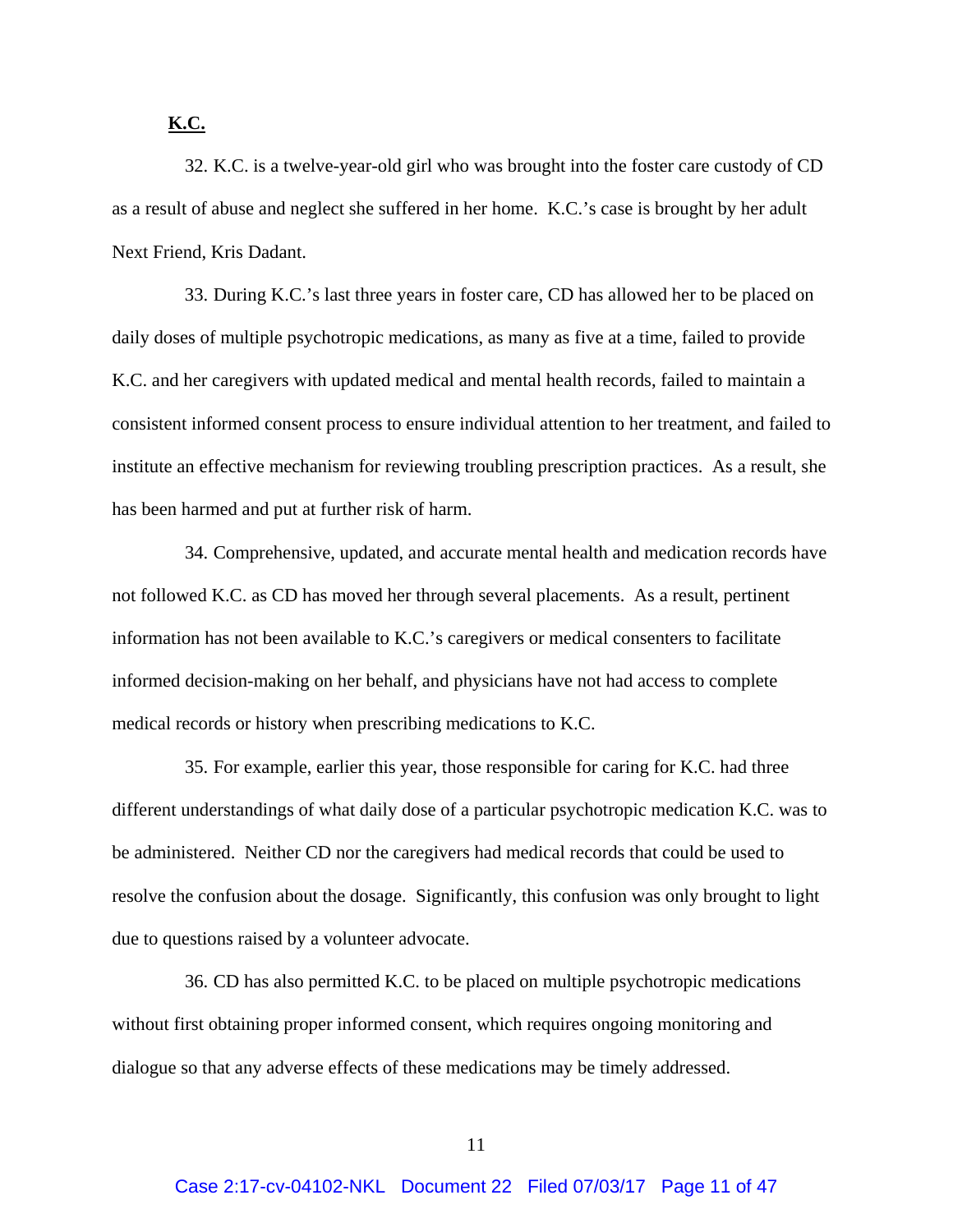37. For example, at one residential facility, it was reported several times that K.C. was visibly involuntarily shaking. CD and the staff at its privately contracted residential treatment center did not address the issue. Eventually, the center staff firmly denied that any shaking was occurring even though a volunteer visiting resource had been noting it for weeks, and the child twice complained of the shaking.

38. During the period that K.C. was observed to be involuntarily shaking, she was taking the antipsychotic Abilify. The warning label for Abilify provides, in part: "Stop using Abilify and call your doctor at once if you have the following symptoms: . . . uncontrolled muscle movements; . . ."

39. Eventually, without facility staff ever admitting that the shaking was occurring due to medication, and only after the visiting resource repeatedly raised an alarm, K.C.'s psychotropic medications were changed to cut the dosage of Abilify in half.

40. CD's failure to obtain informed consent for K.C.'s medications has not been limited to her Abilify prescription. She has also been placed on Strattera, another powerful psychotropic medication, without informed consent. At least one formal assessment and observation of K.C. indicate that she does not have Attention-Deficit Hyperactivity Disorder ("ADHD"), yet she has been given a formal diagnosis of ADHD. Despite the indications that she does not have ADHD, K.C. has been prescribed and administered Strattera for ADHD. She has complained that the medication does not help her.

41. The warning label for Strattera provides, in part: "Common side effects in children and teenagers include upset stomach, a decreased appetite, nausea, or vomiting, dizziness, tiredness, and mood swings." Also, the label notes: "Strattera increases the risk of suicidal thoughts or actions."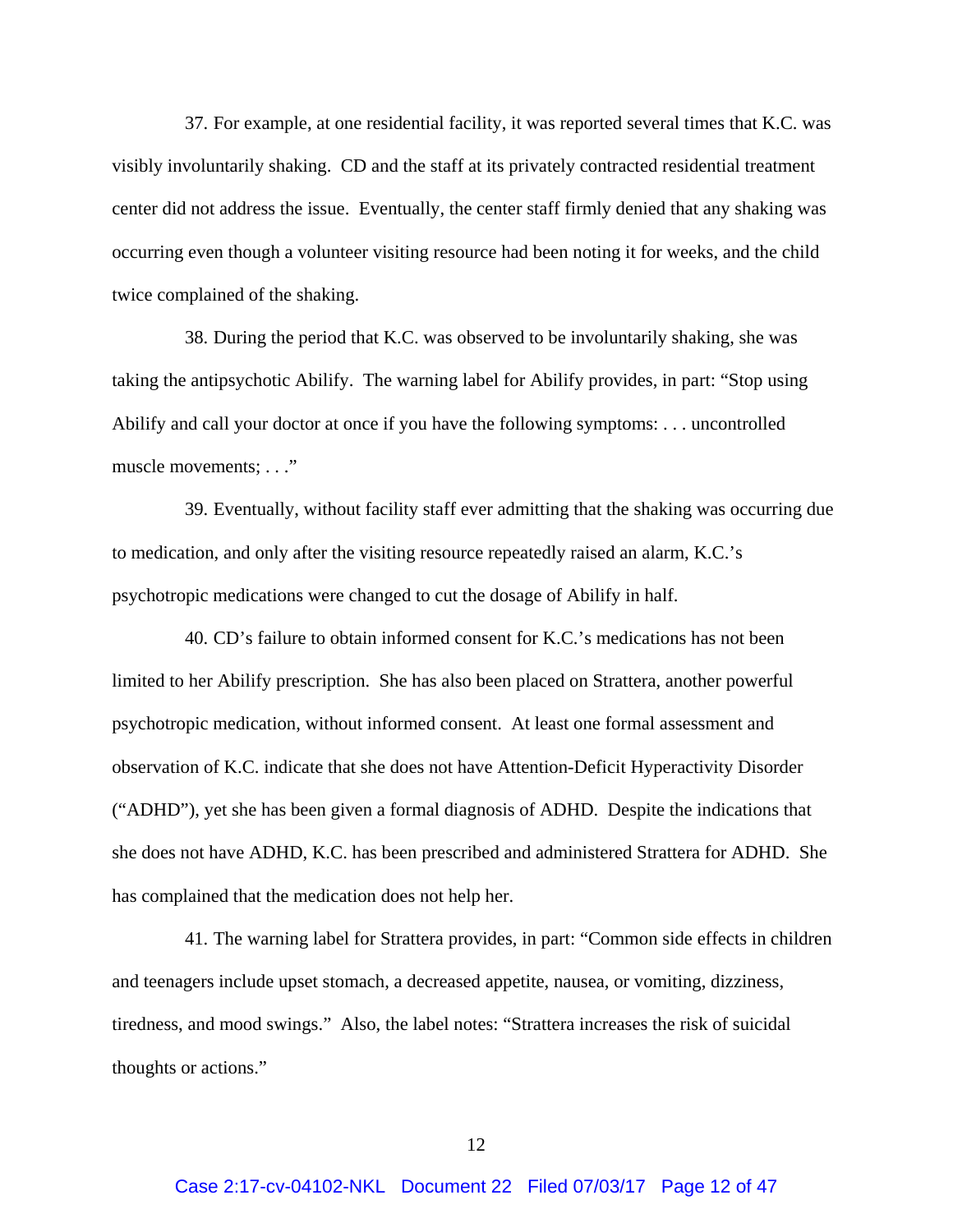42. Beyond these examples, K.C.'s psychotropic medications have been changed frequently and erratically with little to no input from informed or knowledgeable medical consenters.

43. In response to K.C.'s high number and doses of psychotropic medications, concerned individuals outside CD observing the treatment of K.C. have sought for months an independent second opinion as to whether her psychotropic medications are harmful or appropriate. These efforts have failed.

44. K.C. has suffered harm as a result of the lack of a second opinion mechanism to review her medications. For example, in October 2016, K.C. suddenly began acting generally aggressive, being angry and violent, and getting into repeated altercations. Facility staff placed K.C. in numerous physical holds to try to stop these fights. One restraint lasted one hour and forty-five minutes. Over one ten-day stretch K.C. was held six times. Along with four other previously administered prescriptions, a strong psychotropic medication, Seroquel, had begun being given to K.C. at the time the aggression began. CD and its private contractor did not note the correlation or raise concern about the number of medications. Once again, a volunteer visiting resource did raise concerns and asked the caseworker to address the issue. CD and the contractor were slow to respond to the concerns about the medication. The volunteer persisted and eventually contacted the prescribing doctor. She mentioned that the child was not diagnosed with bipolar disorder and questioned whether Seroquel should be prescribed, especially in light of the increased aggression and numerous other medications. Later that night, the doctor noted a bipolar disorder diagnosis in K.C.'s records. Eventually, the Seroquel prescription was discontinued. When K.C. stopped taking Seroquel, her aggression ceased.

45. The warning label for Seroquel provides: "Call a healthcare professional right away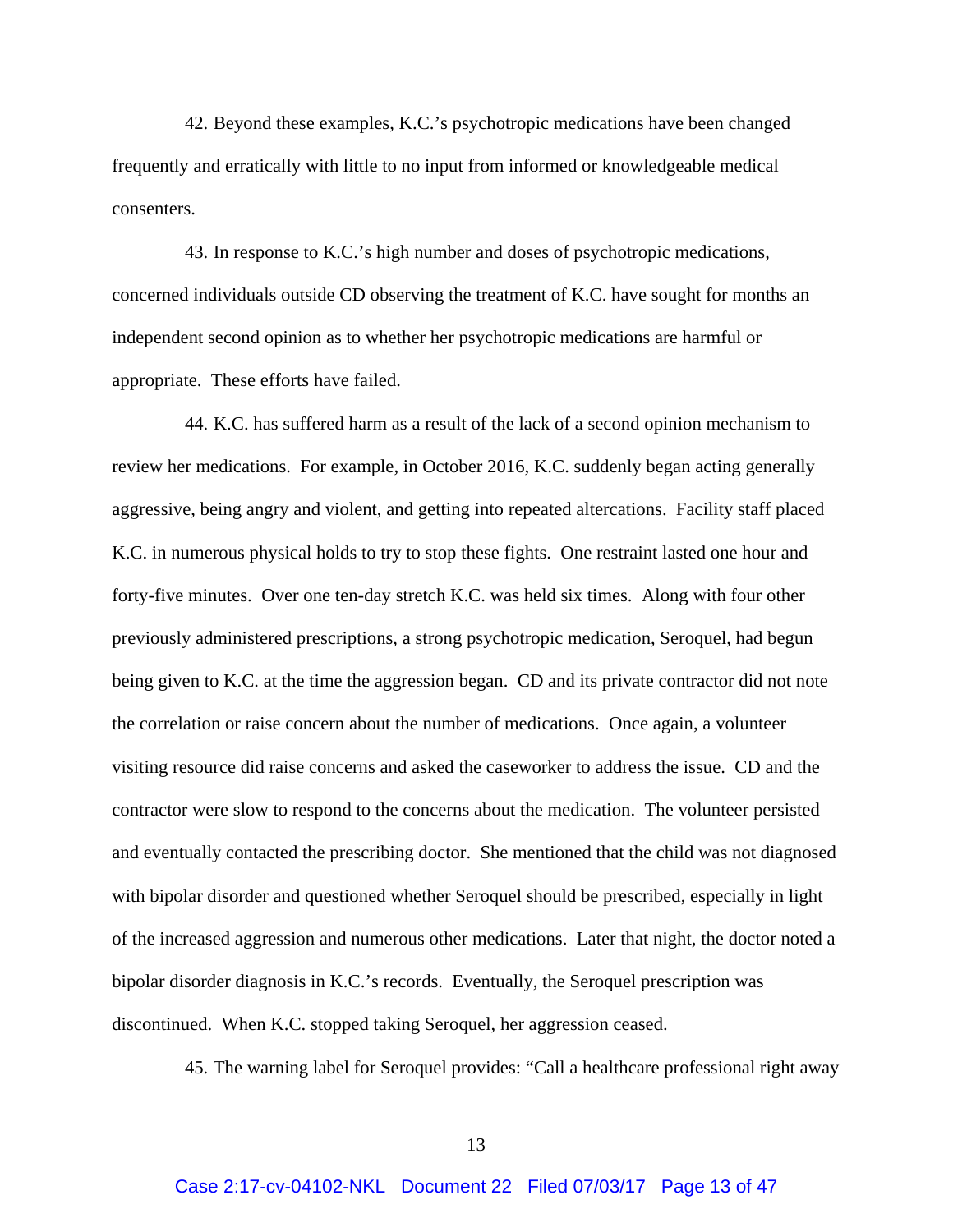if you or your family member has any of the following symptoms, especially if they are new, worse, or worry you: . . . acting aggressive, being angry, or violent. . . ." Seroquel is not FDA approved for use by children. The drug's labeling notes that Seroquel is nevertheless prescribed to some children at least thirteen years old; however, K.C. has only recently turned twelve years old. CD failed to provide a safety check in this instance. An automatic second opinion triggered by the addition of a fifth or contra-indicated psychotropic medication could have served to protect K.C. from a profoundly traumatic period.

46. K.C. has experienced rapid weight gain since being placed on psychotropic medications, including a gain of more than fifteen pounds over a two to three month period.

47. K.C. also has begun hallucinating since being placed on psychotropic medications. Two new medications being administered to K.C. have hallucinations as a known adverse effect.

48. K.C. is sad or angry much of the time. She is routinely given five different powerful medications which keep her sedated and controllable. She has shown little or no progress toward achieving good mental health even after being subjected to years of institutional care and strong psychotropic medications.

49. Defendants' actions and inactions, policies, patterns, customs, and/or practices have violated and continue to violate K.C.'s substantive due process and federal statutory rights. Defendants have failed to protect her from harm and risk of harm while in their care by subjecting her to harmful psychotropic medication regimens without adequate oversight, failing to ensure a consistent informed consent process, failing to institute a protective mechanism for reviewing troubling prescription practices, and failing to provide her caregivers with updated medical and mental health records. K.C. has suffered numerous harmful adverse effects and other consequences associated with the psychotropic medications she has been prescribed as a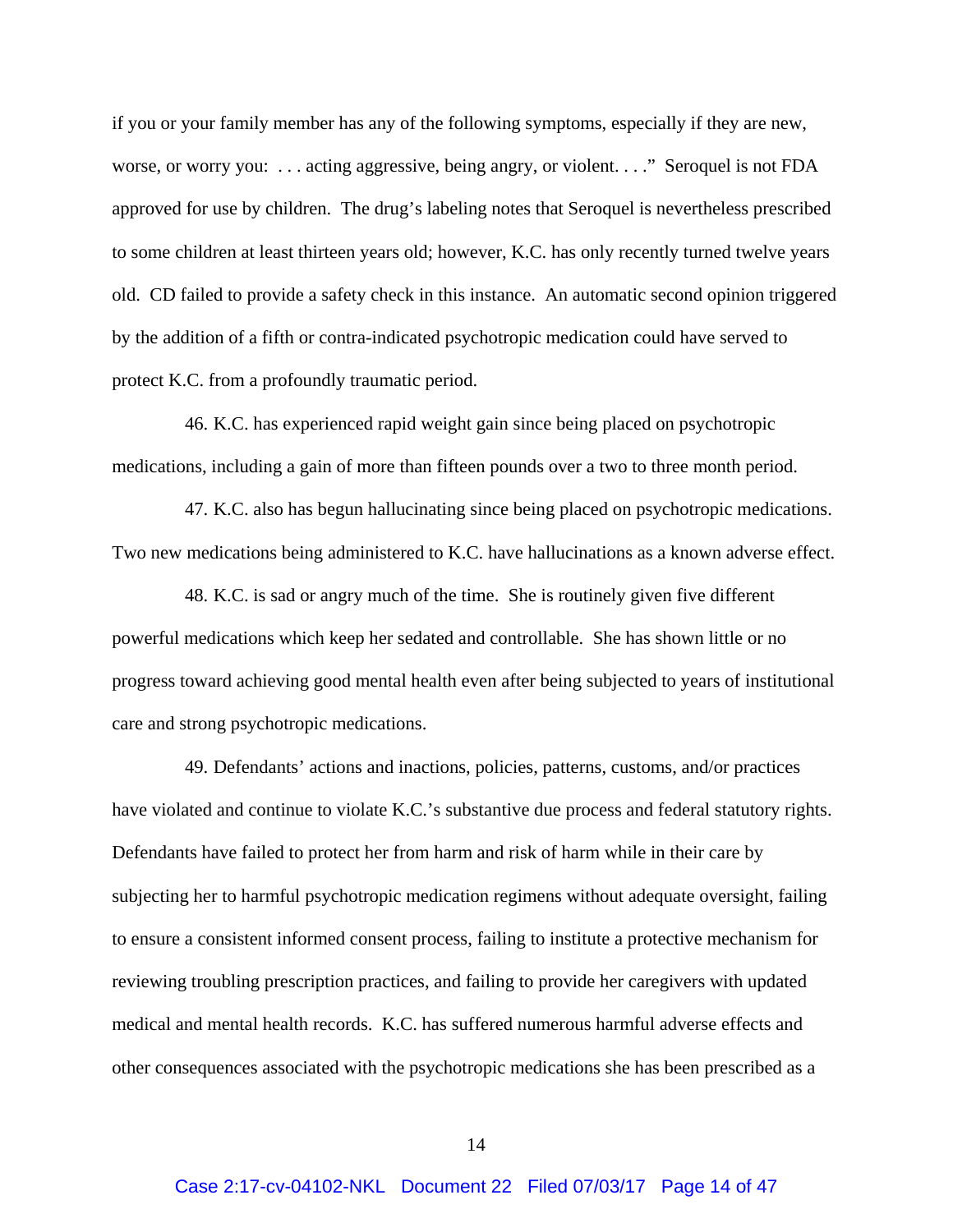result of Defendants' failures.

50. K.C. continues to be at risk of injury as a result of Defendants' actions and inactions, policies, patterns, customs, and/or practices.

51. Defendants' actions and inactions, policies, patterns, customs, and/or practices have also violated and continue to violate K.C.'s procedural due process rights. Defendants have deprived K.C. of her substantial liberty interest in being free from the unnecessary and inappropriate administration of psychotropic medication without due process of law.

### **A.H.**

52. A.H. is a twelve-year-old girl who has spent approximately six years in the foster care custody of CD. A.H.'s case is brought by her adult Next Friend, Grey Endres. Over the course of A.H.'s six years in foster care, CD has failed in its obligation to provide for her safety and well-being with respect to how psychotropic medications are being administered. In particular, CD has failed to adequately monitor the dosage of psychotropic medications she has been given, failed to provide A.H. and her caregivers with updated medical and mental health records, and failed to maintain a consistent informed consent process to ensure individual attention to her treatment. As a result, she has been harmed and put at further risk of harm.

53. A.H. has experienced numerous placement moves such that knowledge of her medical and mental health history, in the absence of reliable recordkeeping practices, has become fragmented and dispersed between her assigned caseworker, foster caretakers, and health providers.

54. One example of the harm that results from such fragmented health care occurred in or about November 2016. At that time, C.D. hospitalized A.H. after she tried to physically harm herself. At the psychiatric hospital, she was prescribed *two* pills of Latuda and *two* pills of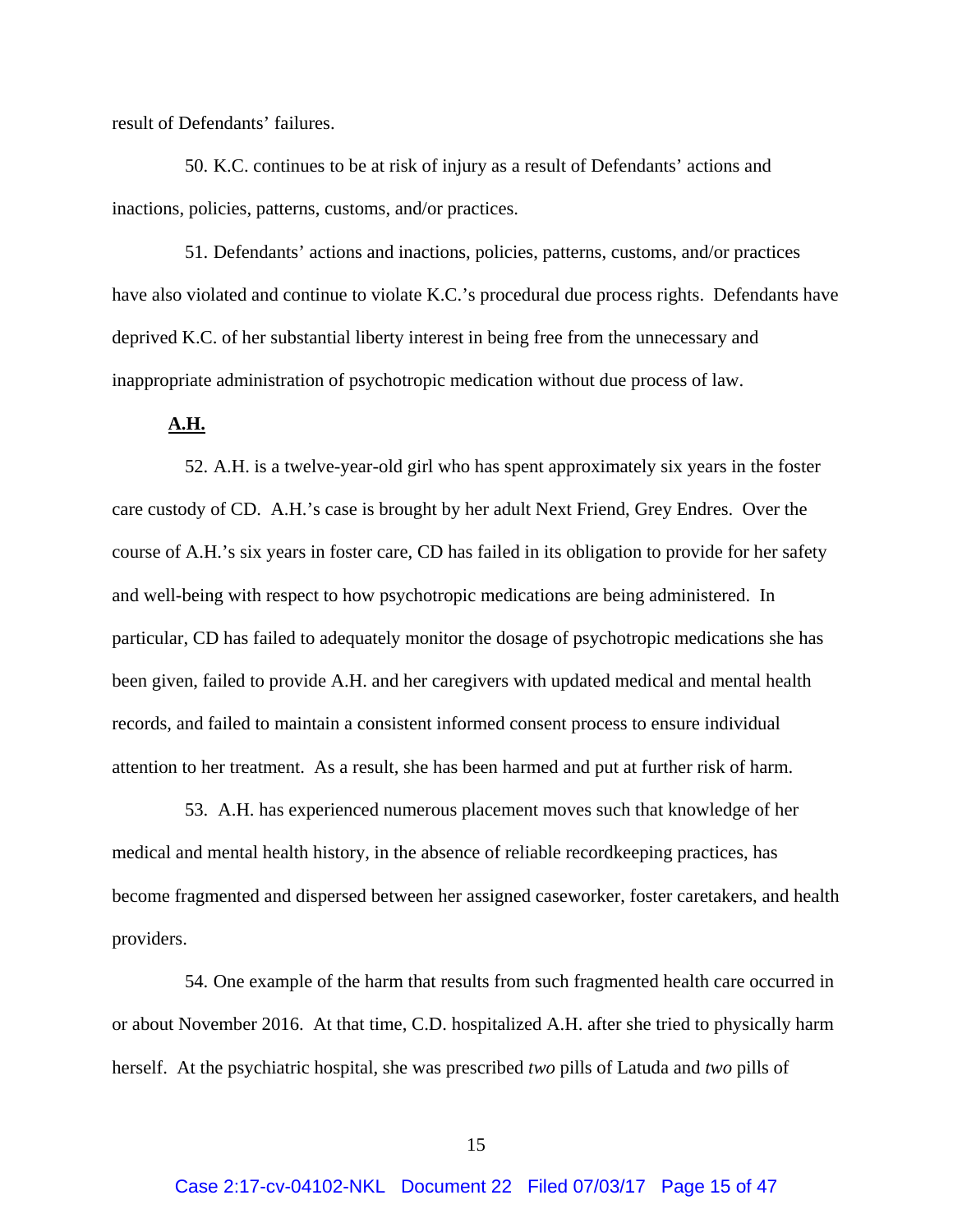Remeron each day. CD did not involve A.H.'s legal parents in the decision to prescribe and administer these psychotropic medications to her.

55. Upon discharge from the psychiatric hospital, C.D. moved A.H. into the home of a non-kinship foster parent. After placing A.H. in this non-kinship home for a few months, CD transferred A.H. to the home of a kinship resource. Although A.H. remained in CD custody at the time of the transfer, her non-kinship foster parent transported A.H. to her new kinship resource's home, not the assigned CD caseworker.

56. Upon arriving at the new kinship home, A.H.'s former foster parent handed A.H.'s psychotropic medications, wrapped in tissue paper, to the new kinship resource parent. The former foster parent also informed the kinship resource parent that A.H. was to be administered just *one* pill of Latuda and *one* pill of Remeron each day. No medical records or pill bottles were provided to the kinship resource parent documenting the instructions for administration of these drugs or their prescribed dosages. As a result, A.H. was given the wrong dosages of these psychotropic medications and experienced a severe reaction, resulting in a six-day hospitalization.

57. Defendants' actions and inactions, policies, patterns, customs, and/or practices have violated and continue to violate A.H.'s substantive due process and federal statutory rights. Defendants have failed to protect her from harm and risk of harm while in their care by subjecting her to harmful psychotropic medications without adequate oversight, failing to ensure a consistent informed consent process, and failing to provide her caregivers with updated medical and mental health records.

58. A.H. continues to be at risk of injury as a result of Defendants' actions and inactions, policies, patterns, customs, and/or practices.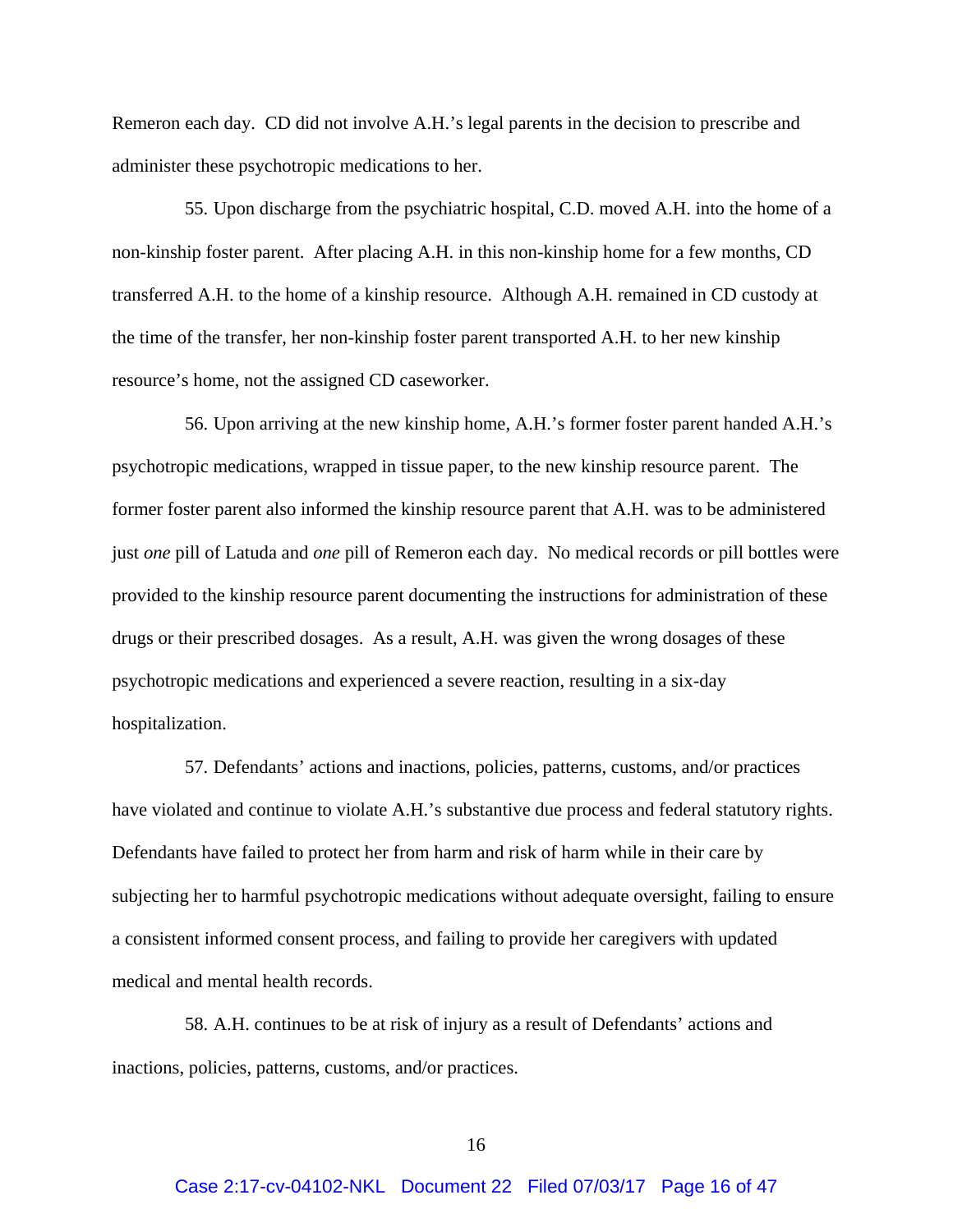59. Defendants' actions and inactions, policies, patterns, customs, and/or practices have also violated and continue to violate A.H.'s procedural due process rights. Defendants have deprived A.H. of her substantial liberty interest in being free from the unnecessary and inappropriate administration of psychotropic medication without due process of law.

#### **B. The Next Friends**

60. Pursuant to Fed. R. Civ. P. 17(c)(2), Plaintiff M.B. appears through his Next Friend, Ericka Eggemeyer. Ms. Eggemeyer has been a licensed therapeutic foster parent in the state of Missouri since 2015 and was a previous foster care placement for M.B. Ms. Eggemeyer knows M.B. personally and continues to be a visiting resource and a constant presence in his life. Ms. Eggemeyer has personally observed the state agency's failure to adequately oversee the administration of prescription drugs to M.B.

61. Pursuant to Fed. R. Civ. P. 17(c)(2), Plaintiffs E.S. and Z.S. appear through their Next Friend, Nina Schunck. Ms. Schunck has been working in mental health services for thirty years. She is a licensed clinical social worker and has provided individual therapy to foster and adoptive children in Missouri since 1995. Ms. Schunck holds a Master of Sciences in Psychology: Mental Health Services from Avila University.

62. Pursuant to Fed. R. Civ. P.  $17(c)(2)$ , Plaintiff K.C. appears through her Next Friend, Kris Dadant. Ms. Dadant has had a career as a Title I teaching specialist, instructing high needs young children in the elementary public schools of Columbia, Missouri. She encounters numerous foster children in her role as a Title I teacher and is a keen observer of the emotional, developmental, intellectual, and psychological behavior of children. As a visiting resource and non-legal advocate for K.C., Ms. Dadant has observed CD's failure to provide effective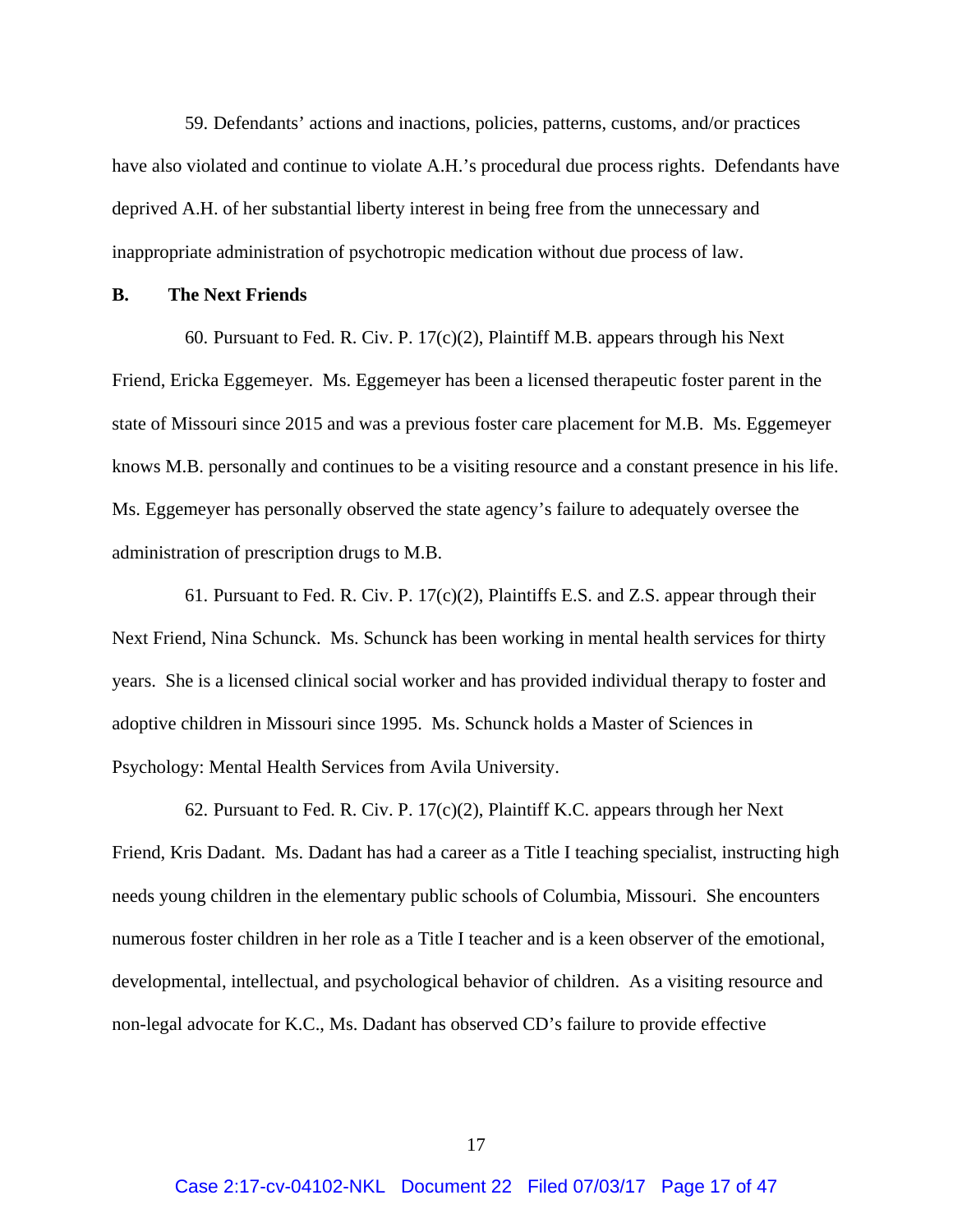management and oversight of K.C.'s mental health care, including the administration of psychotropic medications.

63. Pursuant to Fed. R. Civ. P. 17(c)(2), Plaintiff A.H. appears through her Next Friend, Grey Endres. Mr. Endres has been working in child welfare in the state of Missouri for thirty years and supervises A.H.'s therapist in his role as co-founding partner at Lifeworks Family Treatment Group. In addition to overseeing a team of therapists at Lifeworks, Mr. Endres supervises social work students in his role as adjunct professor in the School of Social Work at the University of Missouri-Kansas City and also at Kansas University. Previously, Mr. Endres was the Clinical Director at Gillis Center, a residential treatment center in Kansas City, Missouri, which served foster children with mental health needs.

#### **C. The Defendants**

64. Defendant Jennifer Tidball is the Acting Director of DSS. Acting Director Tidball maintains her principal office at the Department of Social Services, Broadway State Office Building, Room 240, P.O. Box 1527, Jefferson City, Missouri 65102. Acting Director Tidball is mandated under state law to carry out the purposes of DSS, including the coordination of the state's programs devoted to those unable to provide for themselves and the rehabilitation of victims of social disadvantage. Missouri state law requires Acting Director Tidball to "use the resources provided to the department to provide comprehensive programs and leadership striking at the roots of dependency, disability and abuse of the society's rules with the purpose of improving service and economical operations."

65. Defendant Tim Decker is the Director of the CD, an office within DSS. Director Decker maintains his principal office at the Jefferson State Office Building,  $10<sup>th</sup>$  Floor, 205 Jefferson Street, Jefferson City, Missouri, 65101. As head of the state of Missouri's designated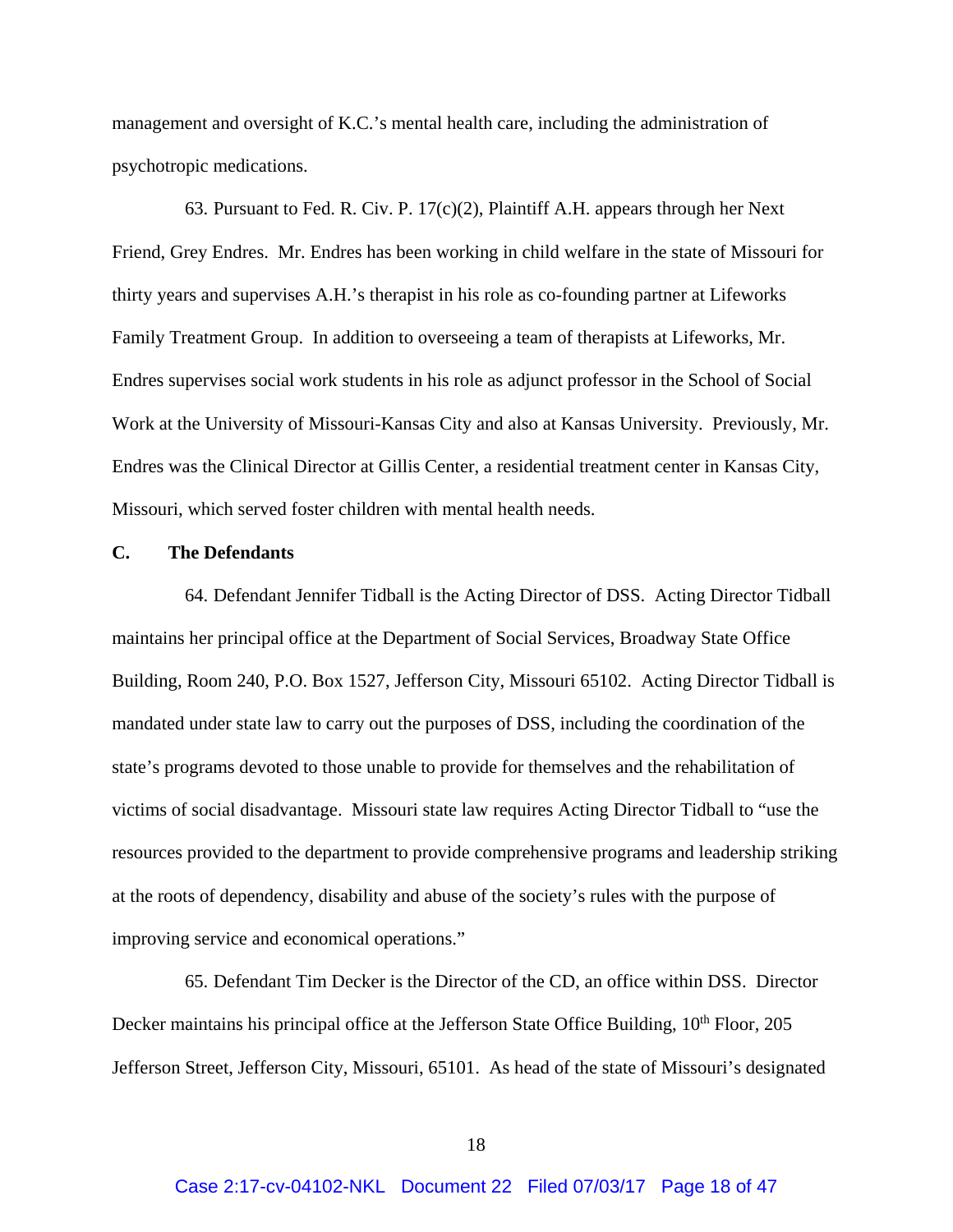Title IV-E agency, Director Decker has the day-to-day responsibility to ensure the safety and well-being of children in state foster care.

#### **CLASS ACTION ALLEGATIONS**

66. This action is properly maintained as a class action pursuant to Rules 23(a) and (b)(2) of the Federal Rules of Civil Procedure.

67. The class is defined as all children under the age of eighteen who are or will be placed in the foster care custody of the state of Missouri following reports that they have suffered child abuse or neglect.

68. The class is sufficiently numerous to make joinder impracticable. As of April 2017, an estimated 13,534 children under eighteen years old were in the legal custody of CD in foster care.

69. The Named Plaintiffs will fairly and adequately protect the interests of the entire class of Plaintiff Children.

70. The violations of law and resulting harms averred by the Named Plaintiffs are typical of the legal violations and harms suffered by all class members.

71. Each Named Plaintiff appears by a Next Friend, and each Next Friend has sufficient knowledge of the common systemic deficiencies underlying this complaint to represent the best interests of the Named Plaintiff on whose behalf they appear and the best interests of the putative class.

72. Plaintiff Children are represented by John Ammann, a Missouri attorney with over thirty years of experience in civil rights litigation and supervisor of the litigation clinic at St. Louis University School of Law; attorneys employed by Children's Rights, a non-profit legal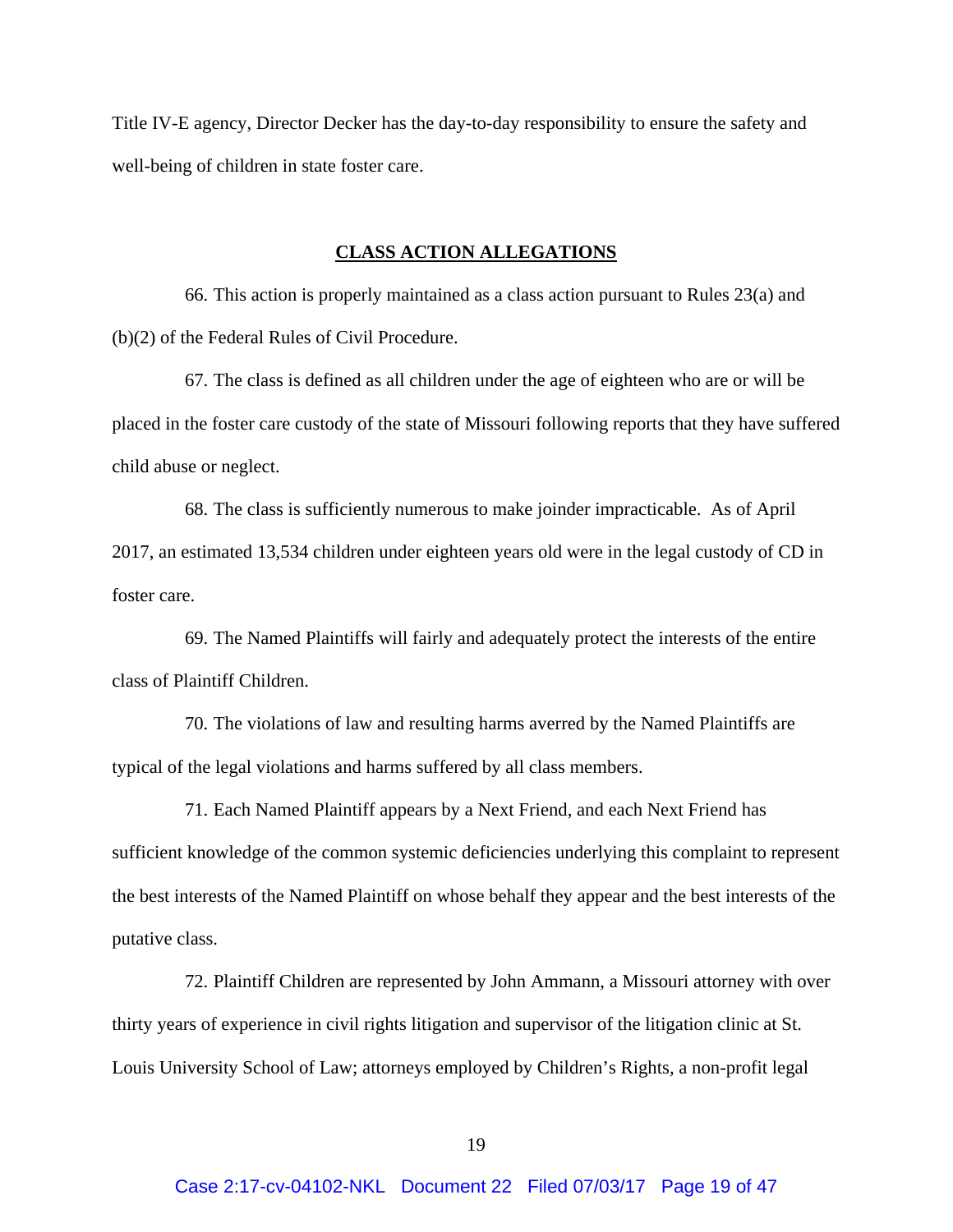organization whose attorneys have substantial experience and expertise in child welfare institutional reform class actions; and attorneys employed by the National Center for Youth Law, a non-profit organization specializing in representing children and adolescents in child welfare, mental health, education and juvenile justice reform class actions and impact litigation.

73. Plaintiff Children's attorneys have identified and thoroughly investigated all claims in this action, and have committed sufficient resources to represent the class.

74. Defendants have acted or failed to act on grounds generally applicable to all Plaintiff Children, necessitating declaratory and injunctive relief for the class. Plaintiff Children's counsel knows of no conflicts among class members.

75. The questions of fact and law raised by Named Plaintiffs' claims are common to and typical of those raised by the putative class of children they seek to represent. Each child relies on Defendants for their safety and well-being, including their physical and mental health. Longstanding and well-known systemic deficiencies within Missouri's child welfare system in relation to the administration and oversight of psychotropic medications place all children in CD custody at a common and ongoing risk of harm.

76. Defendants have acted or failed to act on grounds generally applicable to all members of the putative Class, necessitating class-wide declaratory and injunctive relief.

77. Questions of fact common to the Class include:

(i) Whether Defendants, through their actions and inactions, have demonstrated a policy, pattern, custom and/or practice of inadequately monitoring and overseeing the administration of psychotropic medications to children in the custody of CD by failing to: (a) ensure that informed consent is obtained prior to and throughout the time that children in foster care are administered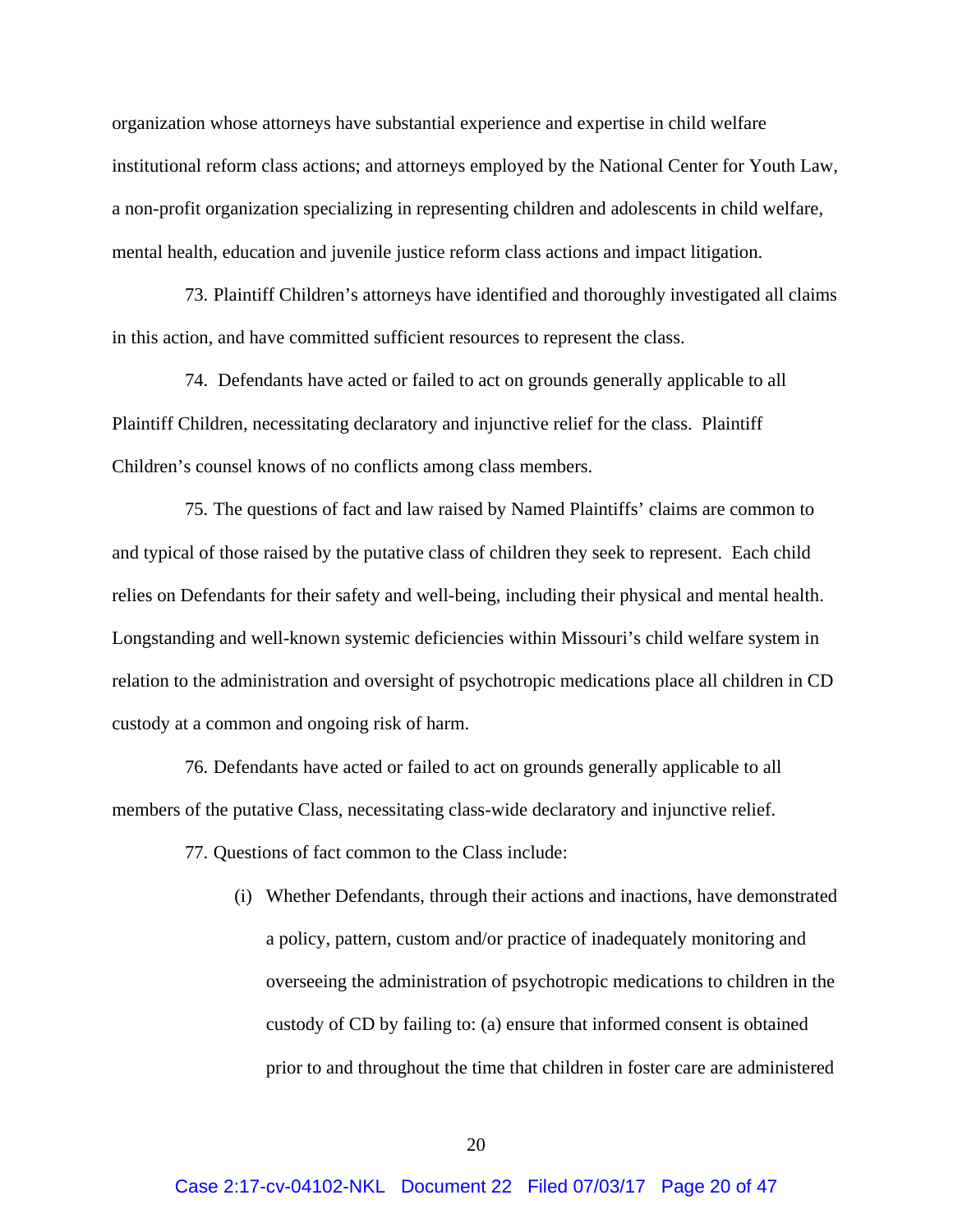psychotropic medications, or institute any other procedure to ensure that psychotropic medications are given appropriately and only when necessary; (b) maintain complete and current medical records, including medication history, for children in foster care and to provide these records to foster caregivers and health care providers to facilitate the effective delivery of services; and (c) operate a statewide secondary review system to identify and address outlier prescribing practices to assure the safe administration of drugs to children; and

- (ii) Whether these failures result in unreasonable harm and the risk of harm to children in CD custody.
- 78. Questions of law common to the class include:
	- (i) Whether Defendants' actions and inactions, policies, patterns, customs, and/or practices violate Plaintiff Children's substantive due process rights to be reasonably free from harm and the unreasonable risk of harm while in state custody, as guaranteed by the Fourteenth Amendment to the United States Constitution;
	- (ii) Whether Defendants' actions and inactions, policies, patterns, customs, and/or practices violate Plaintiff Children's procedural due process rights to be free from the unnecessary and inappropriate administration of psychotropic medication as guaranteed by the Fourteenth Amendment to the United States Constitution;
	- (iii) Whether Defendants' actions and inactions, policies, patterns, customs, and/or practices violate Plaintiff Children's rights under the Adoption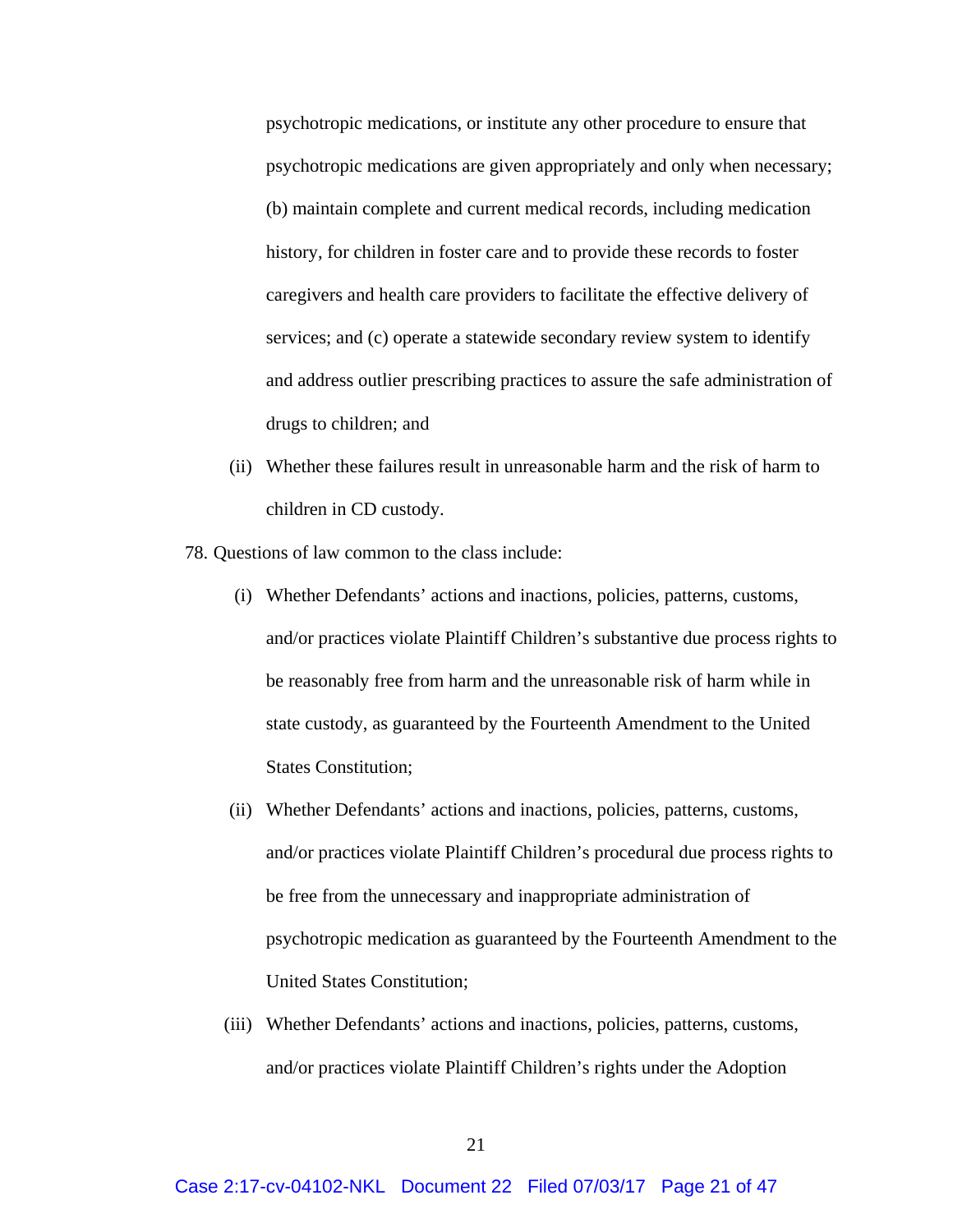Assistance and Child Welfare Act of 1980 ("AACWA") to case plans containing up-to-date medical records and timely delivery of medical histories to their foster caretakers upon placement in their home; and

(iv) Whether the class members are entitled to declaratory and injunctive relief to vindicate the rights they have been denied.

#### **FACTUAL ALLEGATIONS**

# **DEFENDANTS' FAILURE TO EFFECTIVELY MONITOR AND OVERSEE THE ADMINISTRATION OF PSYCHOTROPIC MEDICATIONS TO CHILDREN IN CD CUSTODY RESULTS IN HARM AND A SUBSTANTIAL RISK OF HARM**

### **A. Serious risks attend the use of psychotropic medications in children**

79. Psychotropic medications are powerful drugs that act on the central nervous system and can affect cognition, emotions, and behavior. These medications are to be prescribed for specifically diagnosed psychiatric illnesses and mental health disorders. Most psychotropic medications have not been approved by the FDA as safe and effective to treat children's mental health disorders. Those drugs with an FDA-approved use with children or adolescents are usually limited to certain age groups and specific mental health diagnoses. For example, none of the atypical antipsychotics (such as Aripiprazole/Abilify, Risperidone/Risperdal, Quetiapine/Seroquel, and Paliperidone/Invega) are approved for children under age five. The limited FDA-approved diagnoses for older children are restricted to schizophrenia, bipolar disorder, Tourette's disorder, and autistic disorder with irritability.

80. As noted by one expert in a publication by the American Bar Association's Center on Children and the Law, "[l]ittle is known about how [psychotropic] medications impact children and adolescents in the short or long term. Children are not just 'mini adults'; they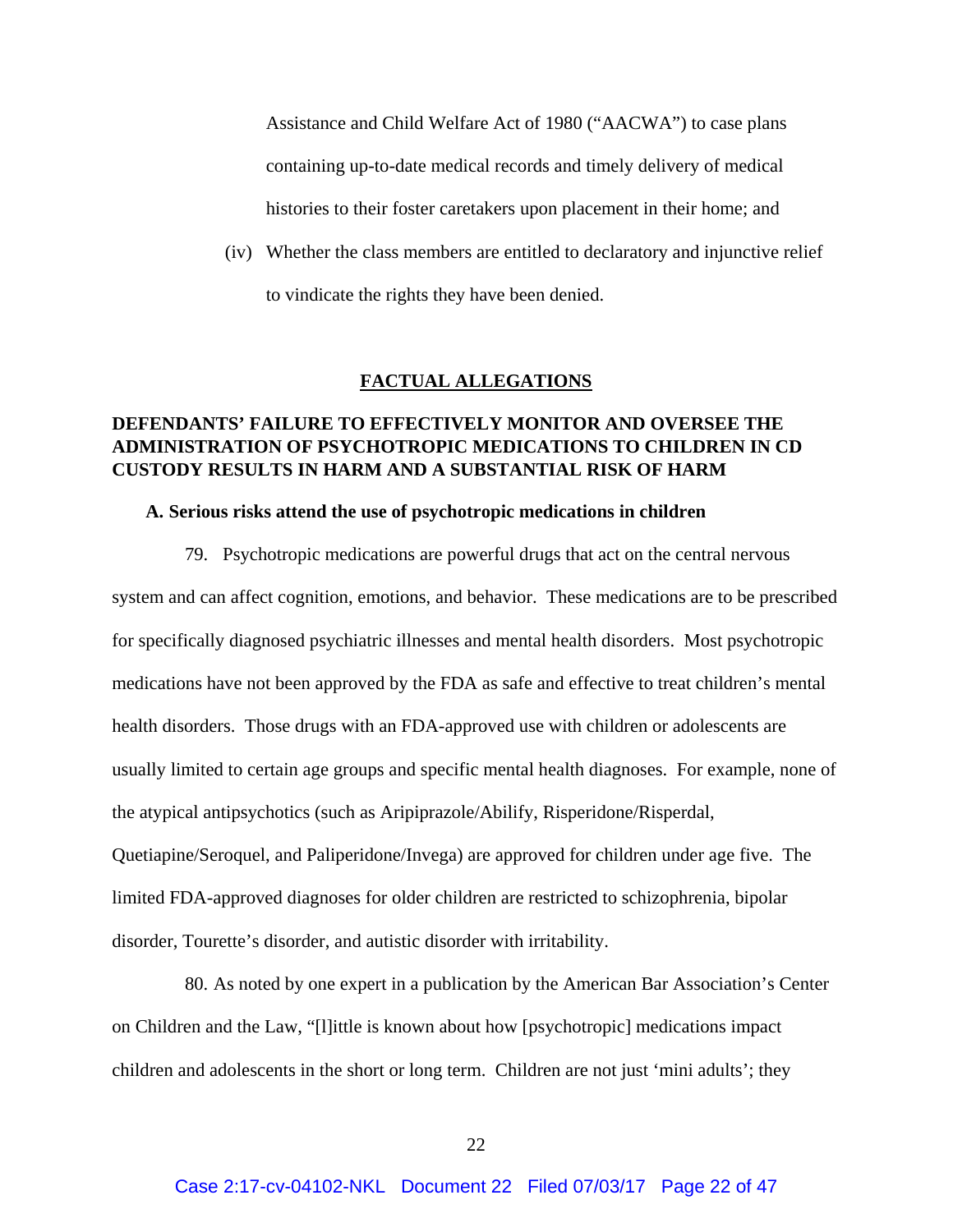cannot just be given a smaller dose because they have smaller bodies." Moreover, as observed by the Administration of Children and Families ("ACF"), the office within the U.S. Department of Health and Human Services charged with administering the federal Title IV-E foster care program, "research on the safe and appropriate pediatric use of psychotropic medications lags behind prescribing trends. . . . In the absence of such research, it is not possible to know all of the short- and long-term effects, both positive and negative, of psychotropic medications on young minds and bodies." This fact has not stopped the practice of physicians prescribing these drugs to children "off-label," a term the FDA defines as the "unapproved use of an approved drug." At least one study has shown that approximately 45% of medications used for the treatment of emotional or behavioral disturbances in children or adolescents are prescribed offlabel.

81. While some of the risks to children may not be well understood, psychotropic drugs are known to cause serious and sometimes irreversible adverse effects in adults. These welldocumented adverse effects include:

- Psychosis, suicidal thoughts, and agitation
- Blurred vision
- Nightmares and hallucinations
- Drowsiness and dizziness
- Irreversible movement disorders (such as tardive dyskinesia), rigidity, tremor and tics
- Seizures
- Weight gain, diabetes, and high cholesterol
- Kidney, thyroid, liver, and pancreas damage

82. In the developing brain and body of a child these medications may induce these adverse effects more frequently with greater severity. A recent study gathering information about adverse effects from parents of children given one or more psychotropic medications found: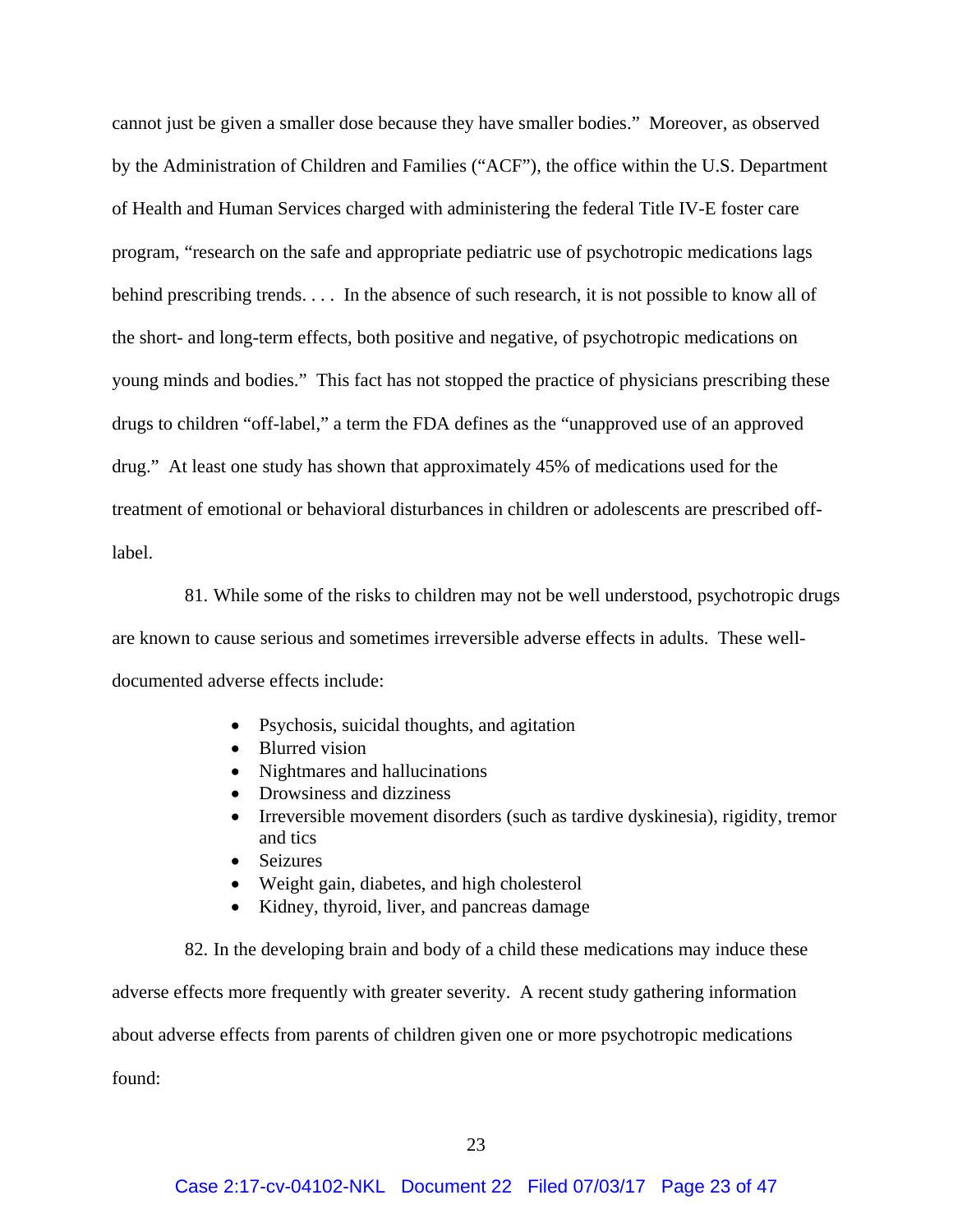- The number of adverse effects increased with the number of medications being used. In comparison with children taking one medication, those taking two drugs reported on average 17% more adverse effects while those taking three or more medications reported on average 38% more adverse effects.
- The side effect profile shifted for children depending upon the number of medications taken. Suicidality and self-harm became more frequent with increasing numbers of medication. Increased appetite, sleepiness/fatigue, and tics and tremors were 200 to 300% more prevalent among children taking three or more medications than those taking only one drug.
- The number of adverse effects increased the longer the child was on the medication.
- Polypharmacy regimens including SSRI antidepressants or antipsychotics were especially associated with adverse effects.

83. Some psychotropic medications, including some antipsychotics and SSRI antidepressants, even come with "black box" warning labels, indicating "their use requires particular attention and caution regarding potentially dangerous or life threatening side effects." It is recognized that these drugs may increase the risk of "suicidal thinking and behavior (suicidality) in children, adolescents and young adults," and that patients starting these drugs should be "monitored appropriately and observed closely for clinical worsening, suicidality, or unusual changes in behavior."

84. The American Academy of Child and Adolescent Psychiatry ("AACAP"), the leading professional organization dedicated to promoting psychiatric care and healthy development of children and adolescents, posits that "best practice does not involve psychotropic medication as the sole intervention for youth with complex mental health needs. Psychosocial interventions, particularly those that are evidence-based and systematically monitored, are also essential." Children in foster care nevertheless are often at heightened risk of persistent mental health issues because of the "frequent absence of effective psychosocial interventions, including various forms of psychotherapy" provided along with psychotropic medications. Too frequently, psychotropic medications are administered to achieve behavioral control rather than to treat an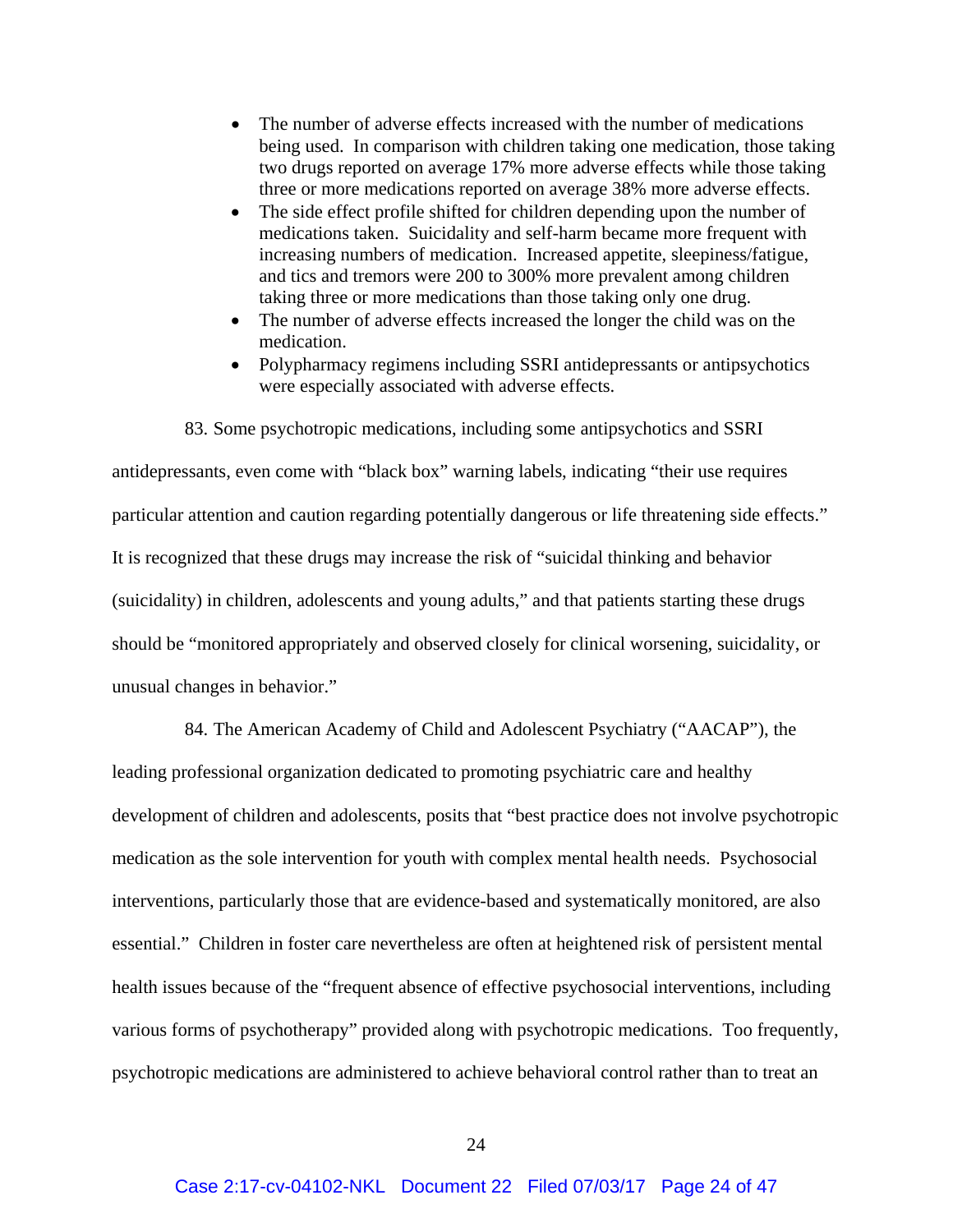underlying trauma. For some disorders, including Reactive Attachment Disorder and Disinhibited Social Engagement Disorder, no psychopharmacological intervention trials have been conducted, nor are there any indications for medication for the treatment of these disorders.

85. Children in foster care are also particularly vulnerable to high risk prescriptions because, as ACF explains, "the majority of physicians responsible for prescribing psychotropic medication to foster children are pediatricians or general psychiatrists without formal training in child and adolescent psychiatry and may not have an abundance of exposure to concerns specific to children in foster care." AACAP practice guidelines makes clear that a comprehensive psychiatric evaluation of a child should be completed before any pharmacological intervention is considered. Such an evaluation "increases the likelihood that medication interventions will be well conceptualized and hopefully reduces the likelihood of treatment failure and poor adherence." In Missouri, due to shortages of child psychiatrists, children are often prescribed psychotropic medications by their pediatrician, a general psychiatrist, or a doctor who sees them for just a few minutes or via tele-medicine.

86. Given the lack of research on the safe and appropriate use of psychotropic medications in children, and the inherent vulnerabilities of this population, it is of particular concern when children in foster care are exposed to "outlier" prescribing practices. In 2012, ACF issued guidance to states on implementing effective oversight of psychotropic medications for youth in foster care. ACF defined "outlier practices" as "patterns that may signal that factors other than clinical need are impacting the prescription of psychotropic medications" and identified the following three areas of concern that should trigger heightened scrutiny: "instances where children are prescribed too many psychotropic medications, too much medication, or at too young an age," commonly referred to as "too many, and too much, too young."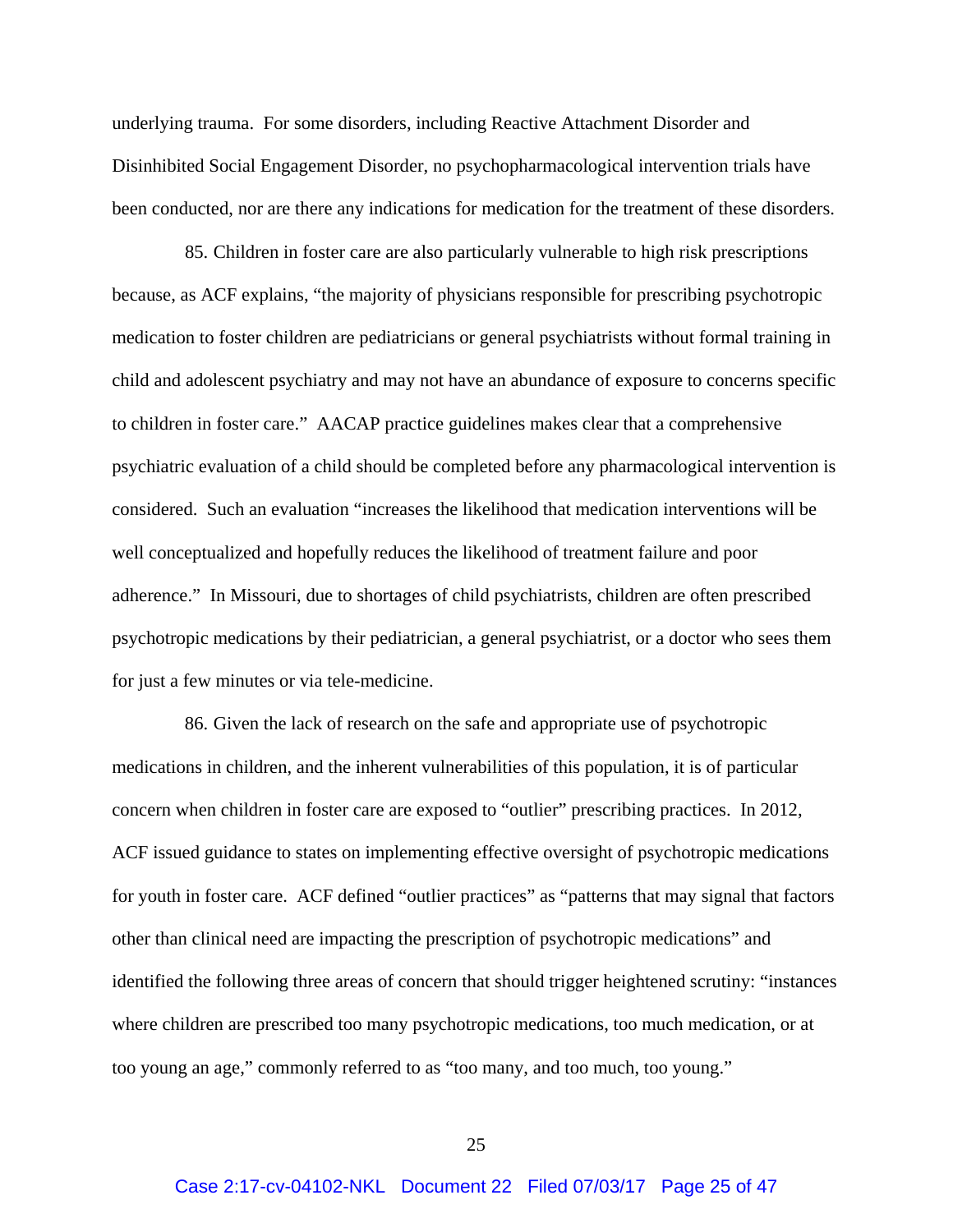87. **Too many.** Polypharmacy (the use of multiple psychotropic medications at once) is increasingly prevalent in the foster care population, despite long-standing awareness of "the lack of supporting evidence and the potential for adverse effects (e.g., side effects, drug interactions, metabolic effects, and potential that some medications may alter nervous system development)." There is "scant evidence" that using multiple psychotropic medications at once is effective and safe in children. Experts report that "increasing the number of drugs used concurrently increases the likelihood of adverse reactions and long-term side effects, such as high cholesterol or diabetes, and limits the ability to assess which of multiple drugs are related to a particular treatment goal." Research looking at the incidence of type 2 diabetes among children administered an antipsychotic medication found that children given an antipsychotic were 50% more likely than non-medicated children to suffer from diabetes. The same research found the risk of developing diabetes was even greater for children given an antidepressant concurrently with the antipsychotic. Children in foster care are frequently administered an antidepressant and a stimulant concurrently. Data to substantiate the safety and efficacy of this combination of drugs is lacking.

88. **Too much.** Because the majority of pediatric psychotropic medication use is done off-label, there are very few research-based guidelines for medication dosages, which would typically be supplied by FDA prescription labels. For this reason, it is a cause for concern when children are prescribed these medications at dosages that exceed recommendations. Experts report that this practice "increases the risk of adverse side effects and does not typically increase the efficacy of the drugs to any significant extent."

89. **Too young.** Very young children are particularly vulnerable to the possible adverse effects of psychotropic medications. Experts have reported that there is "no established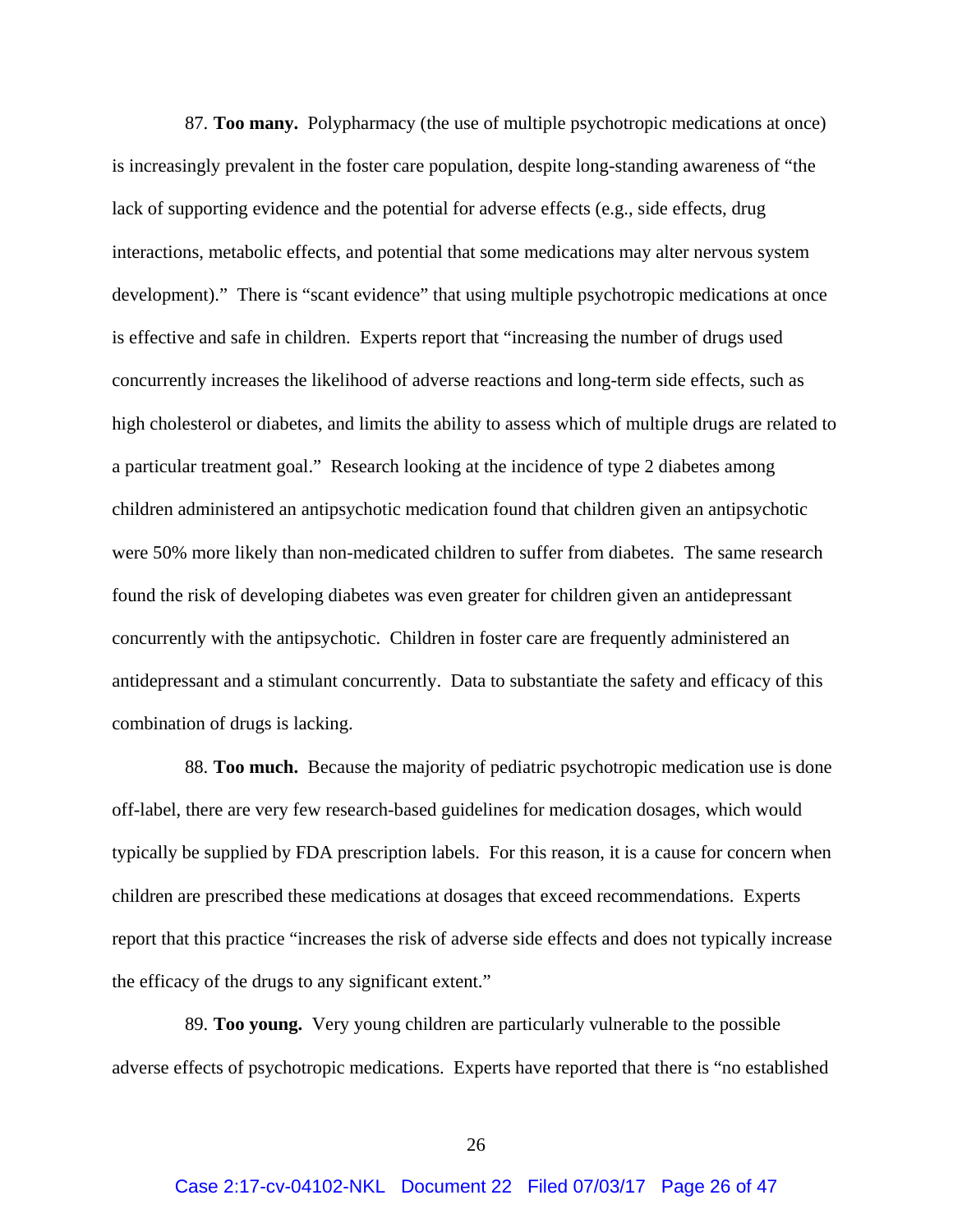use [for psychotropic medications] for mental health conditions in infants [under age one]; providing them these drugs could result in serious adverse effects." Moreover, it is generally understood that drugs in the class of atypical antipsychotics, one of the most powerful psychotropic drug categories, should not be administered to children below the age of five.

## **B. CD has long been aware that large numbers of children in its foster care custody are regularly being administered powerful psychotropic drugs.**

90. On any given day, substantial numbers of children in CD foster care custody are being administered one or more psychotropic medications. Indeed, CD acknowledged "high psychotropic medication utilization rates for children in out-of-home care" in its 2016 Title IV-B Annual Progress and Service Report ("APSR"), submitted to the federal government.

91. CD has long been aware that large numbers of children in foster care are being administered psychotropic drugs. More than a decade ago, Missouri participated with fifteen other states in a study of Antipsychotic Medication Use in Medicaid Children and Adolescents ("*16-State Study*"). The purpose of the study was, among other things, to gather information about antipsychotic utilization rates and trends among children on Medicaid, including foster children, to flag prescribing practices that raised concerns about the safety of children, and to foster prescribing patterns for children that are supported by the evidence.

92. Each of the states participating in the *16-State Study*, including Missouri, collected and reported data on five core safety measures:

- Use of antipsychotic medication in children five years of age and younger
- Use of high doses of antipsychotic medication
- Use of multiple antipsychotic medications
- Use of multiple (four or more) psychotropic medications
- Gap in days between filling antipsychotic prescriptions

93. Missouri was one of the thirteen states to collect and report separate data on children in foster care.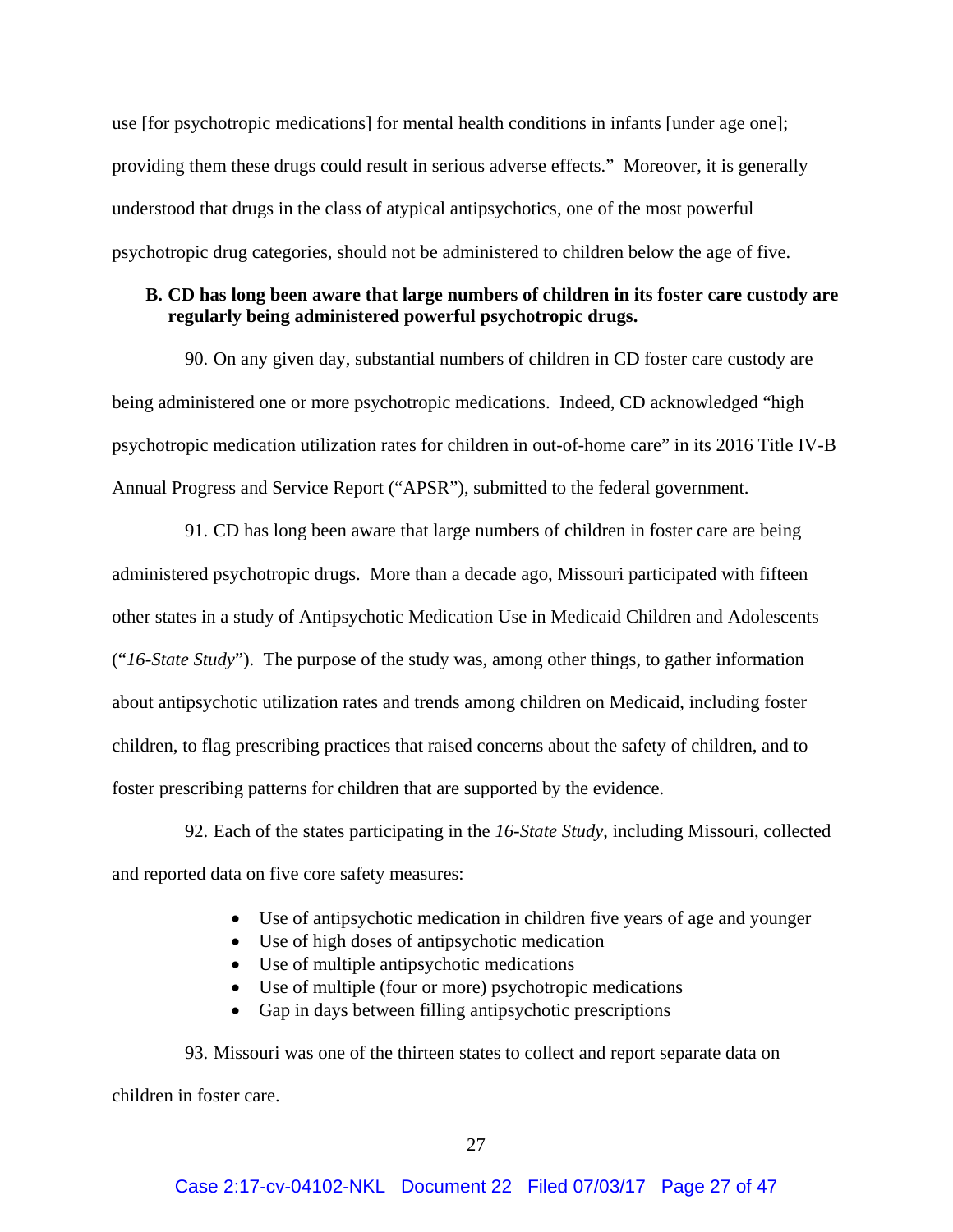94. The *16-State Study* found that the rate of antipsychotic medication use for children in foster care in those states was almost nine times the rate for children not in foster care (12.37% versus 1.4%). It further found that one in five children were prescribed two different antipsychotics, and more than one in ten children received four or more psychotropic medications.

95. Years later, in or about 2012, a review of psychotropic medication utilization in the foster care population conducted as part of the Missouri Initiative for Children in Foster Care, looking at the prior year's data, showed that 28% of children in state foster care were on a psychotropic medication. Of these children, fully 20% were subject to an outlier prescription (too much, too many, too young), including 6.65% who were prescribed five or more psychotropic medications in tandem and 3.03% who were prescribed two or more antipsychotics. A January 2015 *Missourian* article, entitled "Missouri foster children are given higher-thanaverage amounts of psychiatric drugs," reported MOHealthNet data from 2012 indicating that more than 30% of Missouri's foster children were prescribed at least one psychotropic medication. It was further reported based on this data that children as young as two years old had been prescribed an antipsychotic drug. In addition, at least 20% of Missouri's foster youth were taking an average of two or more psychotropic medications, with some foster children prescribed as many as seven psychotropic medications at one time.

## **C. Federal law and professional standards require that states have in place a system to oversee the administration of psychotropic medications to children in foster care**.

96. The vital need for rigorous and effective oversight of psychotropic medication use for children in foster care is well established. Under federal law, CD is required to develop "a plan for the ongoing oversight and coordination of health care services for any child in a foster care placement," which must include "an outline of . . . the oversight of prescription medicines,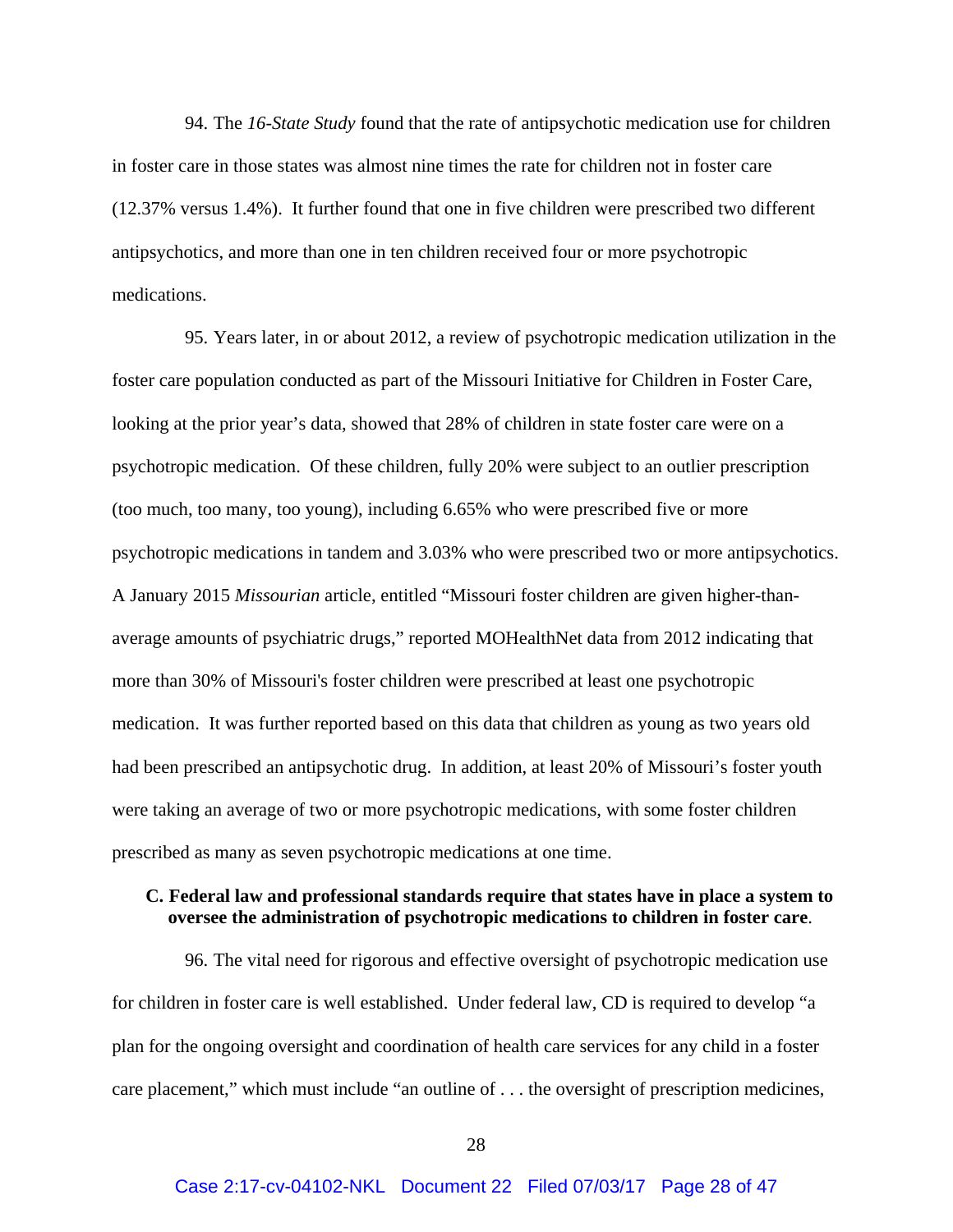including protocols for the appropriate use and monitoring of psychotropic medications." *See*, 42 U.S.C. §  $622(b)(15)(A)$ ,  $622(b)(15)(A)(v)$ . ACF has stated that "[s]trengthened oversight of psychotropic medication use is necessary in order to responsibly and effectively attend to the clinical needs of children who have experienced maltreatment" and urged "close supervision and monitoring . . . [and] careful management and oversight" in the use of psychotropic medications for children.

97. Additionally, AACAP has published recommended practices to be applied by child welfare agencies in overseeing the mental health treatment of children in foster care, including active monitoring to assure safe utilization of psychotropic medications. AACAP explained that children in state custody "often have no consistent interested party to provide informed consent for their treatment, to coordinate treatment planning and clinical care, or to provide longitudinal oversight of their treatment." Thus, "[t]he state has a duty to perform this protective role for children in state custody."

98. Over the past several years, CD has repeatedly acknowledged its awareness of these standards and the compelling need to implement a robust system to protect children in foster care from unsafe medication practices and ensure appropriate use and oversight of psychotropic medication. Shockingly, despite the inherent and widely recognized risks associated with the use of psychotropic medications in children, CD has failed to implement such a system.

## **D. Defendants fail to maintain complete and current medical records for Plaintiff Children and to provide these records to caregivers.**

99. Ready access to a child's full medical history is critical to ensuring effective medical and mental health care, including the safe and appropriate administration of psychotropic drugs. Accordingly, the case plan requirements of Title IV-E of the Social Security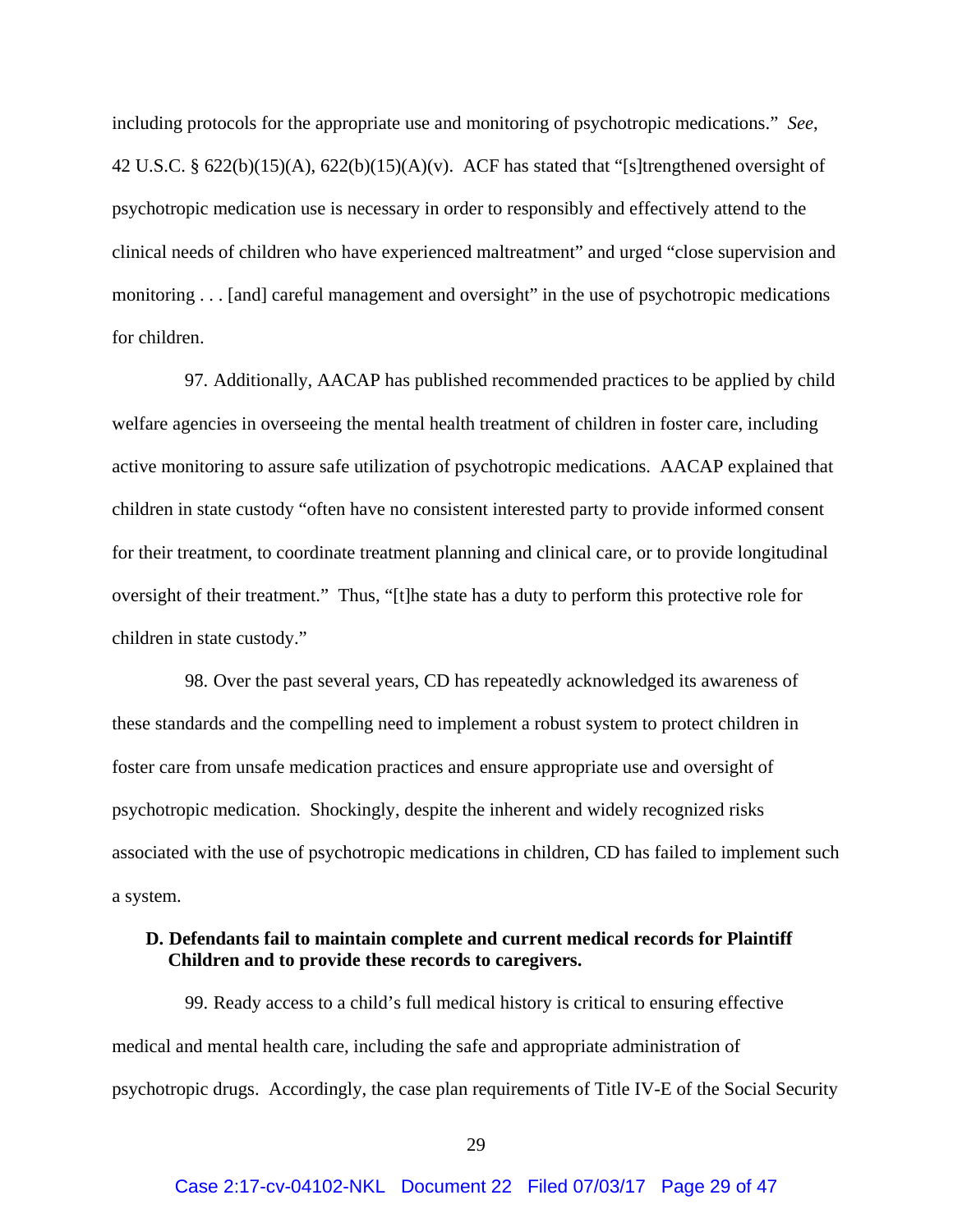Act require child welfare agencies to maintain up-to-date medical records as part of a written case plan for each child in care. The case plan must contain updated health care records including: "the child's known medical problems" and "the child's medications." Child welfare agencies also must have a procedure for ensuring that a copy of this record is supplied to the foster parent or placement provider "at the time of each placement."

100. CD's own policy requires that "the child's Children's Service Worker shall establish and maintain a medical record (separate and distinct section in the file or separate record) on each child in care." Upon entry into care, CD policy requires that the worker "ensure initial medical information is obtained from the parent/physician and given to the resource provider within 72 hours." Similarly, Missouri's Foster Parents' Bill of Rights requires that "the children's division and its contractors shall provide to foster parents and potential adoptive parents, prior to placement, all pertinent information, including but not limited to full disclosure of all medical, psychological, and psychiatric conditions of the child."

101. Likewise, widely-accepted standards promulgated by the Child Welfare League of America ("CWLA") require the public child welfare agency to develop "an abbreviated health record, such as a medical passport, that accompanies the child throughout the child's stay in outof-home care." This record is to include, among other things: "[t]he child's health history prior to placement . . . and immediately before entering care . . . [a]ny medical, dental, mental health, or developmental problems . . . current medications . . . [and] allergies . . . [It] should prominently identify . . . any medication allergies." CWLA standards further provide that the agency should update this record "in a timely manner, entering information about the child's health status, services, and needs as soon as [it] becomes available."

30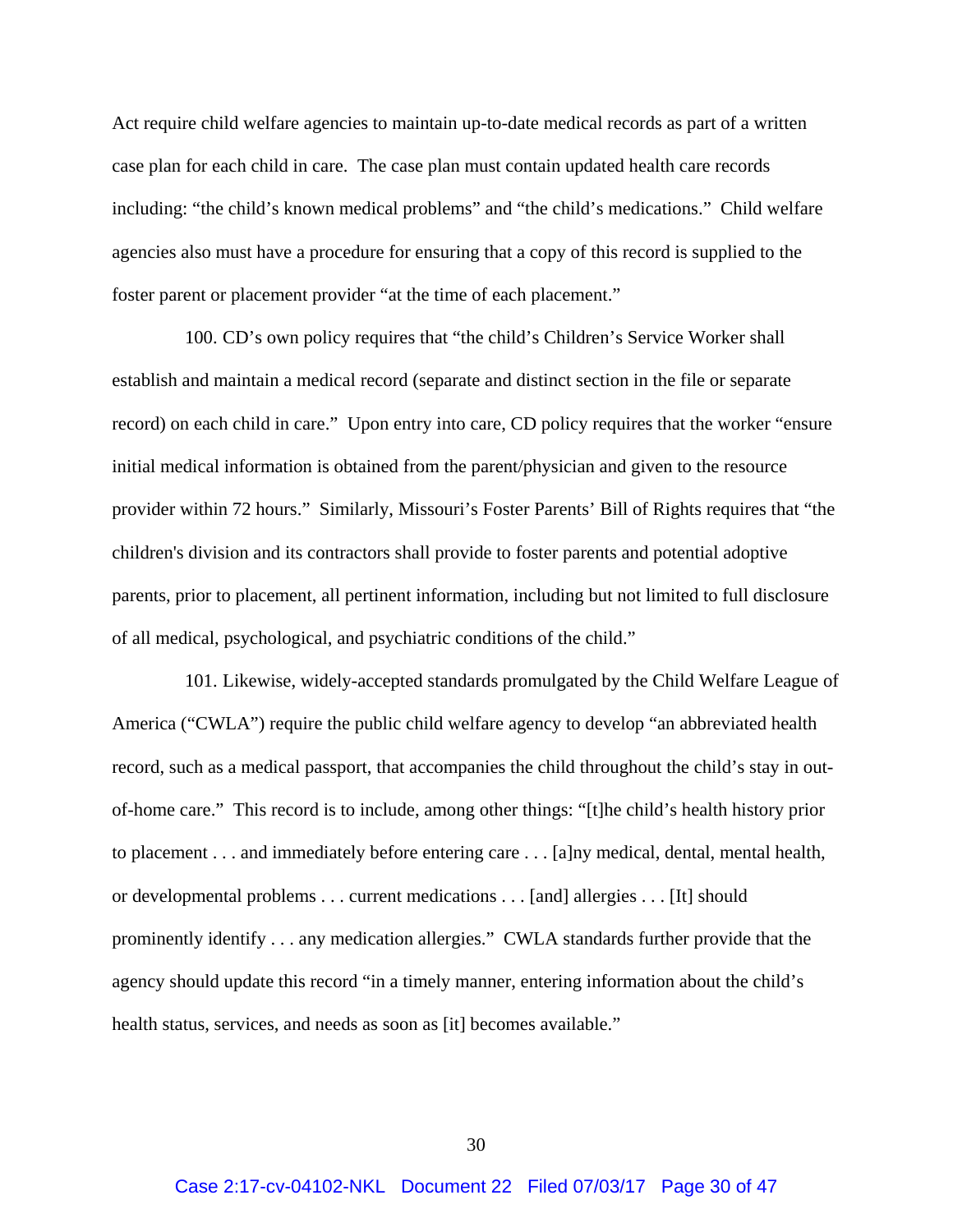102. AACAP similarly recommends maintenance of "an ongoing record of diagnoses,

height and weight, allergies, medical history, ongoing medical problem list, psychotropic

medications, and adverse medication reactions that are easily available to treating clinicians 24

hours a day." Review of these records "to assess past successful and unsuccessful treatments can

. . . reduce the chance that previously ineffective treatments will be used again."

103. CD acknowledged the importance of a centralized medical record in the 2016

"Health Oversight and Coordination Plan" (the "2016 Health Plan") submitted to the federal

government:

At a minimum, every child in foster care should have a centralized medical record that is updated regularly. The record should contain historical information obtained from birth families, immunization records, notes and recommendations from primary care physicians, notes and recommendations of subspecialty providers that evaluated the child, pertinent test results, medication history, and school records.

104. Three years earlier, CD expounded upon why these records are of *particular*

importance to the vulnerable children in its custody and the direct linkage between current

medical records and adequate oversight of psychotropic medications:

When a child in foster care experiences a placement change, the child may also have new medical providers who are not familiar with their history. The lack of shared access to health records can limit the practitioner's ability to make the most informed clinical decisions possible. The intended purpose of [a centralized health record] is to track health care information of foster children so health providers, case managers and caregivers may have a comprehensive understanding of a child's medical history. Additionally, [a centralized health record] will provide all foster children with a personal health record which belongs to them forever, reducing the fragmentation of their medical history while in care, after reunification, or when the child ages out of foster care . . . Because foster children may be relocated frequently, physicians may be unaware of a child's existing medication regimen and often prescribe another treatment beyond current therapy. **An additional targeted outcome for [a centralized health record] is to better**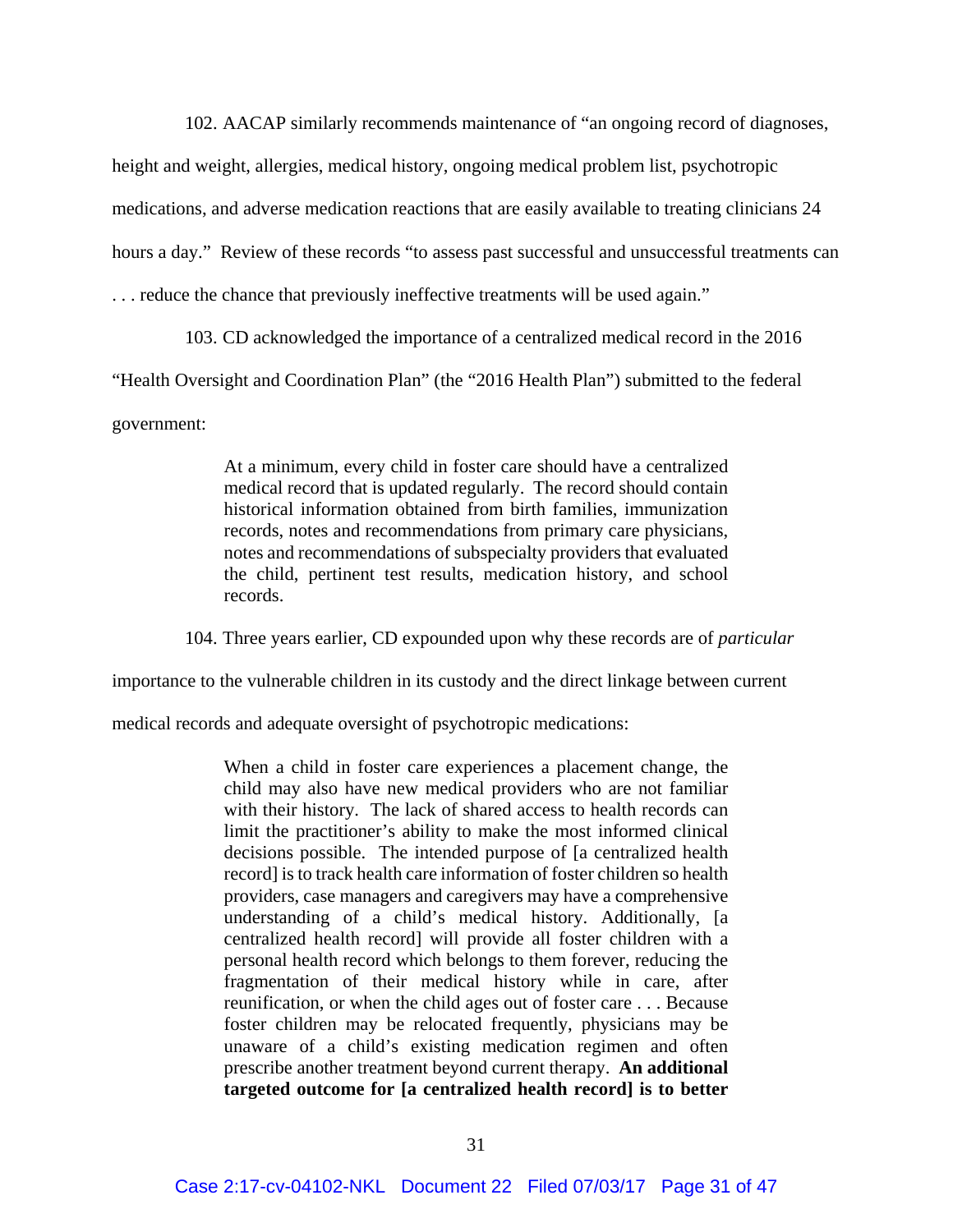## **track prescribing habits and to reduce the overuse of psychotropic medications in this population**.

105. Notwithstanding the above laws, policies, standards, and acknowledgements, CD, by its own admission, currently maintains no centralized medical record for the children in its custody. Indeed, it identified "fragmented care" and "inadequate medical record management" as challenges in its 2016 Health Plan and candidly reported:

> There is a lack of health care information about children as they enter care, and once a child has entered care there are significant difficulties retaining accrued information in a form readily accessible to staff. No central database or communication system exists for children in foster care. Children in foster care typically have numerous individuals involved in their health care, yet an effective means of communication and record management does not exist.

106. In the absence of a system to maintain comprehensive medical records for all

children in care, CD has resorted to giving its caseworkers electronic access to the state's

Medicaid claims data through a web-based tool known as CyberAccess as a proxy for tracking a

child's prescription drug history. Professionals in the human services field, however, warn that

Medicaid claims data is not an adequate replacement for a comprehensive medical record. In a

2015 letter to the federal government, the American Public Human Services Association strongly

advised against relying on data contained in the state's Medicaid Management Information

System ("MMIS") as a proxy for a child's complete medical file, stating:

[A] client's Medicaid medical history is typically not captured by, nor housed within, the state's MMIS. The MMIS is essentially a claims processing system for fee-for-service (FFS) care, as well as a provider payment system. . . . The FFS claim history data that does reside within the MMIS is a payment history file cross-walked to a diagnosis code but **in no way is an accurate portrayal of the child's medical history** . . . In addition, the data contained within the typical MMIS is often incomplete and considerably out-of-date. Claim history data is based on when the claim for payment is settled, not when the claim was originally submitted.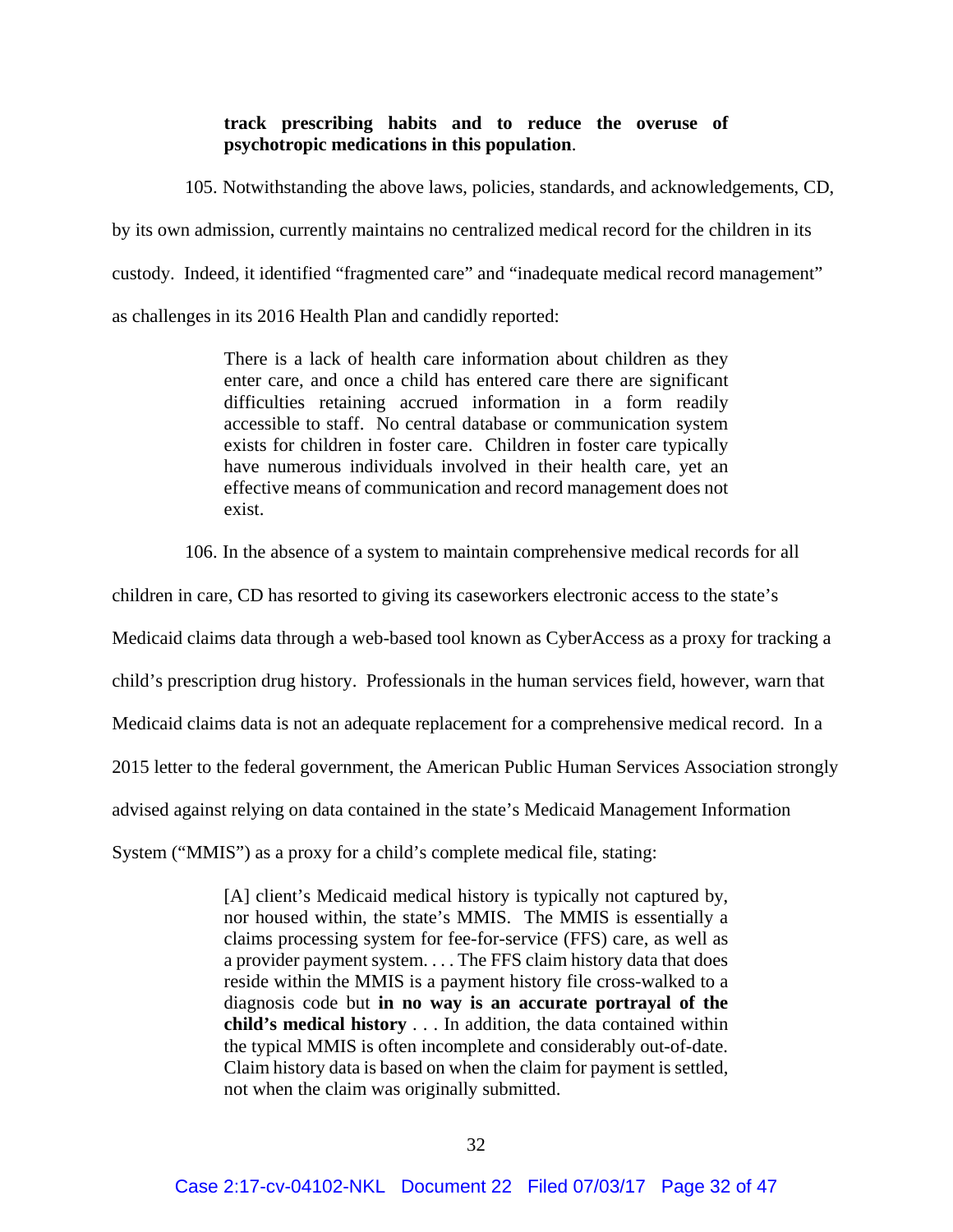107. Simply viewing Medicaid claims data does not provide the CD caseworker with critical information, such as whether a prescribed drug was ever actually administered, what diagnoses or behavior a particular drug has been prescribed to treat, or whether the child previously experienced any adverse effects from a medication.

108. CD similarly fails to ensure that every child has a written case plan including the required medical records, as mandated by federal law. In 2003 and again in 2010, the federal government's Child and Family Services Review of Missouri's child welfare system found that the state's process of ensuring "that each child has a written case plan to be developed jointly with the child's parent(s) that includes the required provisions" was an "area needing improvement." Moreover, Missouri's 2016 APSR reported the results of a case record review finding that more than a quarter of child case files reviewed did not contain a current written case plan. Even where a case plan did exist in the child's file, the file was often incomplete with respect to medical and mental health records.

109. Even if CD were maintaining medical records or current case plans for children, they are of no utility if they are not provided to the individuals charged with caring for and, in some cases, providing informed consent for medications being given to those children. Yet CD routinely fails to provide the required medical records to foster caregivers, as required by law and policy. Foster parents are regularly provided incomplete health records and medication histories for children in their care, and very often no health information at all.

110. CD has long been aware of this failure. The 2016 Health Plan acknowledged that "[f]oster care providers and others assisting the child or family do not always have updated health information to make decisions related to the child's health care." In the absence of any system to ensure that this information is consistently provided to caretakers, foster parents are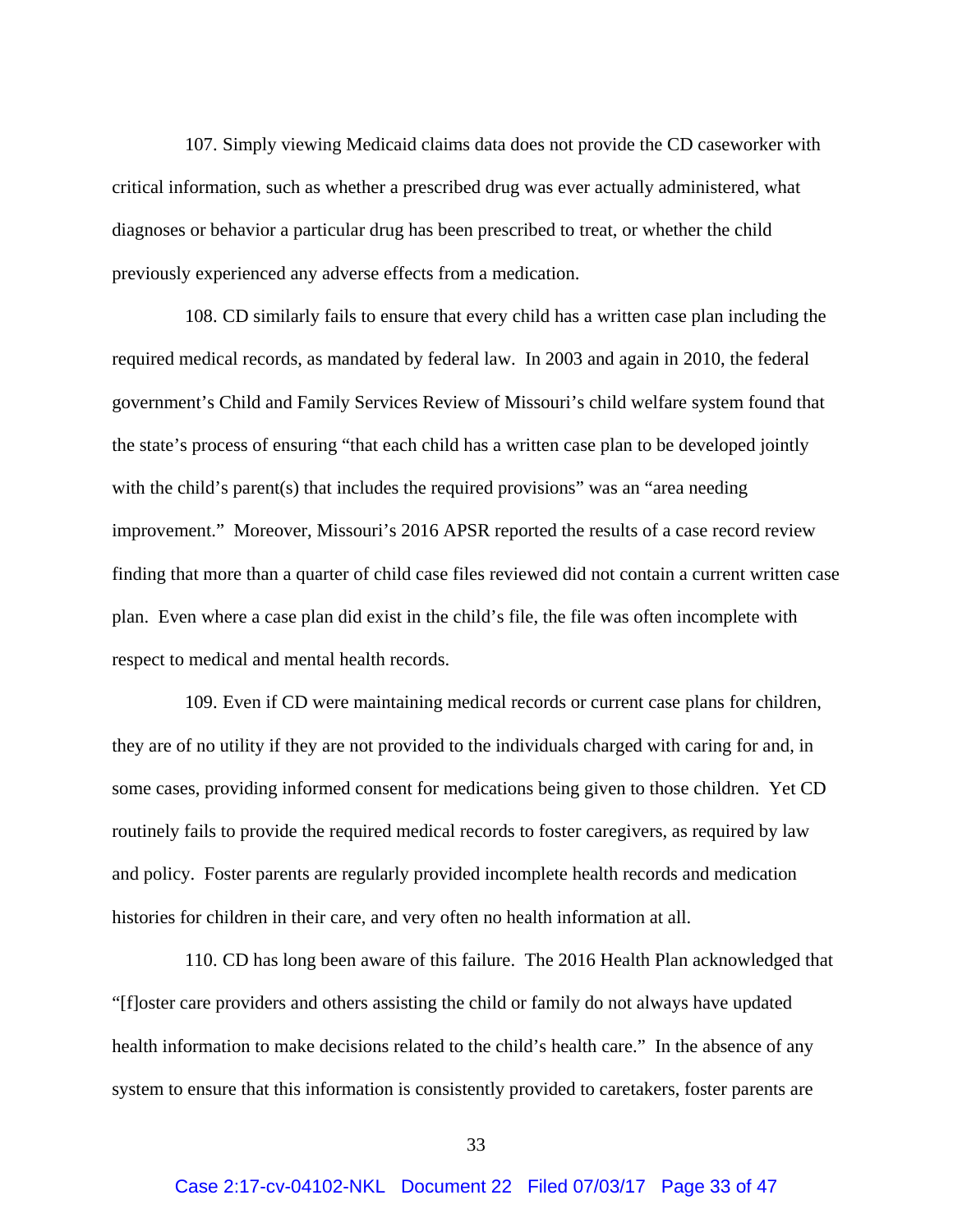often forced to wing it, cobbling together what health information they can glean about the child and exercising an educated guess as to what medications to administer, when and how, potential risks and adverse effects, and how to respond when a child experiences those effects.

### **E. Defendants fail to assure a meaningful informed consent process.**

111. Informed consent is a prerequisite to the administration of any medical treatment to a child. Ordinarily, a child's parent or guardian is authorized to consent and the child must assent to the treatment. But the administration of psychotropic drugs is not an ordinary medical treatment. As noted earlier in paragraphs 75 to 85, these drugs can have extraordinary and lifealtering adverse effects that are irreversible. Their effects on the mind and body of a child can be profound. Moreover, additional safeguards must be in place for children in foster care due to the fragmented nature of the health care they receive while in state custody. Consequently, decisions about whether or not to administer a psychotropic medication to a child in foster care require a more rigorous decision-making process.

112. In a 2012 Information Memorandum, the federal government identified the "need for written policies" with provisions for "[i]nformed and shared decision-making (consent and assent) and methods for on-going communication between the prescriber, the child, his/her caregivers, other healthcare workers, [and] the child welfare worker" as an element that is consistently included in guidelines and recommendations for the systemic monitoring and oversight of psychotropic medications in the foster care context. AACAP standards further clarify that "[a]lthough particularly important at the time of psychotropic medication initiation, informed consent and assent are ongoing processes. Informed consent involves discussion of target symptoms, likely benefits of a potential treatment, potential risks of treatment, and risks of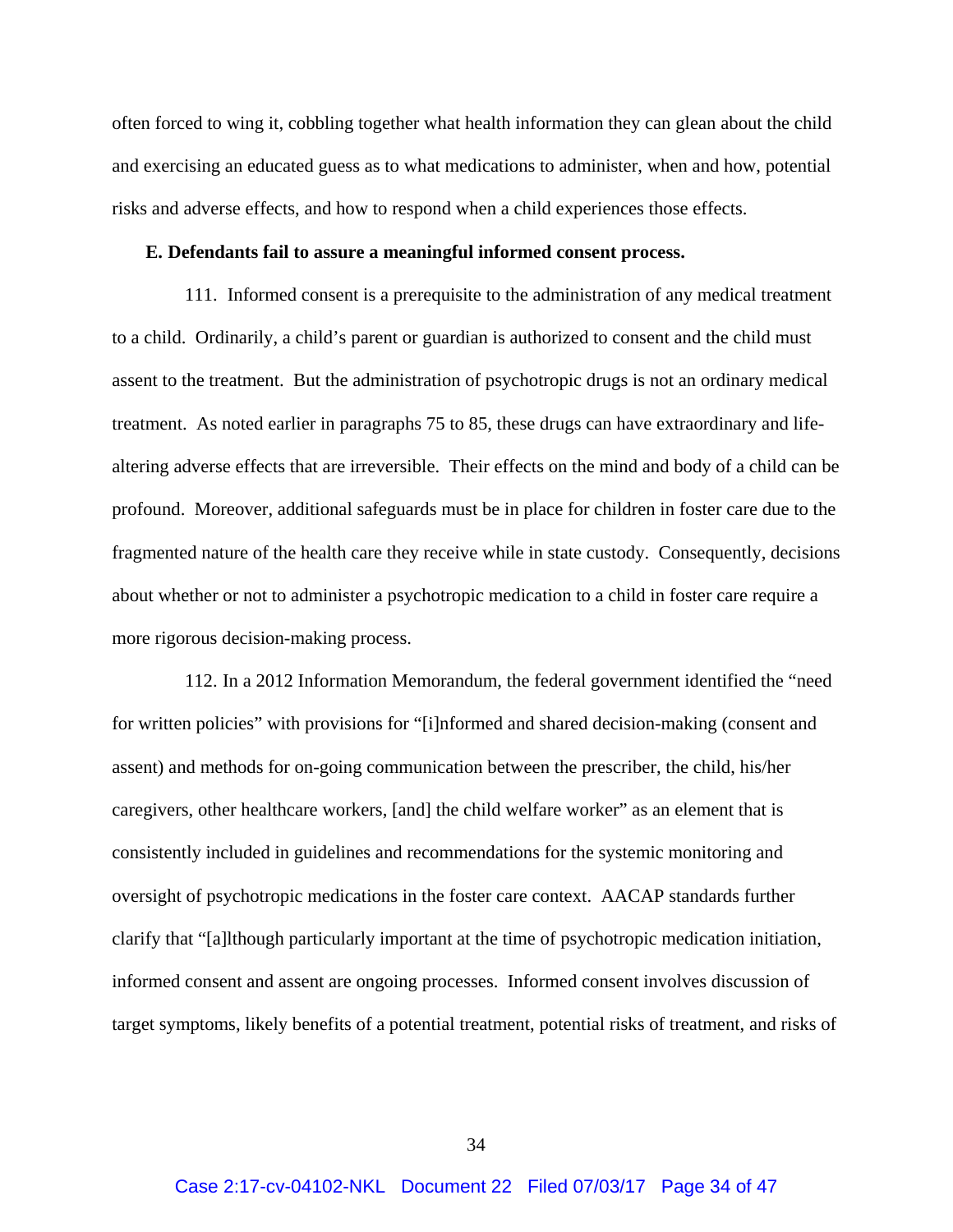*not* pursuing the treatment in question. Documentation of the discussion is essential, to provide clear evidence of what occurred."

113. CD has acknowledged the importance of the informed consent process in

delivering and assuring safe and appropriate care to children. In a September 2013

memorandum to staff addressing the agency's informed consent policy, CD management

instructed that adherence to the informed consent policy is required "in order for children in the

custody of the Children's Division (CD) to receive appropriate health or mental health services."

114. CD has promulgated an informed consent policy with respect to psychotropic

medications, which provides:

When the need for psychotropic medication arises, the parent(s) should be engaged in all medication decisions and appointments for the child, unless parental rights have been terminated or the court has issued an order restricting the parent's participation in the decision making process. . . . When a psychotropic medication is prescribed, the child's Children's Service Worker should obtain information regarding the benefits and side effects of the medication to help make an informed decision. . . . If the child's parent(s) is unavailable for consultation regarding treatment, the child's Children's Service Worker or the resource parent are authorized to give consent. Prior to administering the medication, the resource parent must notify the child's Children's Service Worker to obtain approval for the child to begin the medication. The child's Children's Service Worker should notify the parents regarding treatment.

115. CD's informed consent policy is deficient on its face in at least the following

ways:

- The policy is subject to inconsistent interpretation and application because of its repeated use of the conditional or contingent term "should" rather than the obligatory term "must"<sup>1</sup> in delineating the role of the caseworker.
- In situations where the parent is considered unavailable, either the foster parent or the caseworker may have authority to consent but the circumstances under which one over the other is empowered to consent are unclear.

<sup>&</sup>lt;sup>1</sup> "Must" is used only in reference to the obligation of the resource parents to notify the caseworker before actually administering a psychotropic drug to a child.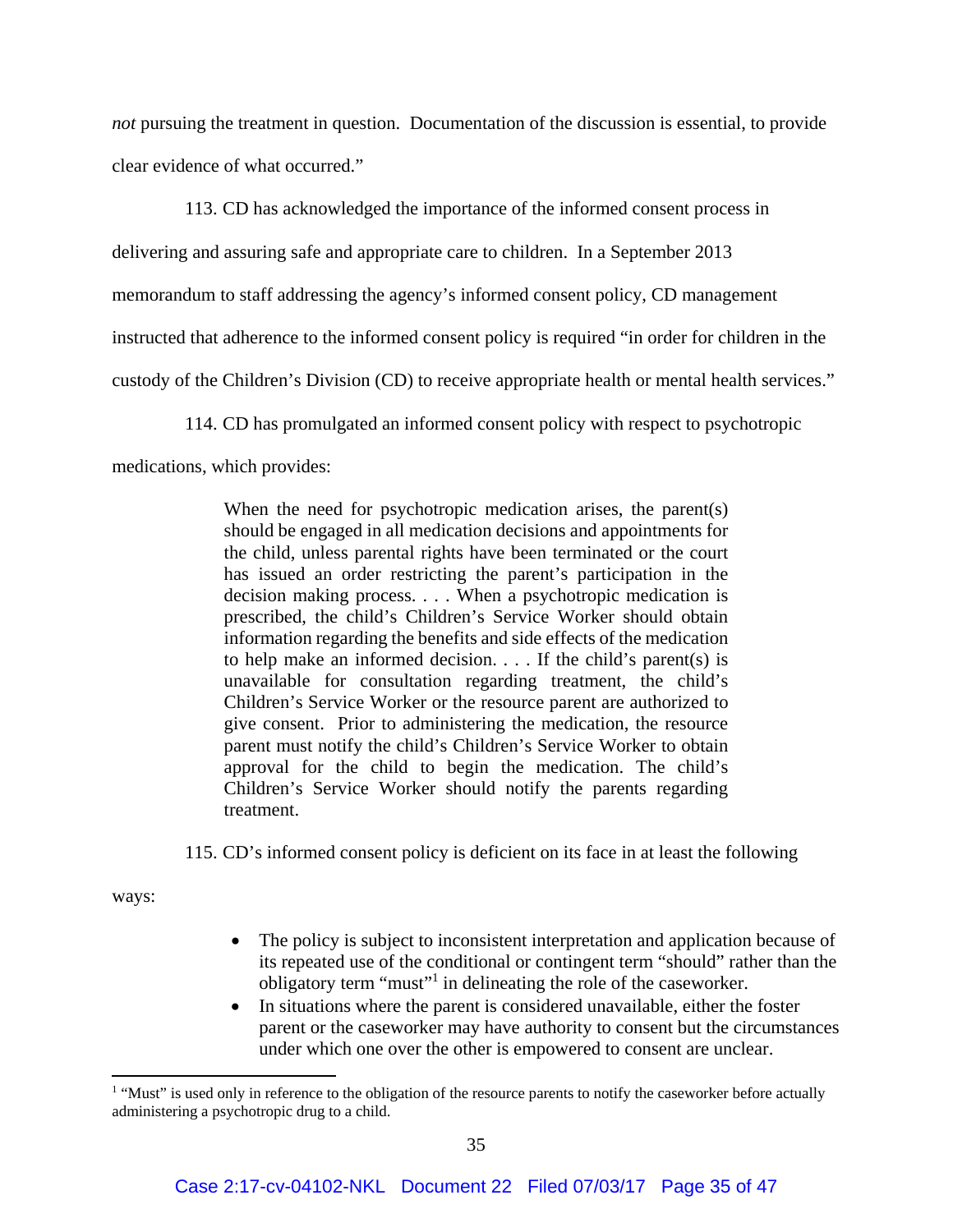- There is no description of what is necessary for a parent to be considered unavailable.
- Many foster children administered psychotropic medications are placed in congregate care facilities. The policy is silent on the role, if any, that the group care provider plays in the consent process.
- The policy does not provide for or require any periodic review of the initial consent nor set forth factors that require a reconsideration of initial consent. The result is that foster children may continue on a regimen of medications for months or years without review.
- The policy fails to clearly delineate a mandatory process for offering youth the opportunity to provide "informed assent" before undergoing a course of psychotropic medication treatment.

116. While appearing to require some consultation or engagement with the parent, the policy does not actually vest the parent or youth with the decision to grant or withhold consent, but rather sets forth a scenario where any parental or youth refusal can be overridden by CD. The policy provides that "[i]n cases of refusal, the child's Children's Service Worker will consult with the prescribing healthcare provider." The policy directs that, after the consultation, "the child's Children's Service Worker should revisit the discussion with the parent(s)," but does not even suggest further engagement with the youth themselves. If a "parent or youth still disagree with the treatment," the policy states that ultimately "CD will make the decision under its authority as the legal custodian."

117. The result of this policy is that a youth may be required to take a medication that they or their parent have explicitly refused. Nothing in policy would even require the caseworker to discuss the refusal with the parents before disregarding it, inform the youth or parent of the reasons why their refusal has been overridden, or explain the basis for the caseworker's decision.

118. Finally, because the policy is so vague and ambiguous it is all too frequently either misunderstood, misapplied, or wholly ignored by caseworkers and resource parents in securing mental health treatment for children in CD custody.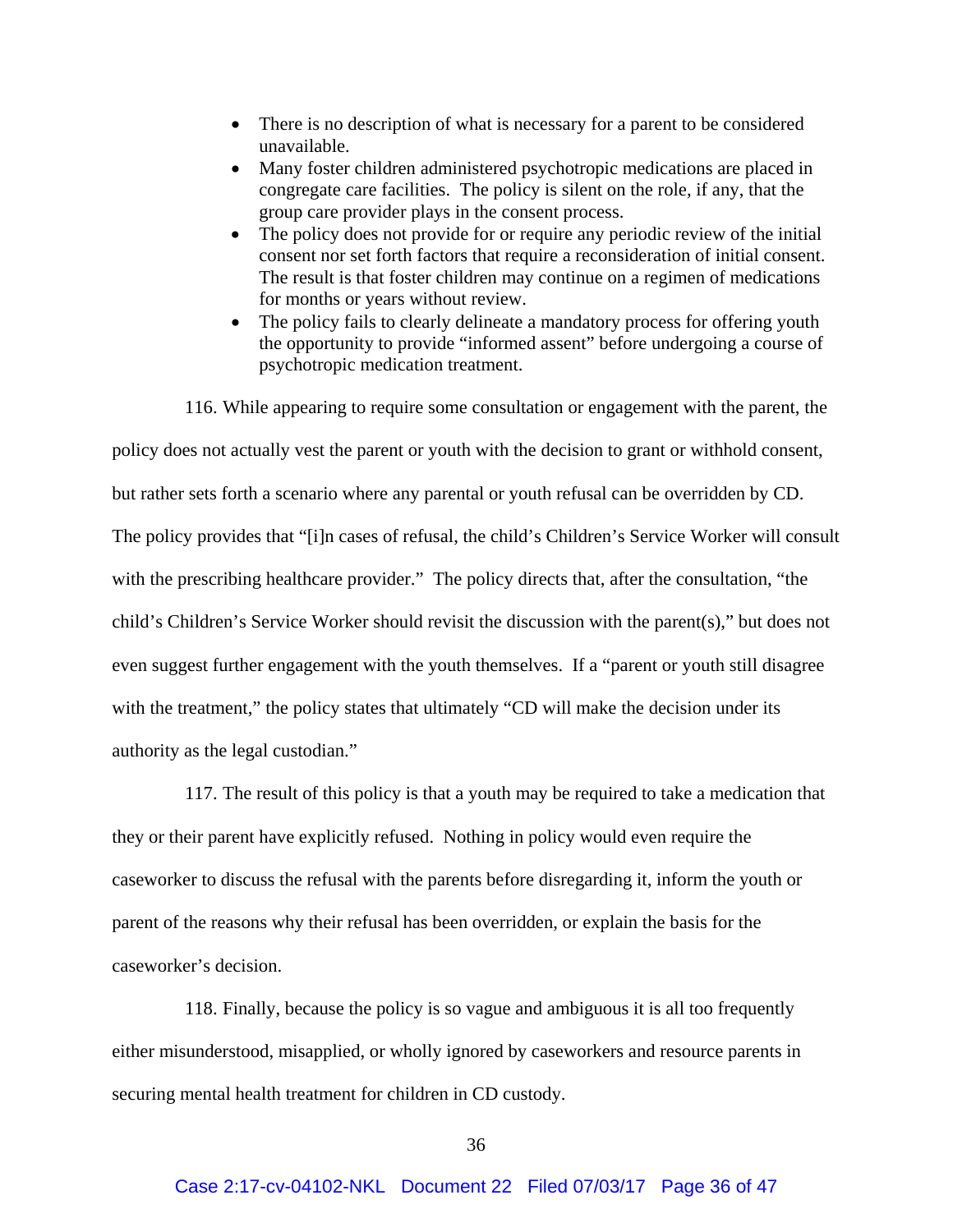119. Despite the critical importance of obtaining proper informed consent, CD management has no system to track compliance with the agency's informed consent policy across all children in care, betraying the widely recognized principle that "you cannot manage what you cannot measure." CD has no system for tracking in the aggregate whether (a) the child's parents are engaged in medical decision-making when available, (b) the assigned caseworker is notified by the resource parents before they administer medication to a child for which the resource parents provided informed consent to the prescriber, (c) youth are given the opportunity for informed assent before going on a psychotropic medication regimen, or (d) when medication is refused, whether the appropriate procedures are followed and documented before CD overrides this refusal. Absent this aggregate data, CD management is unable to identify and timely correct areas of non-compliance with this important policy, leaving children at risk.

120. Notwithstanding CD's failure to promulgate and enforce a clear, unambiguous, and effective informed consent policy, the lack of comprehensive and up-to-date health records for all children in care, in any event, materially impedes caseworkers and caregivers from giving truly informed consent. Medications may be approved without the benefit of knowing a child's health history, which could include allergies to medication, documented adverse effects to medications, or failed previous attempts with that very same drug.

121. In the absence of an effective informed consent process, CD has failed to institute any other procedures to ensure that medications are given to children in custody appropriately and only when necessary.

## **F. Defendants fail to operate a monitoring and oversight system that promptly flags outlier prescriptions and subjects them to secondary review.**

122. In the absence of comprehensive medical records and effective informed consent for children in state foster care, it is crucial for the safety of these children that CD have a system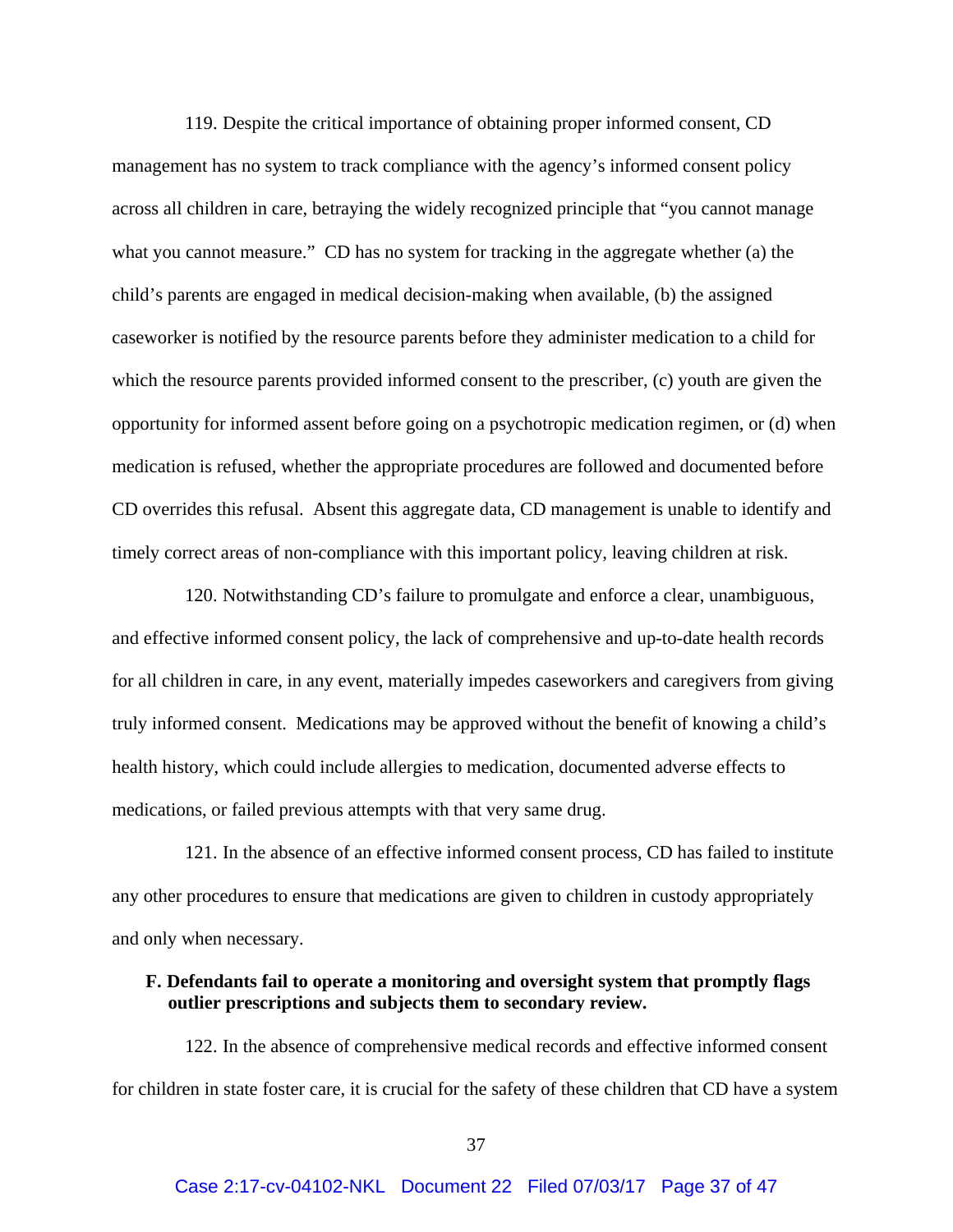to make sure that particularly risky prescription practices are identified and reviewed. The 2015 AACAP recommendations, as well as guidance from ACF and professional organizations, call for child welfare agencies, Medicaid agencies, and mental health agencies to collaborate in creating systems to monitor the safety of psychotropic medication utilization among children in foster care. The AACAP standards in particular call for the systemic capacity to identify "red flag criteria triggering external reviews." ACF guidance directs that these systems be designed to flag outlier prescriptions including "instances where children are prescribed too many psychotropic medications, too much medication, or at too young an age: too many, and too much, too young." The AACAP recommendations further call for "[m]andatory consultations with an identified child and adolescent reviewer" in response to identified red flags.

123. CD currently has no system in place to identify and address "red flag" or "outlier" prescriptions of psychotropic medications to safeguard children in its custody. Instead, over the last decade, CD has essentially paid lip service to this critical systemic element, repeatedly advising the federal government that it is in the process of "development . . . of an agency monitoring protocol for psychotropic medications."

124. In its 2010 APSR, CD reported to ACF that it had begun coordinating with the Missouri Department of Mental Health ("DMH") in 2008 to develop a system able to "identify multiple psychotropic drugs and or contraindicated medications automatically and [with] alerts provided to staff to address."

125. Two years later, CD submitted its 2012 APSR advising that it was "still in the exploration phase for psychotropic medications," and describing CD's "early" stage collaboration with DMH to develop a suitable monitoring system:

> The Children's Division in conjunction with DMH is exploring the use of psychotropic medications among children in foster care.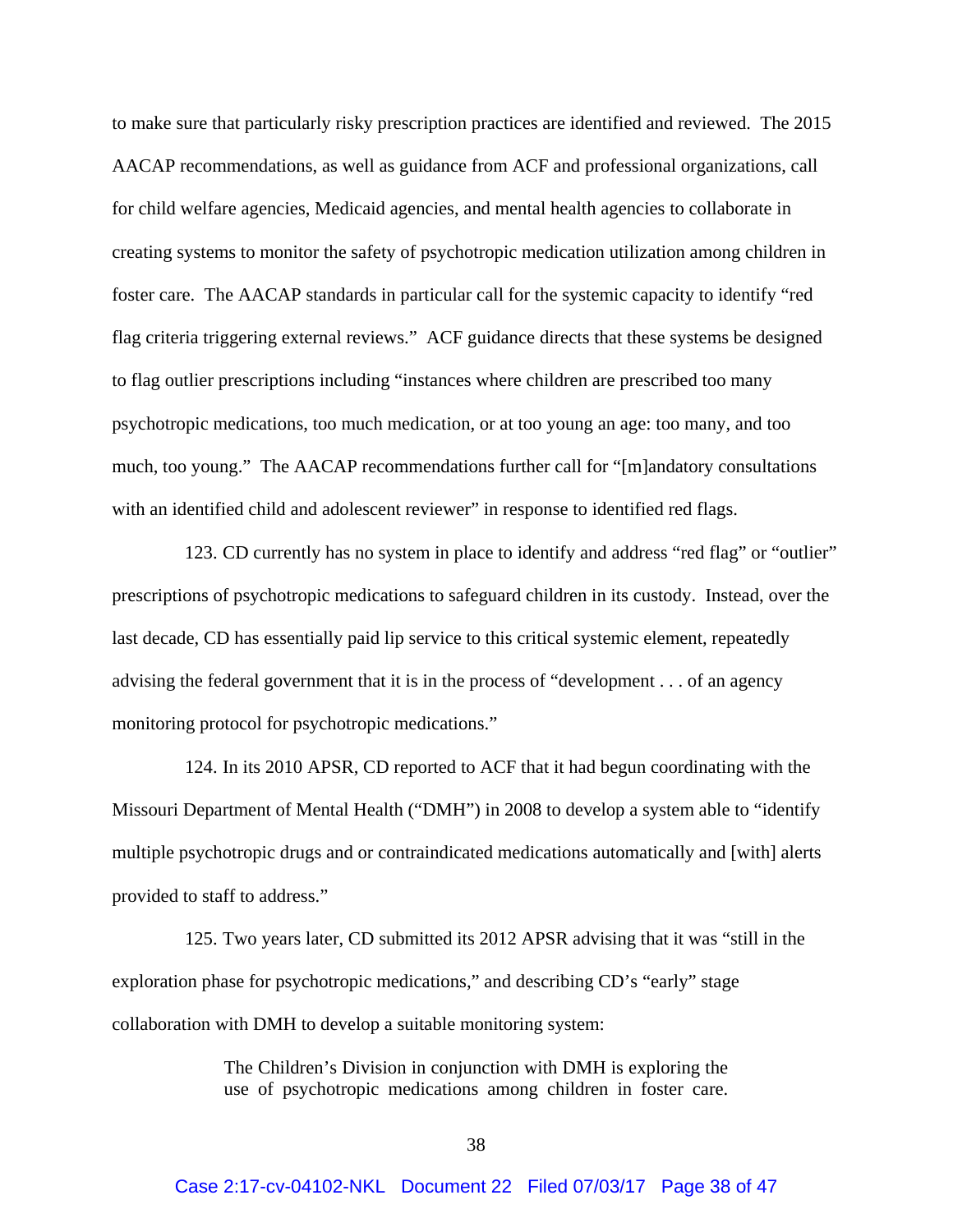While medication can be an important component of treatment, oversight is necessary when addressing the needs of children who have experienced maltreatment. This work is in the early stages of discovery. The Children's Division has met with DMH to discuss this issue and identify a protocol for monitoring the utilization of psychotropic medication. The examination consisted of exploring age counts, medication counts and costs, diagnosis counts and costs, and prescriber information. The next steps will be to determine which combination of medications is most problematic and make practice decisions as a result of the findings.

126. In its 2013 APSR, CD once again advised ACF that it was "still in the exploration phase for psychotropic medications." CD additionally described a contemplated "second opinion process" which would "take a close look at those children being prescribed two or more antipsychotics or five or more psychotropic medications and elicit trends." CD reported that 200 children in foster care custody fit this criteria for a secondary review, but that only ten child case files would be reviewed to "begin this process."

127. Subsequent efforts undertaken in 2013 to review these ten cases proved an abject failure. As averred herein at paragraphs 95 to 106, CD to this day fails to maintain a system of comprehensive medical records for the children in its care. This persistent, yet curable, systemic deficiency imposes a substantial barrier to CD's implementation of an effective secondary review process. Because CD was not in possession of comprehensive, up-to-date medical files for these ten children, letters were sent to their prescribing physicians requesting copies of their files. For eight of those ten cases, the medical records obtained were "too incomplete to perform a thorough and meaningful review." The secondary review process, therefore, stalled. CD made no efforts to initiate the process again until three years later, in 2016, when CD again failed to implement it as a result of not having complete health records.

128. CD's renewed effort in 2016 to conduct secondary reviews on two sets of twentyfive child case files once again confronted documentation obstacles. CD reported in its 2016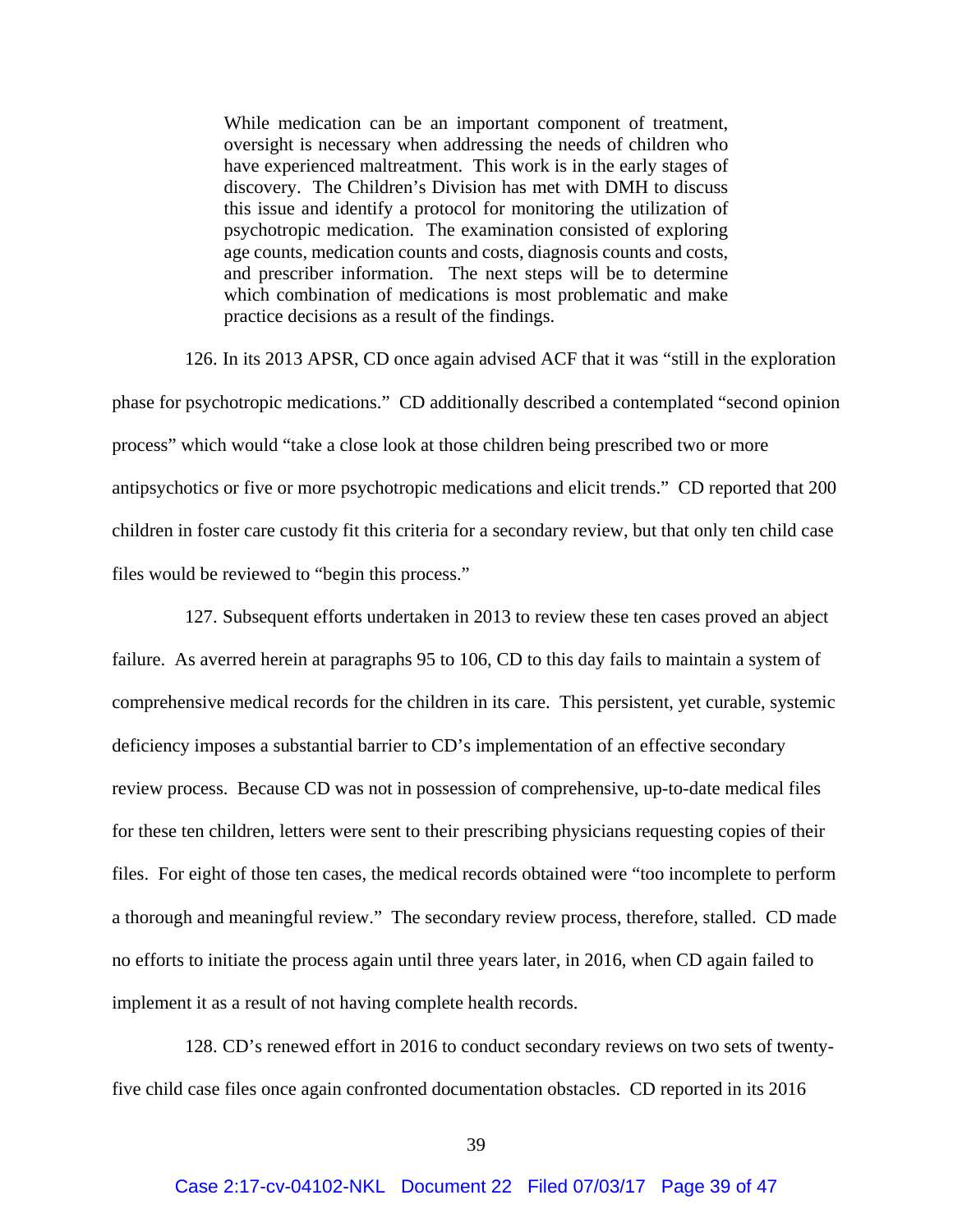APSR that "[t]he lack of timely compliance from prescribers providing the requested documentation, as well as the quality of the documentation received, has required extensive follow up." Not surprisingly, CD's most recent 2016 Health Plan states that the Division is "not currently implementing this second opinion process."

129. Fully nine years after CD began collaborating with DMH to develop a monitoring and oversight system, CD still has no credible and functioning system in place to ensure that it does not go unnoticed when a child in CD custody is prescribed a potentially dangerous combination or dosage of psychotropic medications, and to require a professional to review that child's case. CD's demonstrated lack of urgency in implementing a monitoring system reflects a deliberate and conscience shocking indifference toward the safety of children it has a duty to protect.

## **FIRST CAUSE OF ACTION – VIOLATION OF PLAINTIFFS' SUBSTANTIVE DUE PROCESS RIGHTS UNDER THE U.S. CONSTITUTION**

## **(Asserted on behalf of all Named Plaintiffs and the putative class and against all Defendants)**

130. Paragraphs 1 – 129 above are repeated and re-alleged as if fully set forth herein.

131. A state assumes an affirmative duty under the Fourteenth Amendment to the United States Constitution to protect a child from an unreasonable risk of harm once it takes that child into its foster care custody.

132. The foregoing policies and practices of Defendants Tidball and Decker, in their official capacities, constitute a failure to meet the affirmative duty to protect the Plaintiff Children and class members from an unreasonable risk of harm. These failures are a substantial

factor leading to, and proximate cause of, the ongoing violation of the Plaintiff Children's and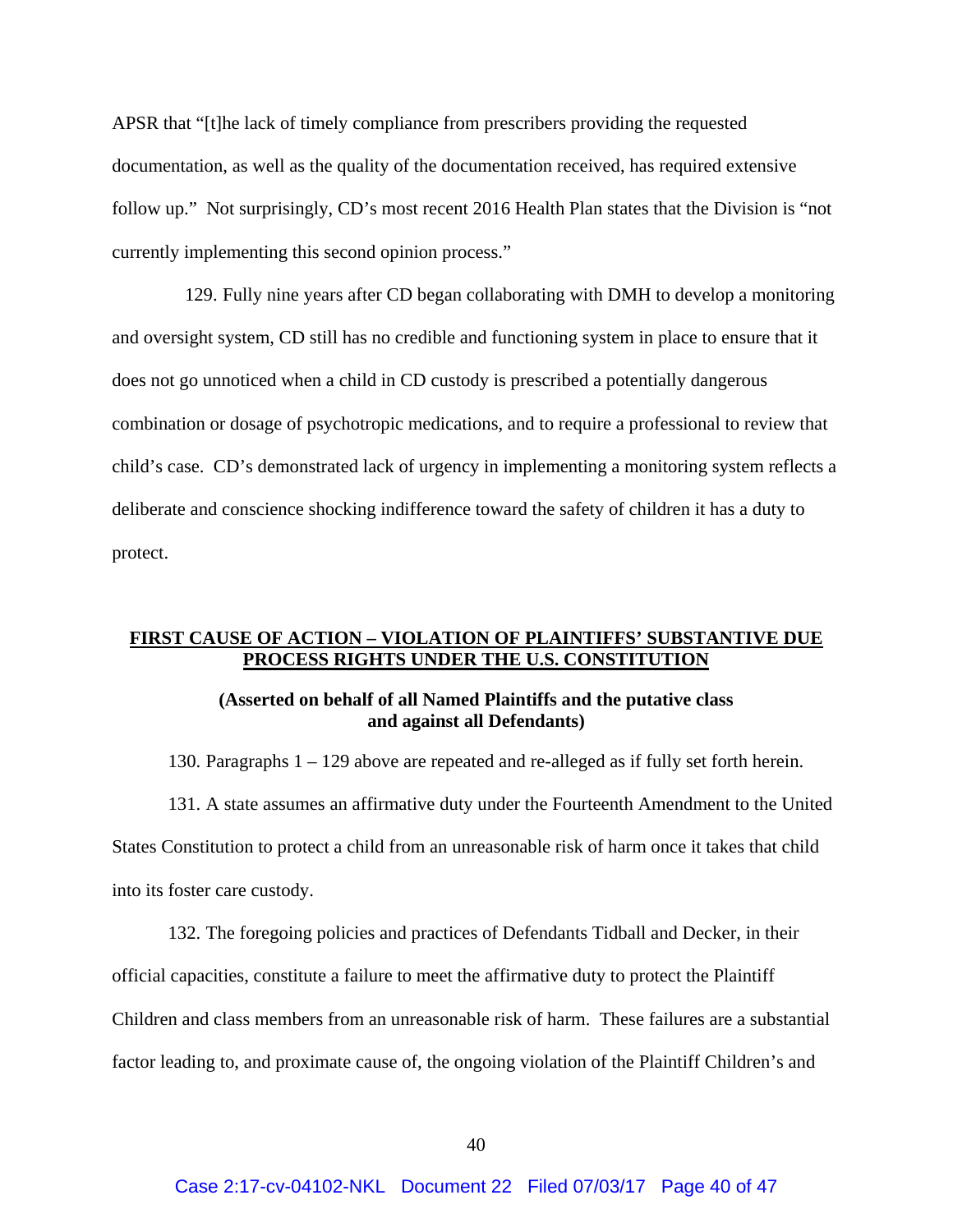class members' constitutionally-protected liberty interests conferred upon them by the Fourteenth Amendment to the United States Constitution.

133. Defendants are well aware of the policies and practices that constitute a failure to protect Plaintiff Children and class members from an unreasonable risk of harm.

134. The foregoing actions and inactions of the Defendants, in their official capacities, constitute policies, patterns, practices and/or customs that are contrary to law and are substantial departures from any accepted professional judgment such that they are outside of that judgment. Defendants' actions and inactions are also in deliberate indifference to their awareness of facts from which the inference could be drawn that a substantial risk of serious harm exists for Plaintiff Children and class members, and they have drawn that inference. As a result of Defendants' actions and inactions, Plaintiff Children and class members have been harmed or are at continuing and imminent risk of harm, and have been deprived of their substantive due process rights guaranteed by the Fourteenth Amendment to the United States Constitution.

135. These substantive due process rights include, but are not limited to: the right to protection from harm and unreasonable risk of harm while in state foster care custody; the right to necessary treatment, care, and services to prevent class members from deteriorating or being harmed physically, psychologically, developmentally, or otherwise while in state foster care; and the right to adequate supervision and monitoring of class members' health and safety.

## **SECOND CAUSE OF ACTION – VIOLATION OF PLAINTIFFS' PROCEDURAL DUE PROCESS RIGHTS UNDER THE U.S. CONSTITUTION**

# **(Asserted on behalf of all Named Plaintiffs and the putative class and against all Defendants)**

136. Paragraphs 1 – 129 above are repeated and re-alleged as if fully set forth herein.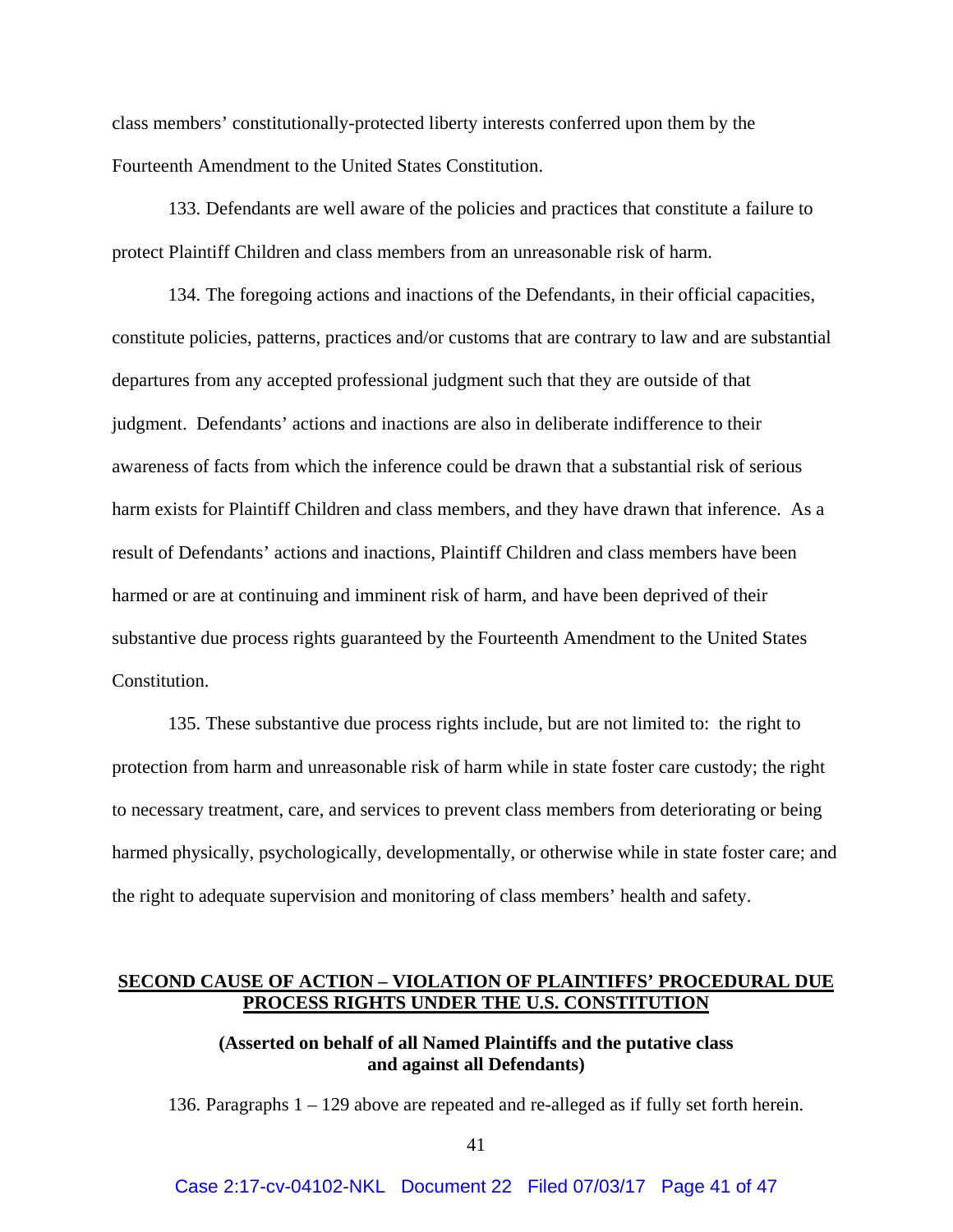137. The Due Process Clause of the Fourteenth Amendment to the United States Constitution prohibits Defendants from depriving any person of life, liberty, or property without due process of law.

138. Foster children have a substantial liberty interest, protected by the Due Process Clause, in being free from the unnecessary and inappropriate administration of psychotropic medication.

139. The foregoing actions and inactions of the Defendants, in their official capacities, constitute policies, patterns, practices and/or customs that deprive the Plaintiff Children and class members of this liberty interest without due process of law. Defendants' actions and inactions subject the Plaintiff Children and class members to the administration of psychotropic medication without having procedures in place for ensuring that these medications are appropriately being given to the Plaintiff Children and class members.

# **THIRD CAUSE OF ACTION – VIOLATION OF PLAINTIFFS' RIGHTS UNDER THE FEDERAL ADOPTION ASSISTANCE AND CHILD WELFARE ACT, 42 U.S.C. §§ 621**  *et seq.***, 670** *et seq.*

## **(Asserted on behalf of all Named Plaintiffs and the putative class and against all Defendants)**

140. Paragraphs 1 – 129 above are repeated and re-alleged as if fully set forth herein.

141. The foregoing actions and inactions of the Defendants, in their official capacities, constitute policies, patterns, practices and/or customs that violate the statutory rights of the Plaintiff Children and class members under the federal Adoption Assistance and Child Welfare Act of 1980, as amended by the Adoption and Safe Families Act of 1997, 42 U.S.C. §§ 621 *et seq.*, 670 *et seq.*, and the regulations promulgated under the Act, 45 C.F.R. Parts 1355-1357.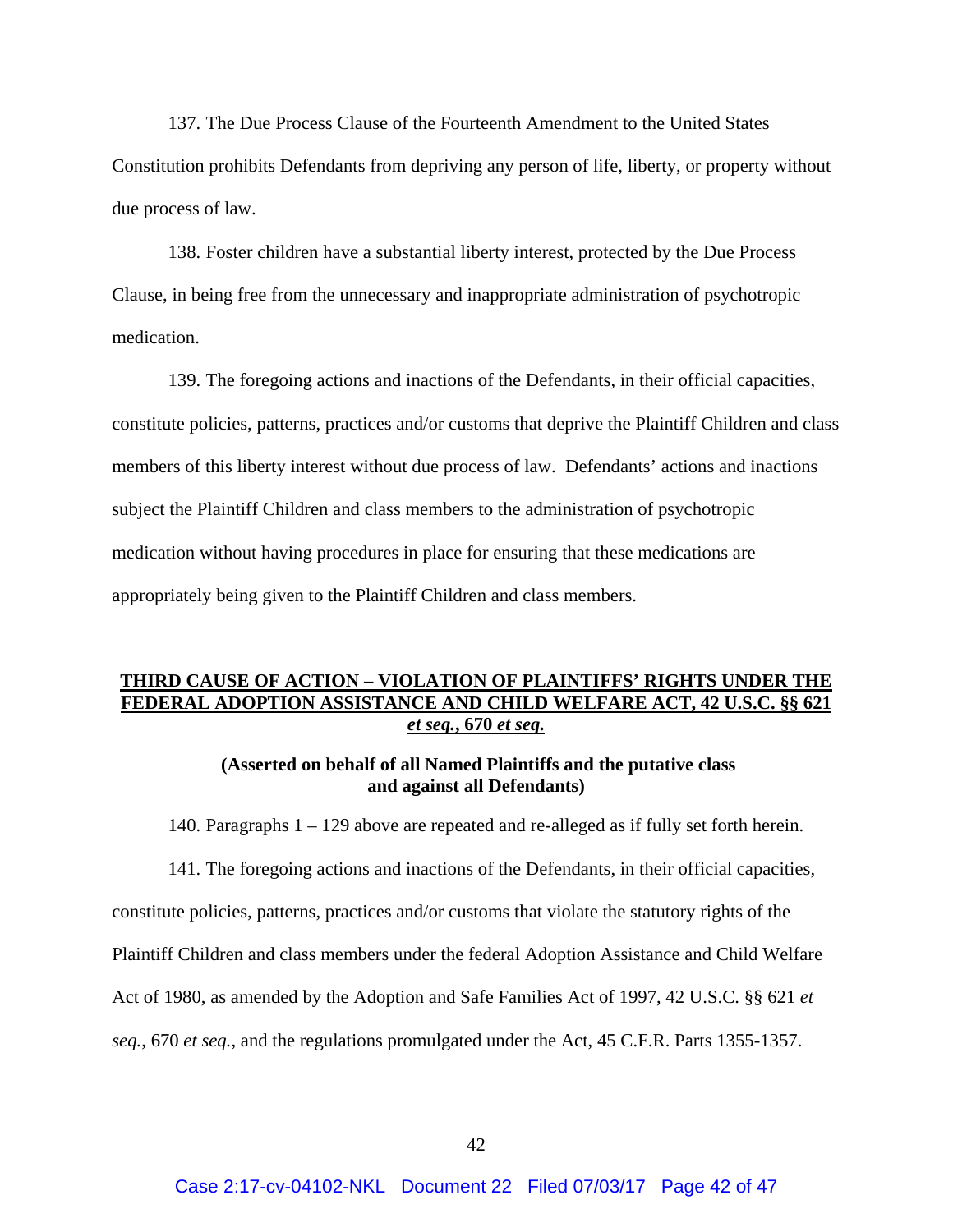142. These rights include, but are not limited to, (a) the right of the Plaintiff Children and class members to have a written case plan that contains, *inter alia*, the health records of the child, including the child's most recent health information available regarding the names and addresses of the child's health providers, a record of the child's immunizations, the child's known medical problems, the child's medications, and any other relevant health information concerning the child determined to be appropriate by the State agency; and (b) the right of the Plaintiff Children and class members to have his or her health records reviewed, updated, and supplied to foster care providers with whom the child is placed before or at the time of placement. 42 U.S.C.  $\S\S 622(b)(8)(A)(ii)$ , 671(a)(16), 675(1) & (5).

143. These rights are clearly intended to benefit the Plaintiff Children and class members; the rights are neither vague nor amorphous such to strain judicial competence; and the statutory provisions noted above impose a binding obligation on the states.

#### **PRAYER FOR RELIEF**

WHEREFORE, the Plaintiff Children, on behalf of the putative class they represent, respectfully request that this Court exercise its legal and equitable powers and award classwide relief as follows:

- a. Assert subject matter jurisdiction over this action;
- b. Order that this action be maintained as a class action pursuant to Federal Rules of Civil Procedure 23(a) and 23(b)(2);
- c. Declare pursuant to Federal Rule of Civil Procedure 57 that:
	- (i) Defendants' failure to maintain a minimally adequate oversight system in relation to the administration of psychotropic medications to the class of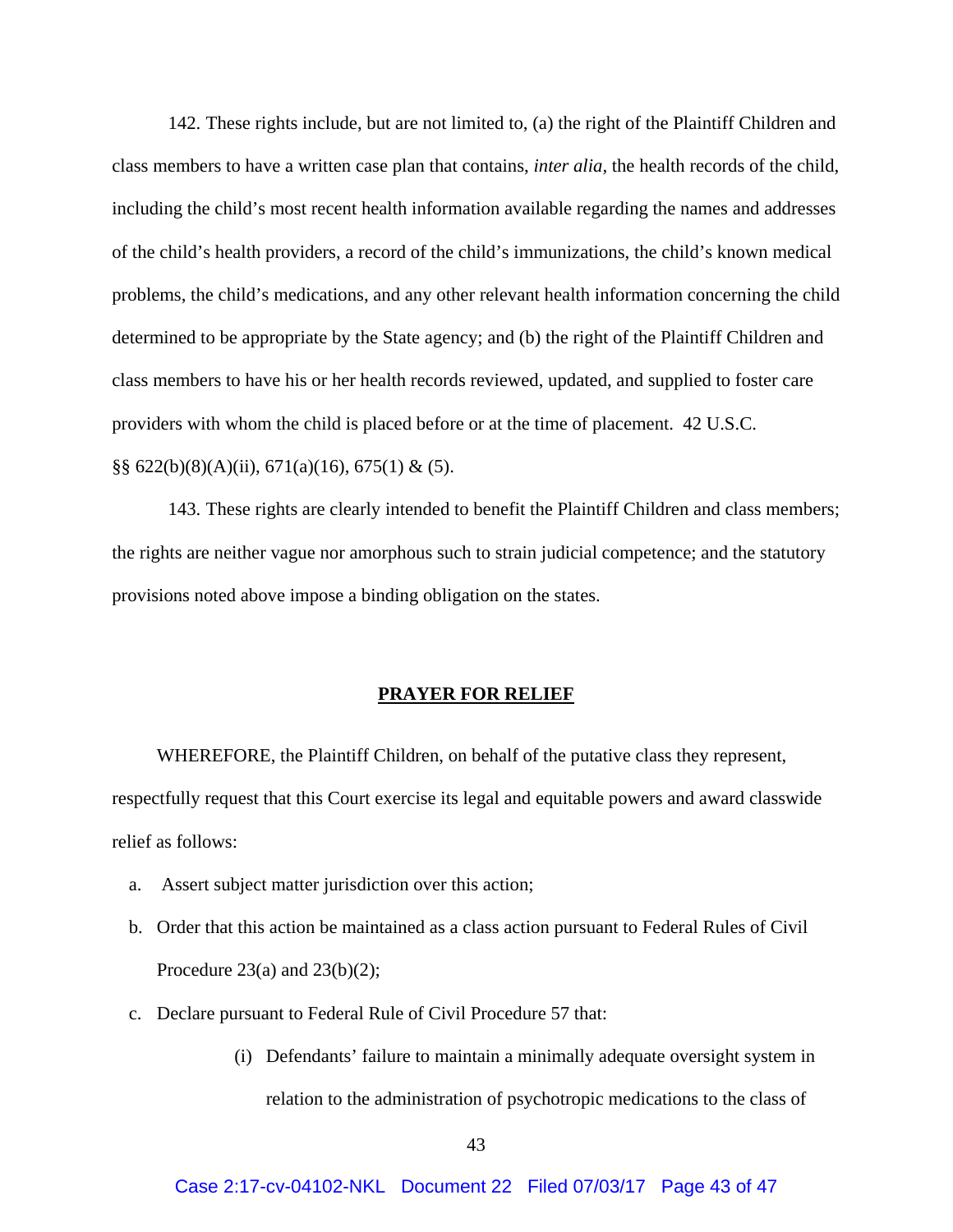children in CD foster care custody violates Plaintiffs' substantive due process rights under the Due Process Clause of the Fourteenth Amendment to the United States Constitution to be protected from harm and the unreasonable risk of harm while in state custody; and

- (ii) Defendants' failure to institute procedures to ensure that psychotropic medications are being appropriately given to the Plaintiff Children violates Plaintiffs' procedural due process rights under the Due Process Clause of the Fourteenth Amendment to the United States Constitution to be free from the unnecessary and inappropriate administration of psychotropic medication; and
- (iii) Defendants' failure to (1) maintain complete and updated medical records, including, but not limited to, medication history and any history of adverse reactions and side effects, in the case plans of each child in the class of children in CD foster care custody; and (2) deliver such medical records to Plaintiffs' foster caretakers upon placement violates Plaintiffs' statutory rights under the Adoption Assistance and Child Welfare Act to (a) a written case plan that contains, *inter alia*, the health records of the child, including the child's most recent health information available regarding the names and addresses of the child's health providers, a record of the child's immunizations, the child's known medical problems, the child's medications, and any other relevant health information concerning the child determined to be appropriate by the State agency; and (b) to have his or her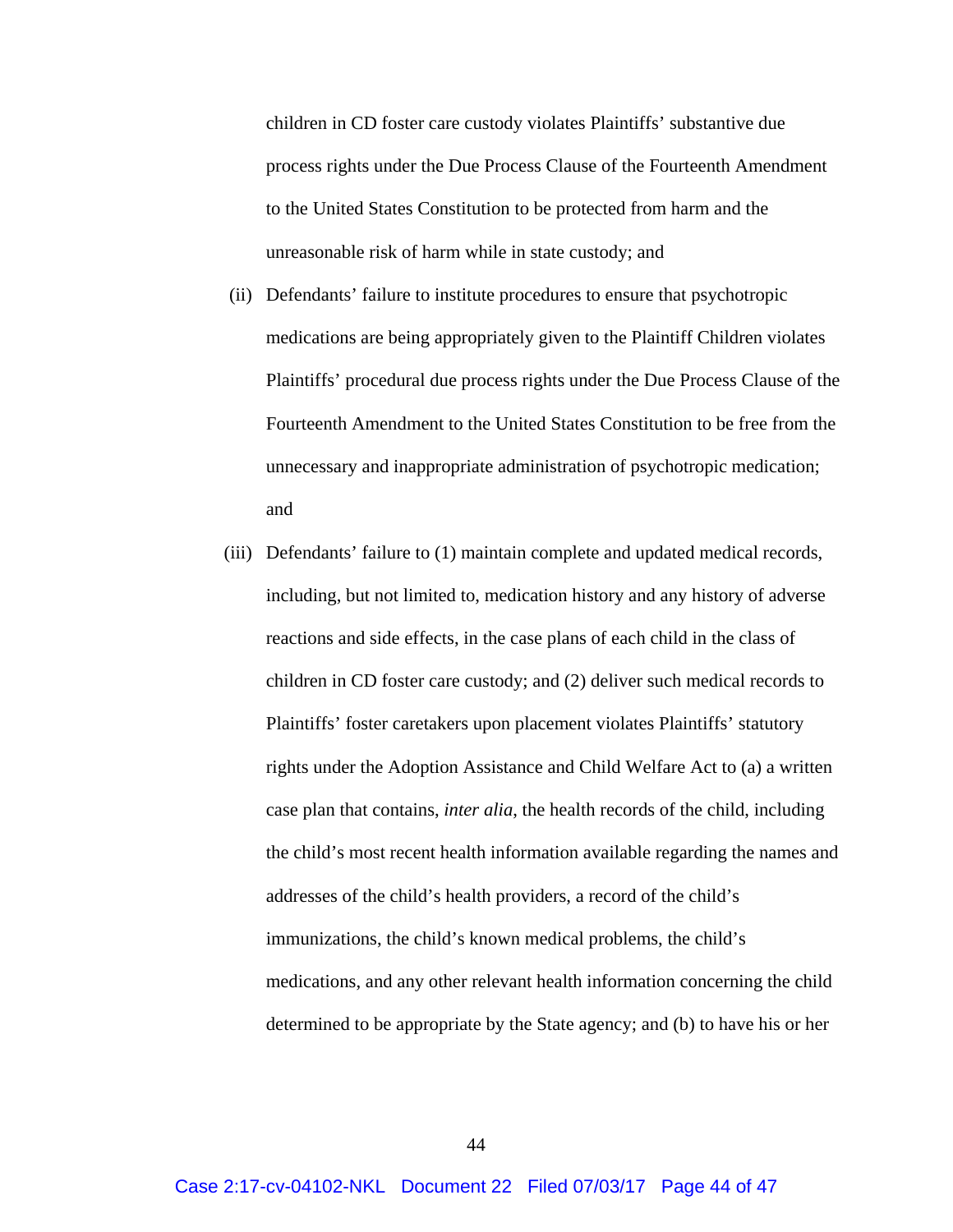health records reviewed, updated, and supplied to foster care providers with whom the child is placed before or at the time of placement.

- d. Permanently enjoin Defendants from subjecting the class of children in CD custody to policies and practices that violate Plaintiffs' constitutional and statutory rights as set forth in subparagraph (c) above as follows:
	- (i) **Medical Records**: Order Defendants to (1) implement and maintain a comprehensive and updated electronic healthcare record for all children in CD foster care custody; and (2) deliver to each child's foster caretaker upon placement of the child in the caretaker's home or licensed facility a complete medical history for the child including, but not limited to, the child's prescription medication history and any history of adverse reactions and side effects; and
	- (ii) **Informed Consent Policy**: Order Defendants to (1) promulgate a clear, unambiguous and effective informed consent policy; (2) develop and maintain a system of records that facilitates the tracking of aggregate compliance with the above informed consent policy; and (3) develop and implement a mandatory training program for all social workers and foster caretakers regarding the safe administration of psychotropic medications to children and compliance with CD policy in relation to these medications; and
	- (iii) **Secondary Review System**: Order Defendants to develop and implement a secondary review system that (1) establishes and tracks "red flag" criteria designating outlier or elevated risk prescription practices in relation to the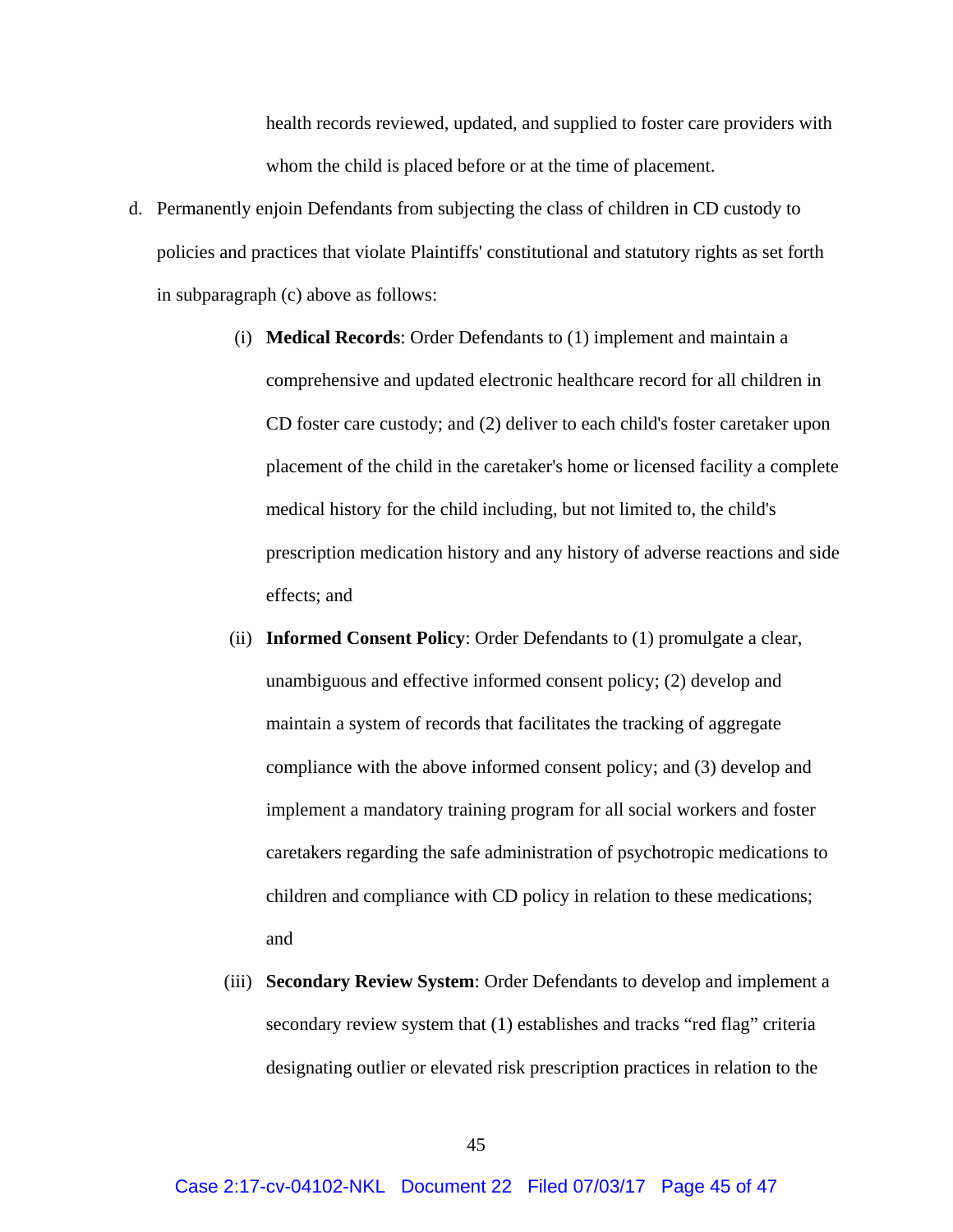administration of one or more psychotropic or antipsychotic medications to children in CD foster care custody; and (2) requires secondary review by a qualified child psychiatrist of all "red flag" prescription regimens to children in CD foster care custody and a feedback mechanism to the prescribing doctor and the adult authorized to provide informed consent on behalf of the child regarding the findings of the secondary review and any need for revision of the prescription;

- e. Award to the Plaintiff Children the reasonable costs and expenses incurred in the prosecution of this action, including reasonable attorneys' fees pursuant to 28 U.S.C. §§ 1920 and 1988 and Federal Rules of Civil Procedure 23(e) and (h); and
- f. Grant such further equitable relief as the Court deems just, necessary, and proper to abate the ongoing risk of harm to the class of children in CD foster care custody.

DATED: July 3, 2017

Respectfully Submitted,

### CHILDREN'S RIGHTS, INC.

/s/ Elizabeth Pitman Gretter Elizabeth Pitman Gretter Sara M. Bartosz Stephen Dixon Catherine Frizell 88 Pine Street, Suite 800 New York, New York 10005 (212) 683-2210 (212) 683-4015 (fax) egretter@childrensrights.org sbartosz@childrensrights.org sdixon@childrensrights.org cfrizell@childrensrights.org